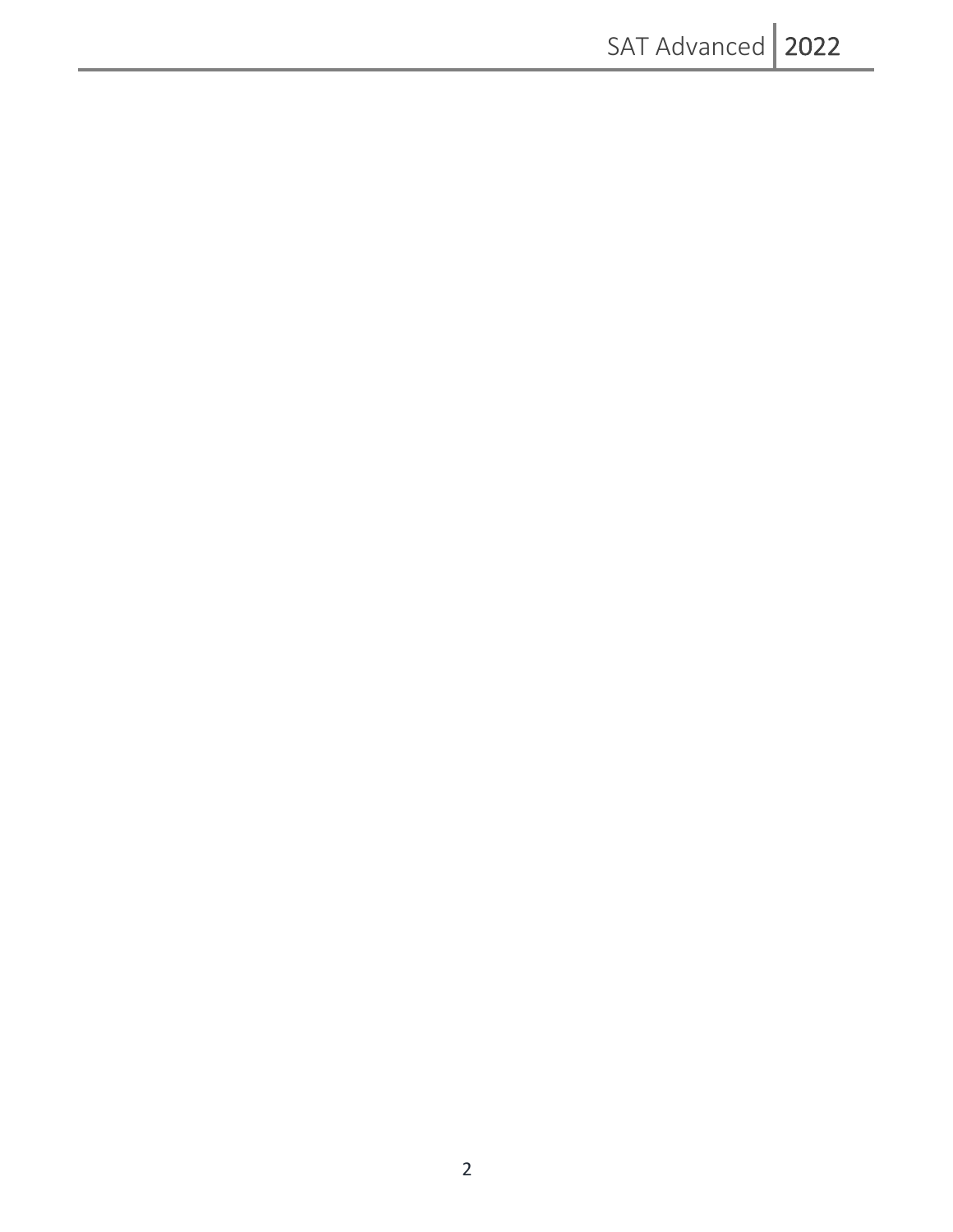# Math Strategy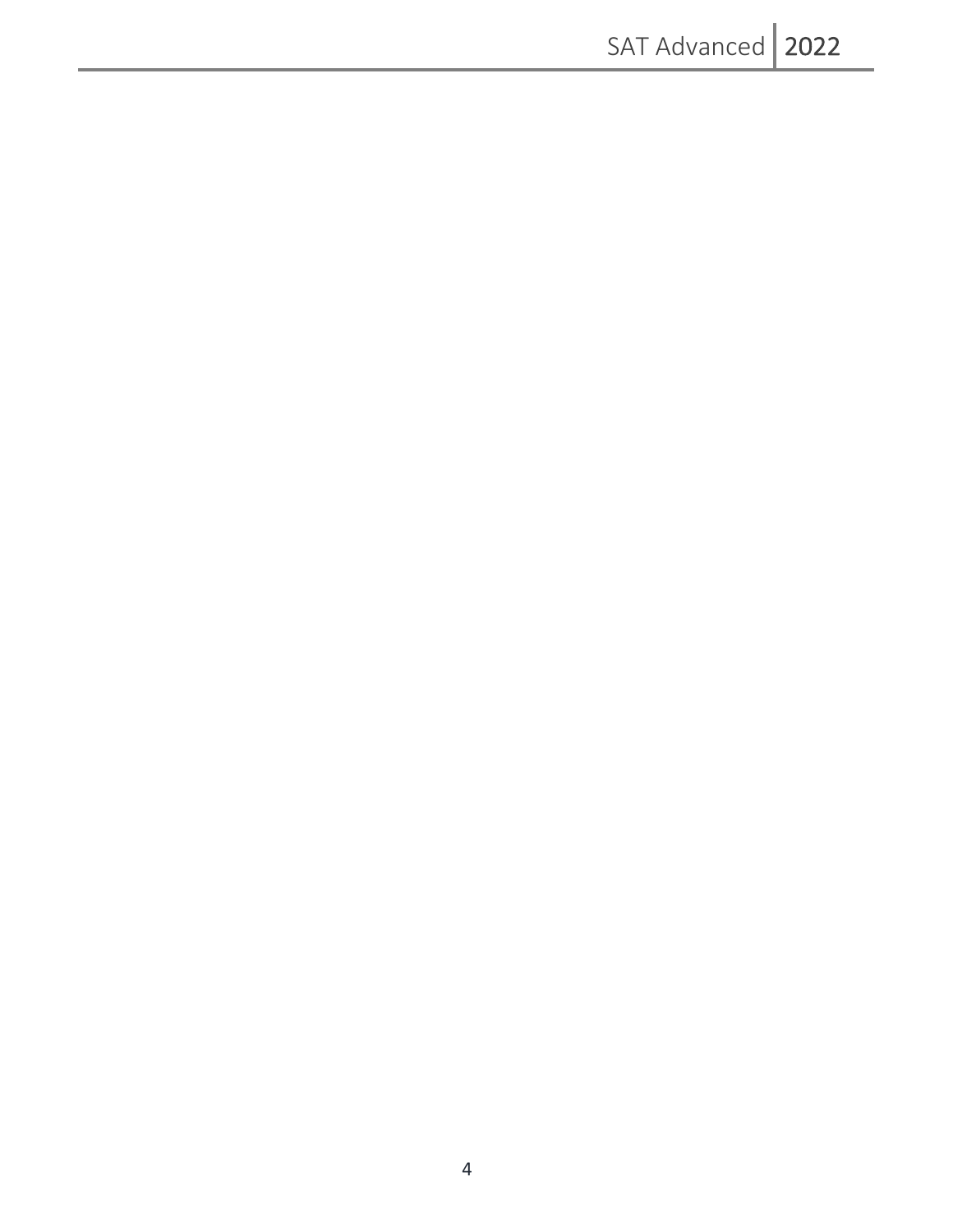# **SAT Math General Strategy**



## Know the 'two peak terrain' of difficulty as you move from multiple choice to grid-in questions.

|           |    |    |                           | 4  | $\mathcal{D}$ | 6          |    |    | q  | 10 |
|-----------|----|----|---------------------------|----|---------------|------------|----|----|----|----|
| Section 3 |    | 12 | 13                        | 14 | 15            | O          | 17 | 18 | 19 | 20 |
|           |    |    | $\overline{\phantom{a}3}$ | 4  | 5.            | $\sqrt{a}$ |    |    | q  | 10 |
| Section 4 |    |    | 13                        | 14 | 15            | 16         | 17 | 18 | 19 | 20 |
|           | 21 | 22 | 23                        | 24 | 25            | 26         | 27 | 28 | 29 | 30 |
|           |    |    | $\prec$ $\prec$           | 34 | 35            | 36         | 37 | 38 |    |    |

#### With terrain in mind, decide on a game plan that maximizes questions answered

- Go in order (but hop over the tough ones)
- Skip the "3<sup>rd</sup> quarter"
- Grid-ins first

#### Know the alternate strategies that are your 2<sup>nd</sup> path to some solutions



Your alternate strategies come in three main forms on the SAT:

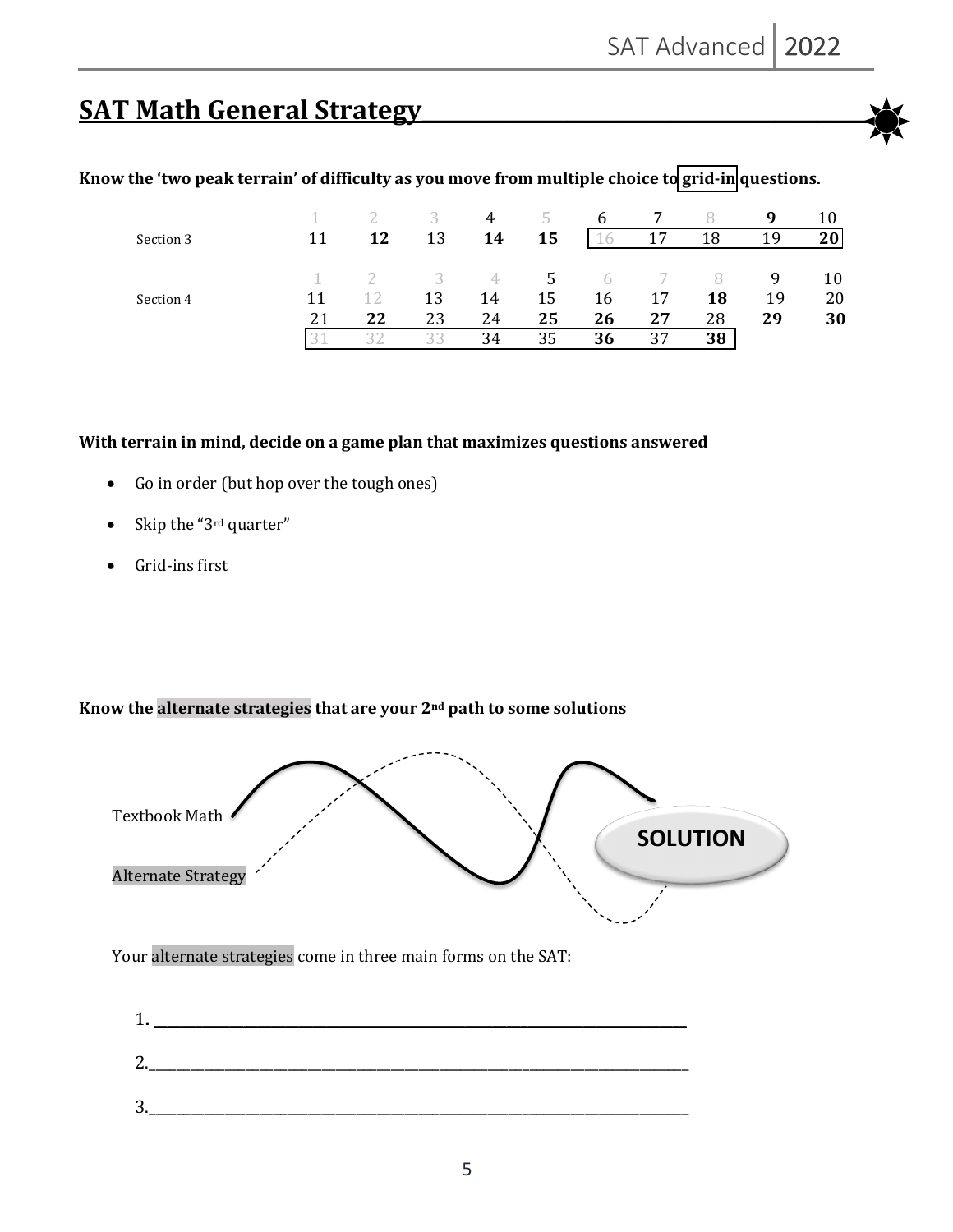## **SAT Math General Strategy**

Study habit #1 - Build a *book catalogue* or *phone catalogue* of missed questions as you take tests.



#### **Study habit #2 - Red circle / Blue circle**

- Red Circle for anything missed due to *difficult math*
- Blue Circle for anything missed due to *careless errors* (misreading, flip-flopping, etc)

Study habit #3 - Build *fluency* by 'running laps' through your catalogue before each new test.



Study habit #4 - Build a concepts/formulas sheet and run a lap through it before each new test.



Have patience - *most* problems will repeat only after you have enough tests under your belt.

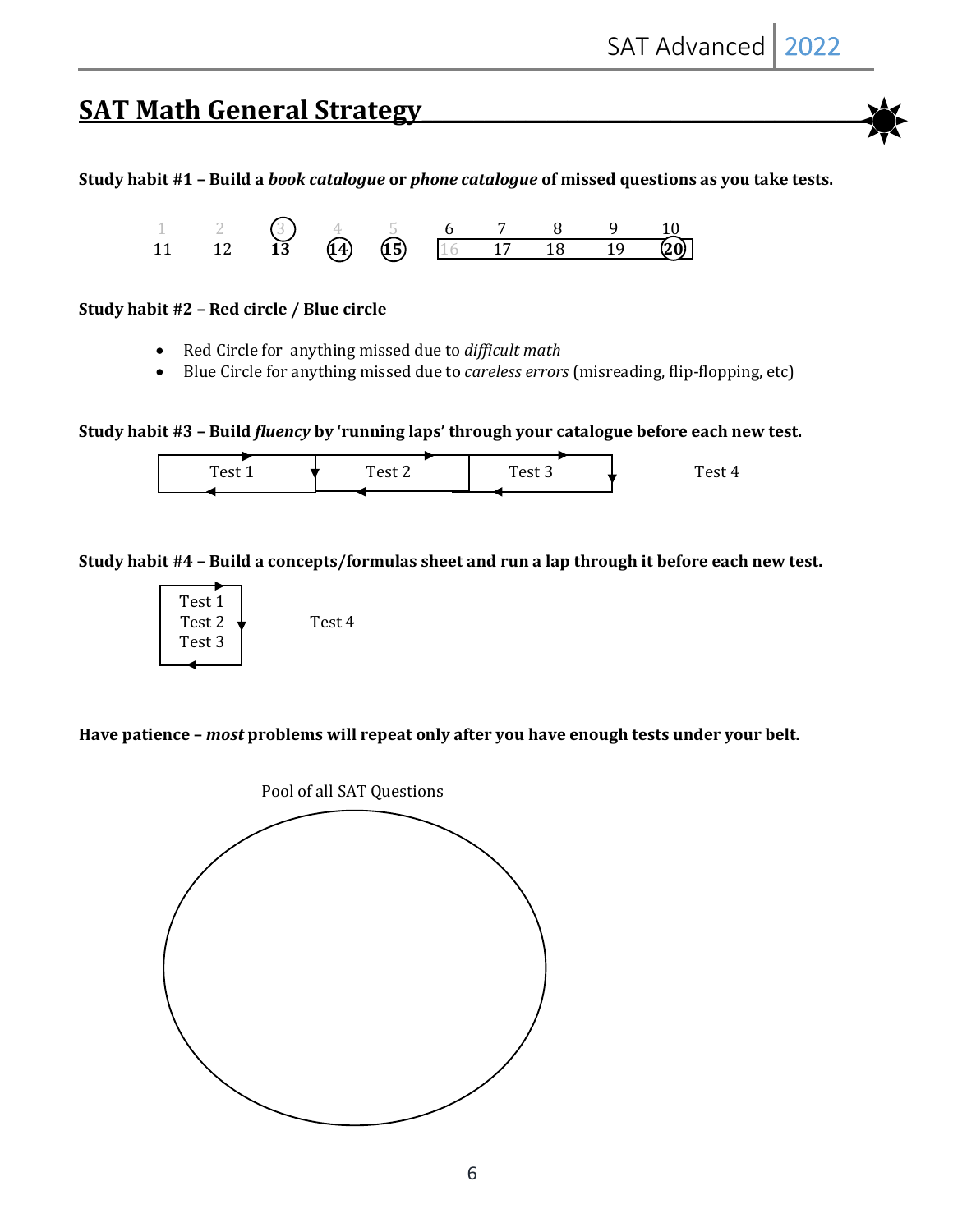# **Strategy 1: Choose numbers**

**Choosing numbers means replacing an** *abstract idea* **with a** *concrete number*

| Abstract                           | Concrete |
|------------------------------------|----------|
| • "The integer $x \dots$ "         |          |
| • "An even number $\dots$ "        |          |
| • $A$ negative integer n $\dots$ " |          |
| "The cost of a television "        |          |
| • "Jeff's hourly wage $\dots$ "    |          |

**Choosing numbers is a possibility in any situation with an \_\_\_\_\_\_\_\_\_\_\_\_\_\_\_\_\_\_\_\_\_\_\_\_\_\_\_\_\_\_\_\_\_\_\_\_\_\_\_\_\_\_**

### Consider two important issues when you choose numbers:



## **Warm up examples:**

**1.** If *x* and *y* are integers, which of the following must be even?

| (A) | $\boldsymbol{X}$<br>$+V$ |
|-----|--------------------------|
|     |                          |

- (B)  $2x + y$
- $(C)$  2(x + y)
- (D)  $x^2 + y^2$



- **2.** If ab = 12, what is the value of  $\frac{24}{(2a)(2b)}$
- $(A) \frac{1}{2}$

 $(B) \frac{1}{4}$ 



 $(C)$  1  $(D)$  4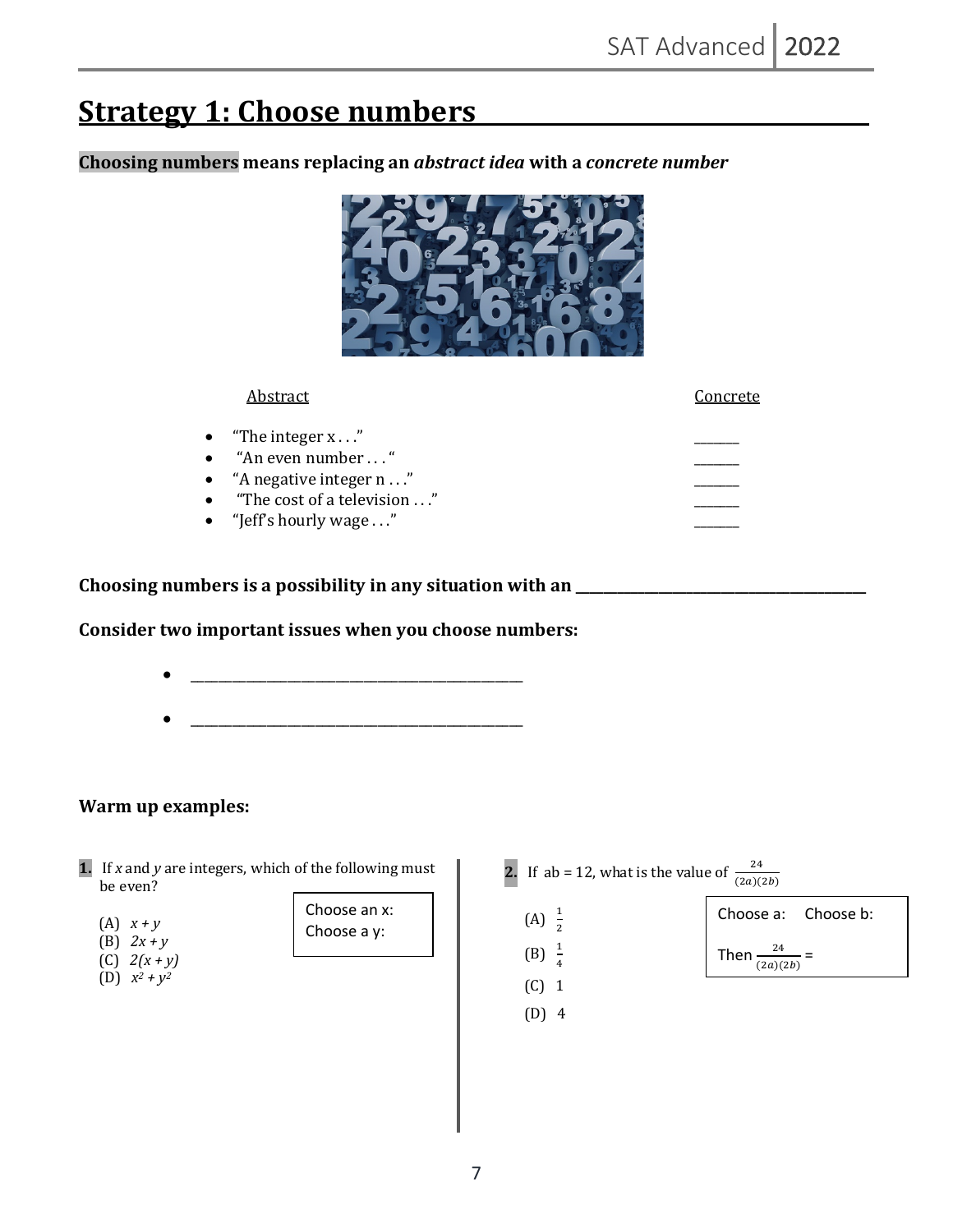# **Strategy 1: Choose numbers** (Advanced Algebra)

## Choosing numbers is an excellent strategy in the high level algebra questions . . .

**3.** For  $x > -3$ , the expression  $\frac{3x+4}{x+3}$  **is equivalent to** which of the following? (A)  $\frac{9-5}{2}$ (B)  $3 + \frac{4}{x+3}$ (C)  $3x + \frac{4}{3}$ (D)  $3 - \frac{5}{x+3}$ **4.** If x > 2, which of the following is equivalent to  $\frac{1}{x+1} + \frac{1}{x-2}$ ? (A)  $x^2 - x - 2$ (B)  $2x - 1$ (C)  $\frac{2x-1}{x^2-x-2}$ (D)  $\frac{x^2-x-2}{2x-1}$ **5.** If n – 4m = 6, what is the value of  $\frac{t^{4m+9}}{t^n}$  $(A)$   $t^2$  $(B)$   $t^3$  $(C)$   $t^6$  $(D)$   $t^{12}$  $x^3 + 3x^2 + 2x + 6$ **6.** Which of the following is equivalent to the expression shown above? (A)  $(x + 3)(x^2 + 2)$ (B)  $(x + 2)(x^2 + 3)$  $(C) 2x(x + 3)$ (D)  $2x^2(x + 3)$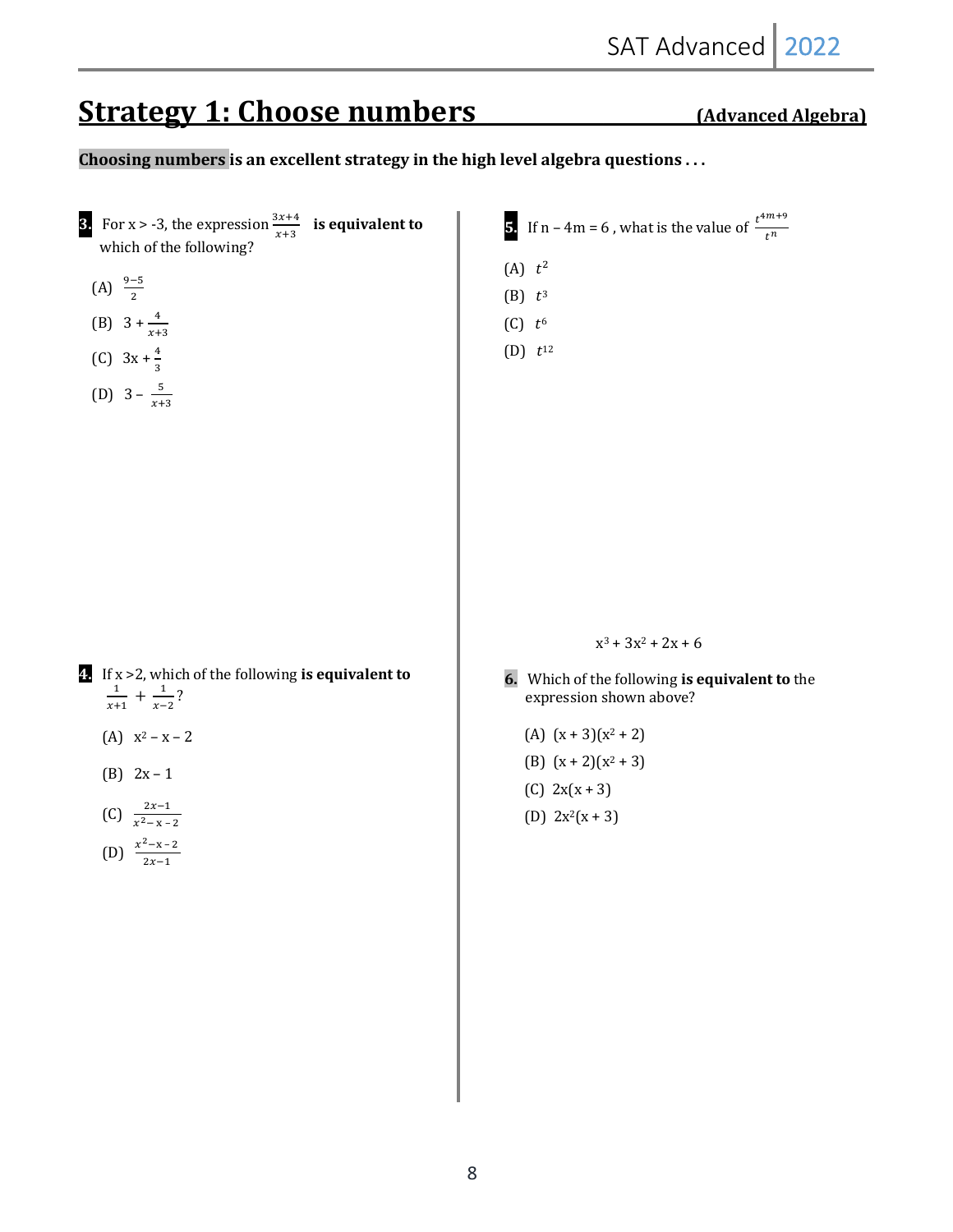# **Strategy 1: Choose numbers** (Algebraic Word Problems)

### **When choosing numbers for word problems, you'll apply a three-step method.**

**7.** Eric purchased a suit at a store that gave a 20% discount off the original price *x*. He then had to pay a 5% sales tax on the discounted price. If the total amount he paid at the register was *p* dollars, which of the following represents  $p$  in terms of the original price *x*.  $(A)$  .25x  $(B)$  . 75x  $(C)$  . 84x (D)  $1.05x$ **8**. If *p* is the ratio of x to 4, and q is the ratio of x to y, then what is the ratio of  $p$  to  $q$  in terms of  $y$ ?  $(A)$  $\overline{\mathbf{r}}$  $(B)$  $\mathcal{Y}$  $(C)$  y  $(D)$  4y Paula earned *d* dollars in a particular week. She spent 3/4 of her earnings on living expenses. She then donated half of what remained to a neighborhood charity. Which of the following expressions represents the amount Paula donated to the neighborhood charity in terms of d? (A) .0625*d* (B) .125*d*  $(C)$  .25*d*  (D) .375*d* **10.** In a certain biology class, the mean score on a particular exam was 74. The median score on the same test was 64. Which of the following circumstances could account for the significant difference between the mean and median scores? (A) The majority of the test scores fell between 64 and 74. (B) The majority of the test scores fell above 64 (C) A few of the test scores were much higher than the rest. (D) A few of the test scores were much lower than the rest. Choose an x: Attain a target:  $\leftarrow$  Find a match.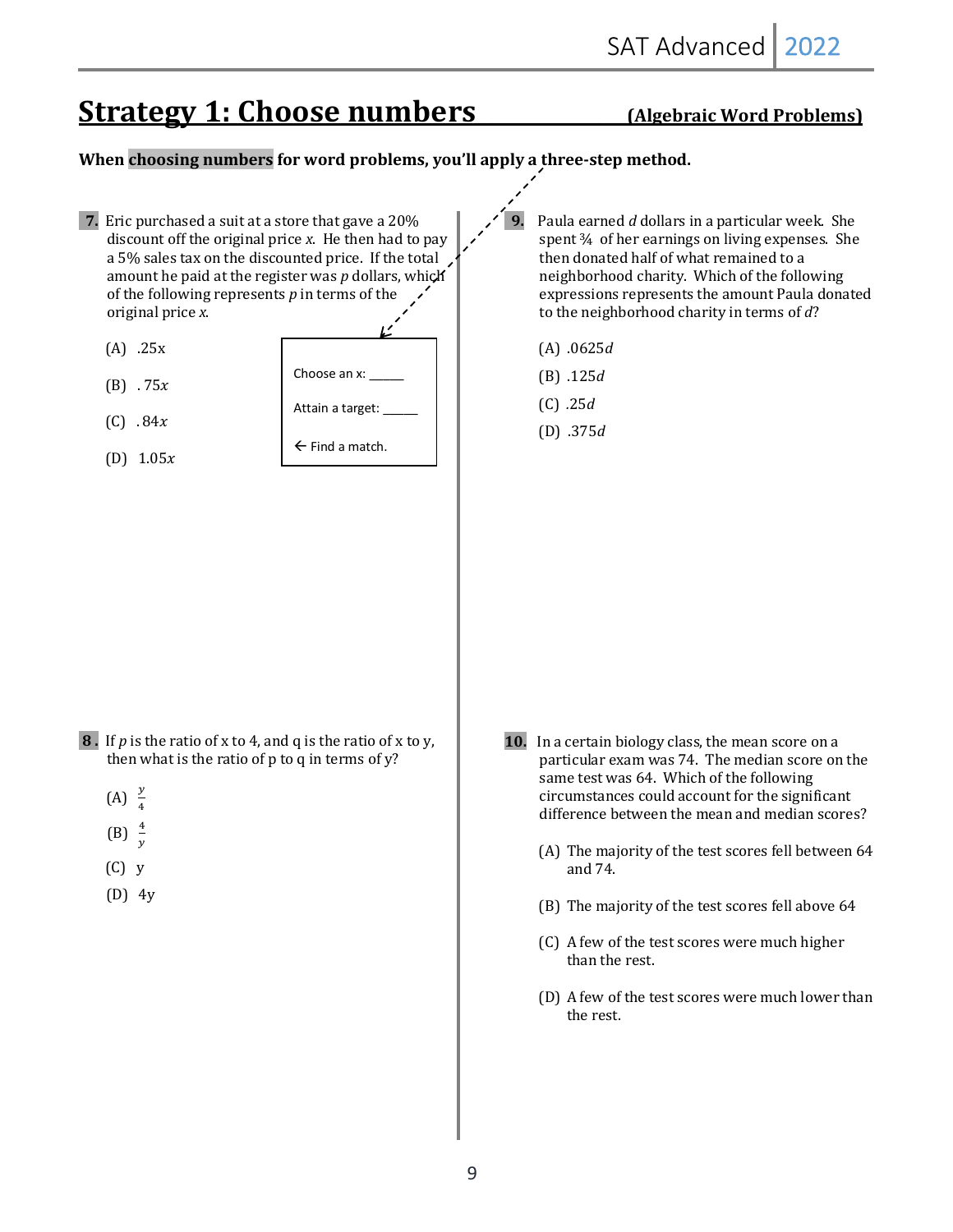# **Strategy 1: Choose numbers** (Functions)

### Reveal qualities of a function by choosing numbers for the

#### $V = -2000t + 18000$

- **11.** The value of a particular account is modeled by the function above. The value of the account in dollars *V* is expressed in terms of *t*, the number of years since the account was opened. Based on the model, what is the estimated decrease in the value of the account each year?
	- (A)2000
	- (B)4000
	- (C)16000
	- (D)18000

 $t = 1$  leads to  $V =$ leads to  $V =$ 

13. A fencing company charges \$60 per yard of fencing plus a \$300 flat fee for installation. Which of the following represents the cost  $c$ , in dollars to install  $f$  <u>feet</u> of fencing?  $(1$  yard = 3 feet)

(A) 
$$
c = 300 + 60(\frac{f}{3})
$$

(B) 
$$
c = 300 + 60(3f)
$$

(C) 
$$
c = 300 + \frac{3f}{60}
$$
  
(D)  $c = 300 + \frac{60}{3f}$ 

- **12.** Which of the following equations has a graph in the xy-plane for which *y* is always less than or equal to -1?
	- (A)  $y = (x 1)^2$
	- (B)  $y = -1 |x|$
	- (C)  $y = |x 1|$
	- (D)  $y = x x^2$

**14.** A particular type of radioactive material decays at a rate of 6% every 3 years. If there initially exists 400 grams of this radioactive material, which of the following functions  $(f)$  models the amount in grams of radioactive material remaining *t* years later?

(A)  $f(t) = 400(.06)^{\frac{t}{3}}$ (B)  $f(t) = 400(.06)^{3t}$ (C)  $f(t) = 400(.94)^{\frac{t}{3}}$ (D)  $f(t) = 400(.94)^{3t}$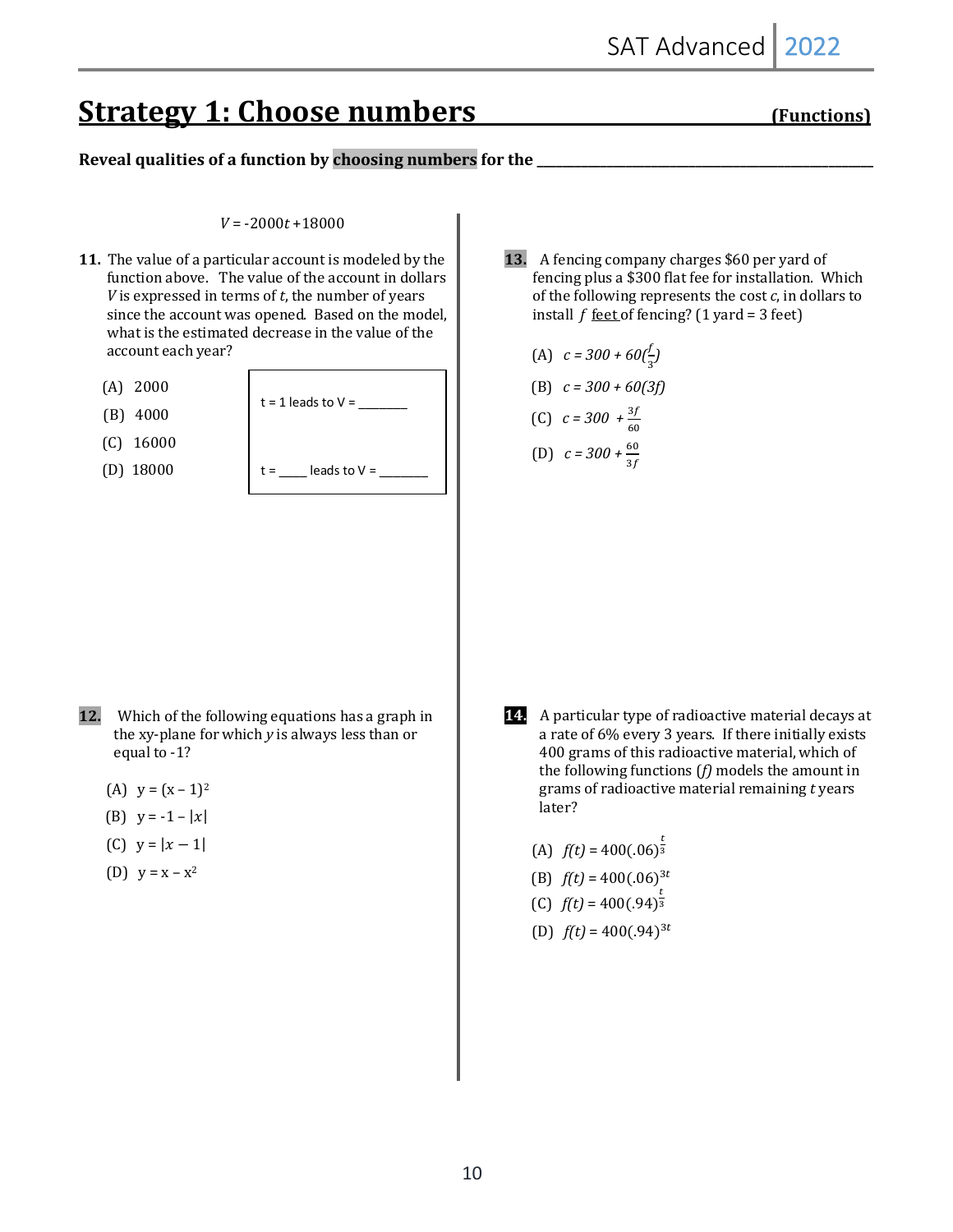## **Strategy 2: Work Backwards**

Working backwards simply means plugging in the answer choices to determine which one "fits".

This strategy is a possibility when you see



**Warm up examples - Decide which is the quicker path:** 

**15.** If  $4x + 1 = 9$ , what is the value of x?

(A) 1 (B) 2 (C) 3 (D) 4

- § **Textbook math (just solving algebraically)**
- § **An alternate strategy (working backwards)**



Numeric answer choices don't always lead to a 'Work Backwards' opportunity. - In which question below is the test-writer **blocking** the option to work backwards? (#27 or #28)

| $x - 2y = -9$      | $5x - y = 1$          |
|--------------------|-----------------------|
| $y^2 = 2x^2 - 162$ | $x^2 = (y - 6)^2 - 5$ |

- **17.** Which of the following is a solution set to the system of equations above?
	- $(A)$   $(-9, 9)$  $(B)$   $(0, -9)$  $(C)$   $(-9, 0)$
	- $(D)$   $(-9, -9)$
- **18.** Given the system of equations above, what is a possible value of  $x + y$ ?
	- (A) 1
	- (B) 4
	- (C) 11
	- (D) 17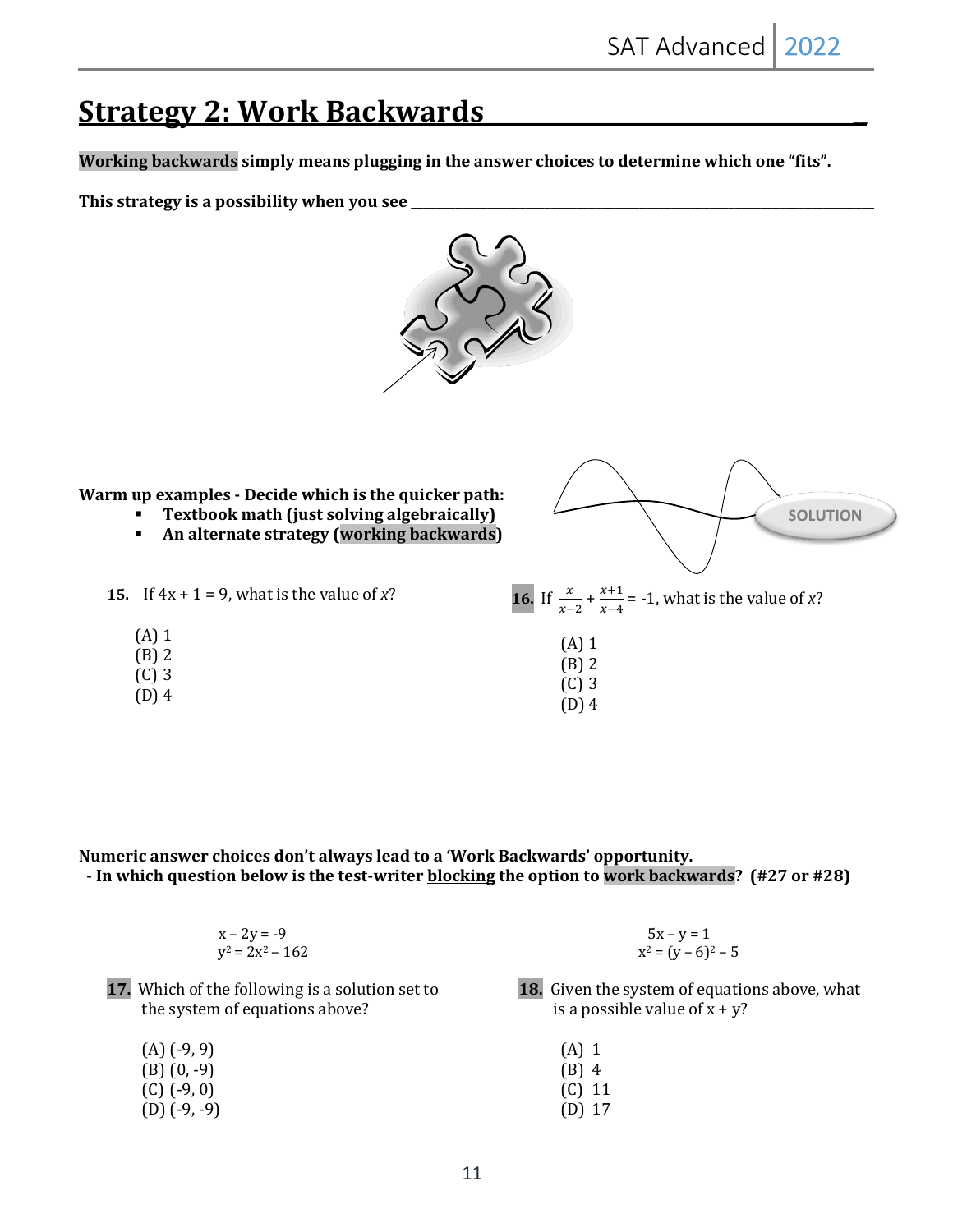# **Strategy 2: Work Backwards** (Solving Equations)

**Difficult to isolate the variable? Working backwards - just** 

**19.** For what value of x is  $|\sqrt{x} - 7| - 2$  equal to 0?  $(A)$  7  $(B)$  25  $(C)$  49  $(D)$  81 **20.** In the equation  $(px - 3)<sup>4</sup> = 85 - 2p$ , where p is a constant  $\text{and } x = 3$  is one solution to the equation, what is a possible value of  $p$ ?  $(A) -4$  $(B) -2$  $(C)$  2  $(D)$  4  $x - y < -1$  $3y \leq x + 9$ **21.** Which of the following ordered pairs (x,y) satisfies the system of inequalities above?  $(A)$   $(-2, -2)$  $(B)$   $(0, 6)$  $(C)$   $(0, 3)$  $(D)$   $(4, 2)$ **22.** What are the solutions to the quadratic equation  $4x^2 + 17x + 4 = 0$ ? (A)  $x = \frac{1}{4}$  and  $x = 4$ (B)  $x = -\frac{1}{4}$  and  $x = 4$ (C)  $x = -\frac{1}{4}$  and  $x = -4$ (D)  $x = \frac{1}{2}$  and  $x = -4$ **23.** The expression  $x^2 + \frac{5}{3}$  $\frac{3}{2}$ x + 1 can be rewritten as  $x(x + k) + \frac{1}{2}(x + k)$  where k is a positive constant. What is the value of  $k$ ?  $(A) - \frac{1}{2}$  $\overline{\mathbf{c}}$ (B)  $\frac{1}{2}$  $\overline{\mathbf{c}}$  $(C)$  1  $(D)$  2  $1 = ax^2 + b$ **24.** In the equation above, *a* and *b* are constants. For which of the following values of *a* and *b* does the equation have exactly two real solutions? (A)  $a = -1, b = -2$ (B)  $a = -2, b = 2$ (C)  $a = 1, b = 2$ (D)  $a = 2, b = 1$ If they state a value for x, you always Why start with A? Just start with the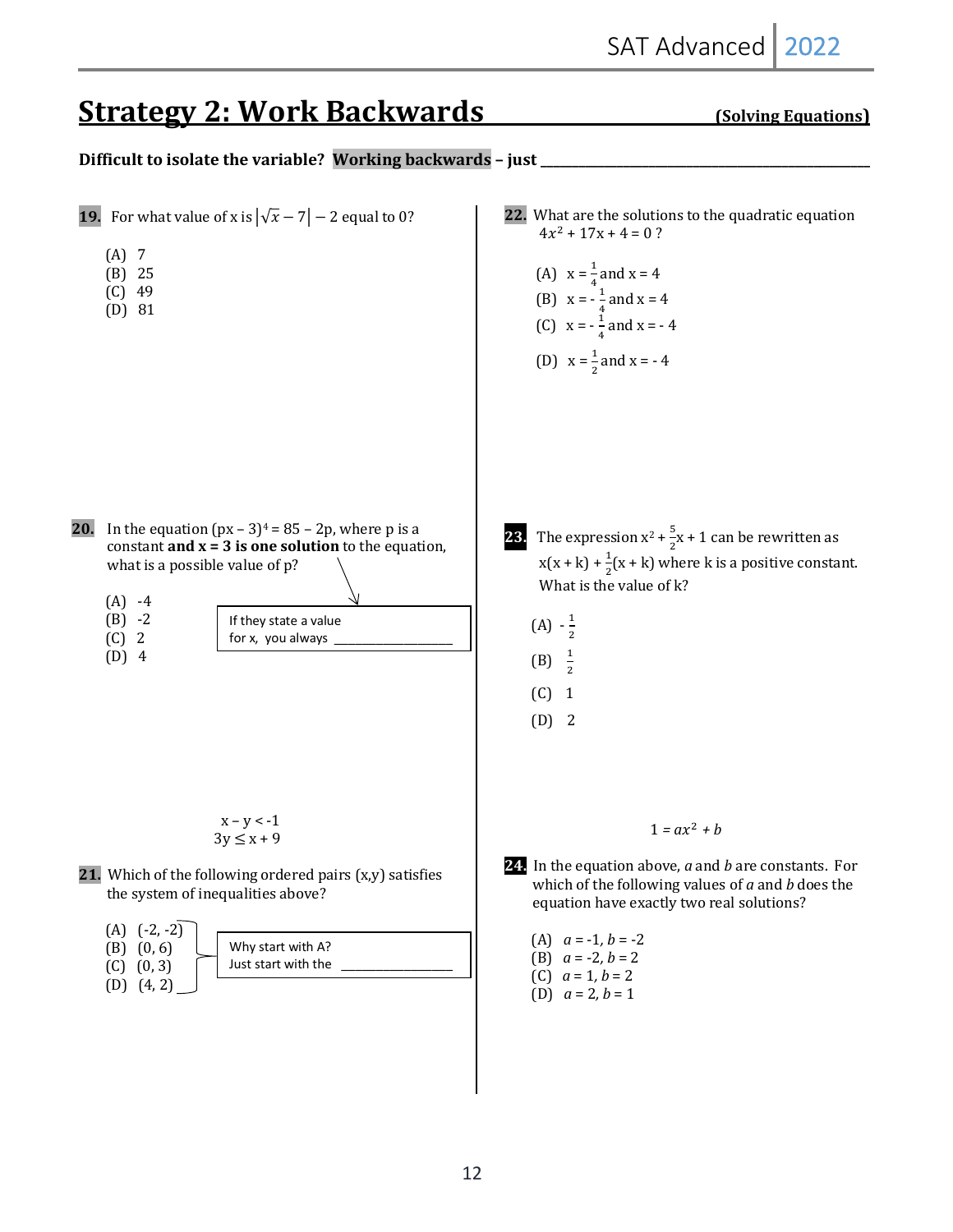# **Strategy 2: Work Backwards** (Word Problems)

In a word problem, you'll try out one of the choices and run it through the scenario presented.

- **If it's the wrong answer, \_\_\_\_\_\_\_\_\_\_\_\_\_\_\_\_\_\_\_\_\_\_\_\_\_\_\_\_\_\_\_\_\_\_\_\_\_\_\_\_\_\_\_\_\_\_\_\_\_\_\_\_\_\_\_\_\_\_\_\_\_\_\_\_\_\_\_\_\_\_\_\_\_\_\_\_\_\_\_\_\_\_\_\_\_\_**
- **If it's the right answer, \_\_\_\_\_\_\_\_\_\_\_\_\_\_\_\_\_\_\_\_\_\_\_\_\_\_\_\_\_\_\_\_\_\_\_\_\_\_\_\_\_\_\_\_\_\_\_\_\_\_\_\_\_\_\_\_\_\_\_\_\_\_\_\_\_\_\_\_\_\_\_\_\_\_\_\_\_\_\_\_\_\_\_\_\_\_\_\_**
- **25.** Adriana and Peter combined to work 206 total hours on an engineering project. If Adriana worked 42 fewer hours than Peter, how many hours did Adriana work?
	- $(A)$  124
	- (B)  $96 \leftarrow$  Try starting with  $96$ :
	- $(C) 82$
	- $(D)$  61

#### **27.** The cost of a pair of shoes was \$162.00 after 8% sales tax was added. What was the cost of the shoes before tax was added?

- $(A)$  \$145.80
- (B) \$149.04
- $(C)$  \$150.00
- $(D)$  \$154.00

- **26.** The sum of three positive numbers is 132. One of the numbers, x, is  $20\%$  more than the sum of the other two the sum of the other two. What is the value of x?
	- $(A) 30$
	- $(B)$  60
	- $(C)$  72
	- $(D) 84$

**28.** In her basketball season, Gianna has scored an average of 18 points per game for the first 4 **games of the season.** What is the fewest amount of points she can score in her 5<sup>th</sup> game in order for her average number of points per game to become least 20?

- (A) 22 Can you *choose numbers* for this piece?
- $(B) 25$
- $(C)$  26
- $(D) 28$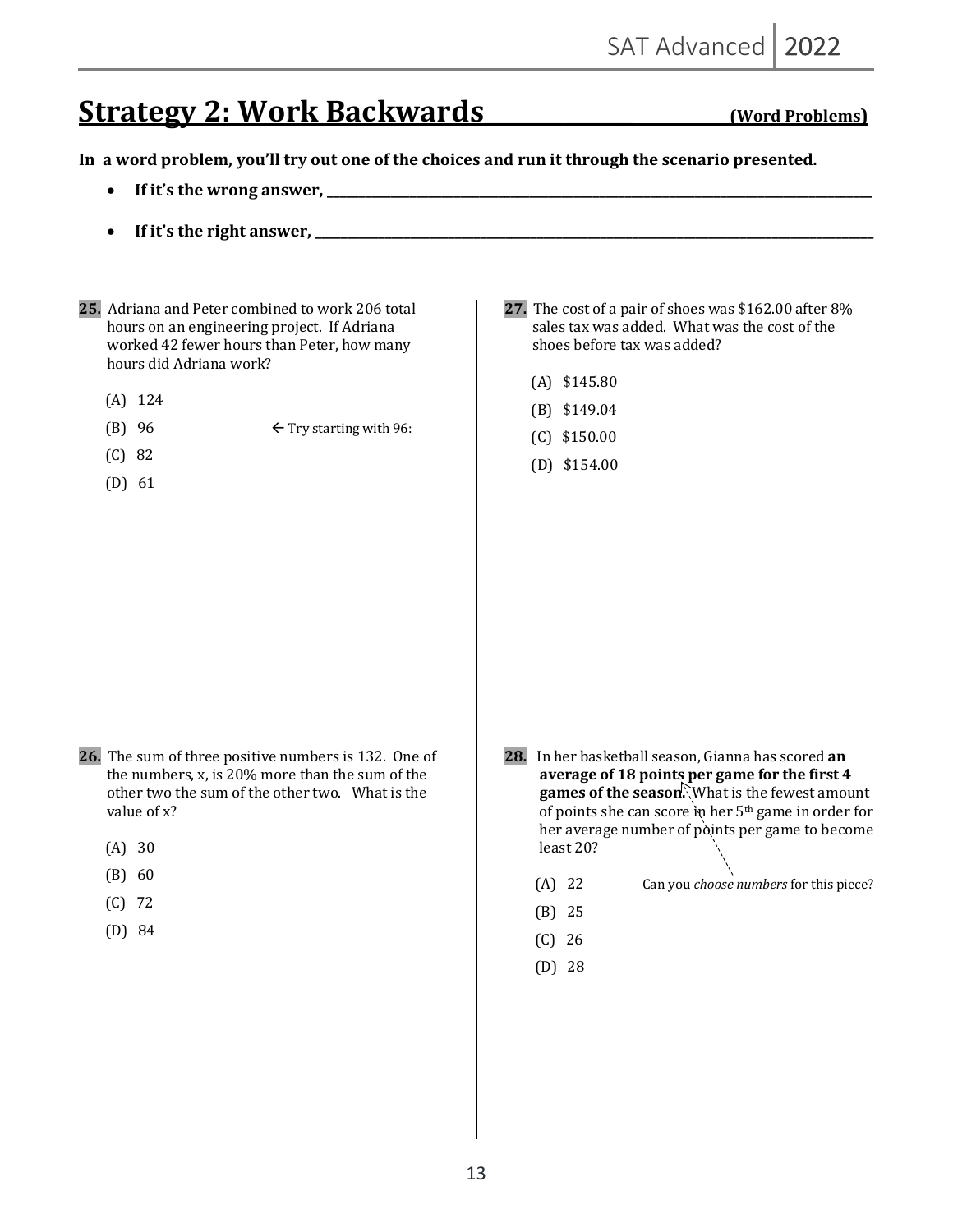# **Strategy 3: Eyeballing**

Eyeballing means visually estimating a geometric quantity such as a length, area or angle.

**You have an eyeballing opportunity anytime you see** 



**Warm up: Eyeball the value of x in the three cases below:** 



 *and the shaded region have area x in2*

If the test-writer wants to block your chance to eyeball, you'll see a circumstance like the one below:

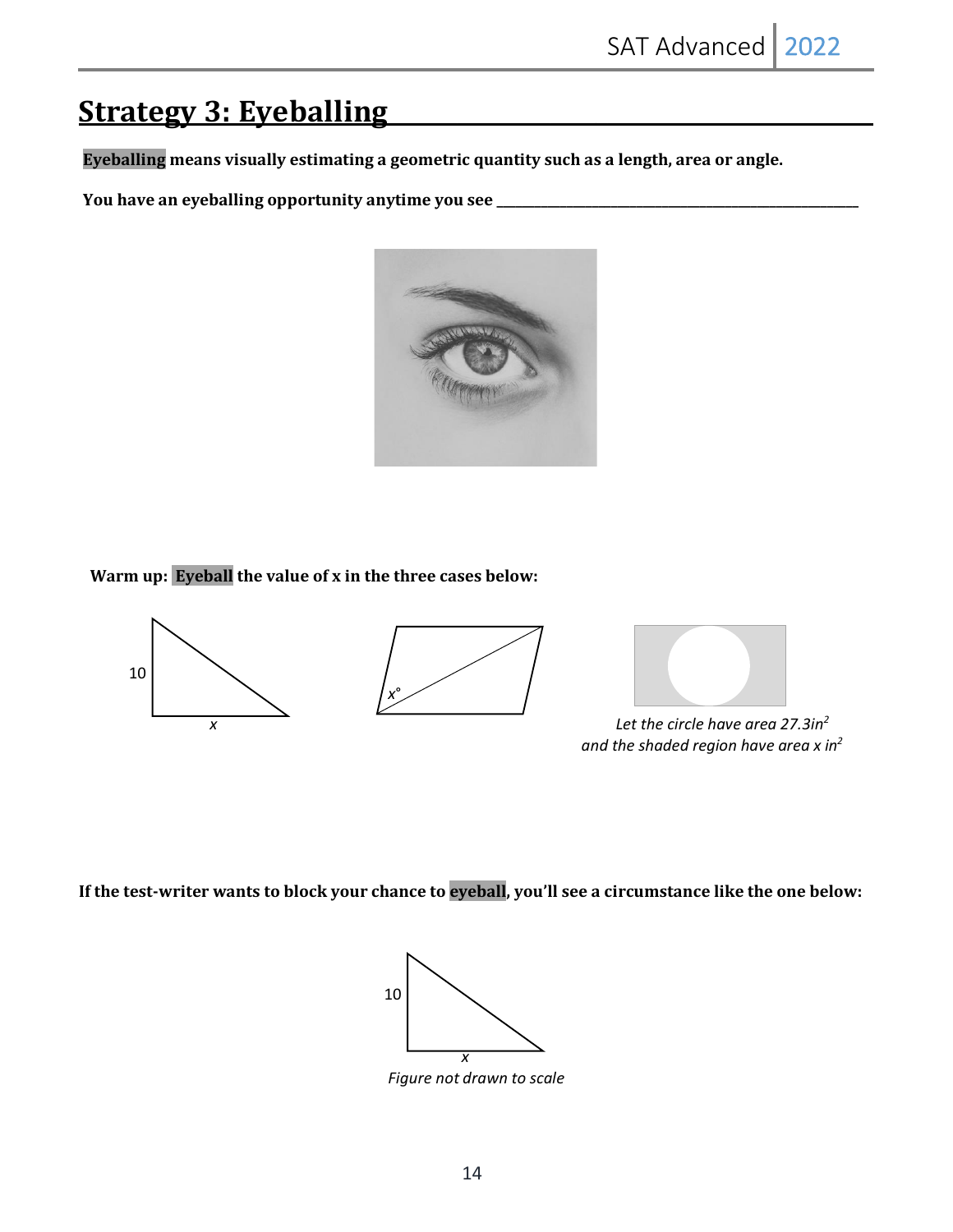## **Strategy 3: Eyeballing**

If you are eyeballing the length of a line segment, you can



- **29.** In the figure above, points A, B and C lie on the circle and make up a triangle such that side AB is the diameter of the circle. If the area of triangle ABC is  $6\sqrt{3}$ , what is the **area** of the circle?
	- (A)  $10\pi$
	- (B)  $12\pi$
	- (C)  $24\pi$
	- (D)  $48\pi$



**30.** Point O is the center of the circle above and points A and B lie on the circle. Point B also lies on the line OC. If the circumference of the circle above is 200 inches, and ∠CBA is 112.5°, what is the length of arc AB in inches? (Grid in your answer)

| Tip: You can even |  |  |  |
|-------------------|--|--|--|

**eyeball a grid-in. Many geometry answers work out to easy round figures.** 





- $(B)$  130 $^{\circ}$
- $(C)$  140 $\circ$
- $(D) 160°$



**32.** In the figure above, line r is perpendicular to line s. If line r has equation  $y = 3x - 18$ , and line s has equation  $y = mx - 8$ . What is the value of a?

|  | ۰. |
|--|----|
|--|----|

- $(B) 12$
- $(C) -20$
- $(D) -24$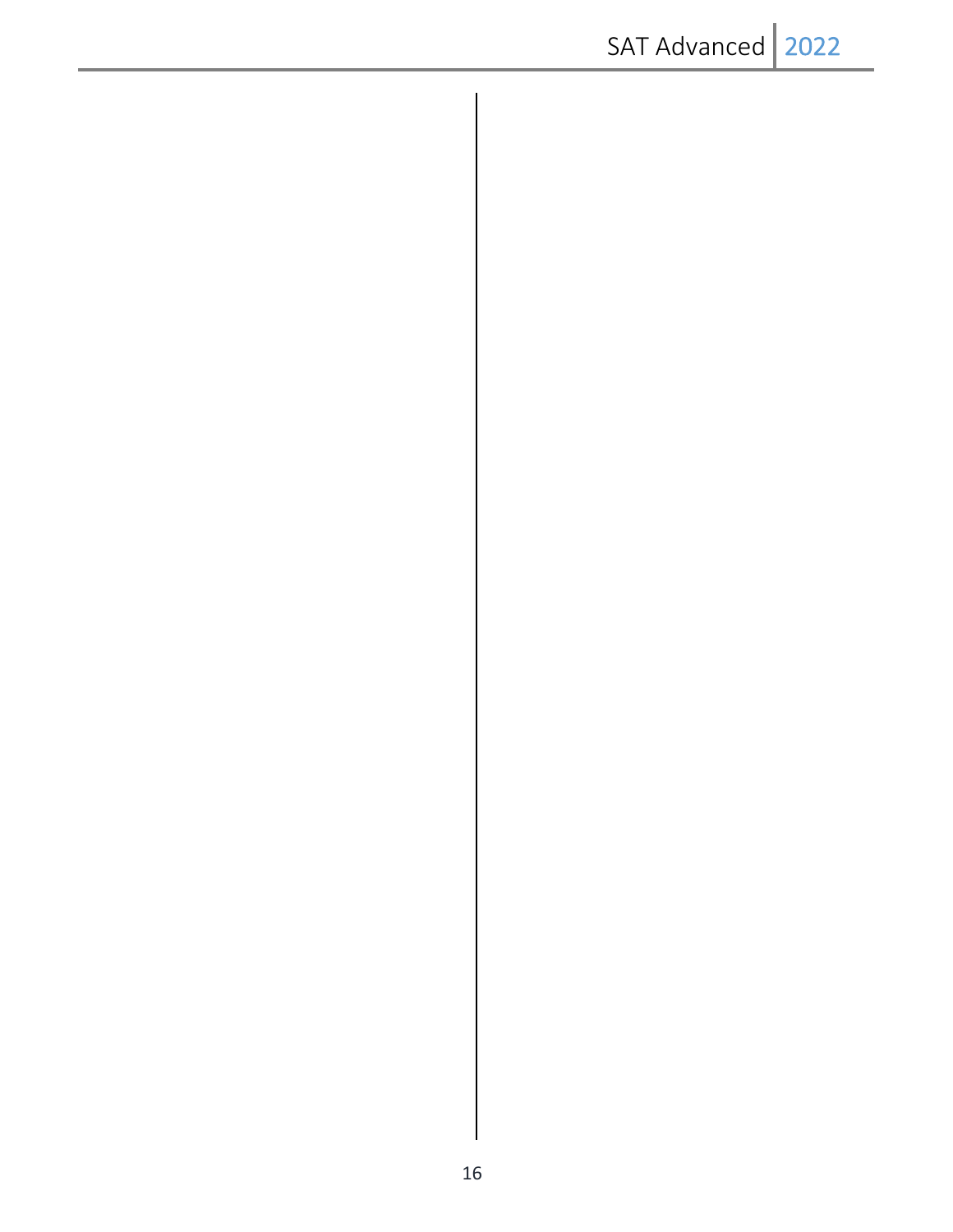# Reading 1: The Architecture of the Answers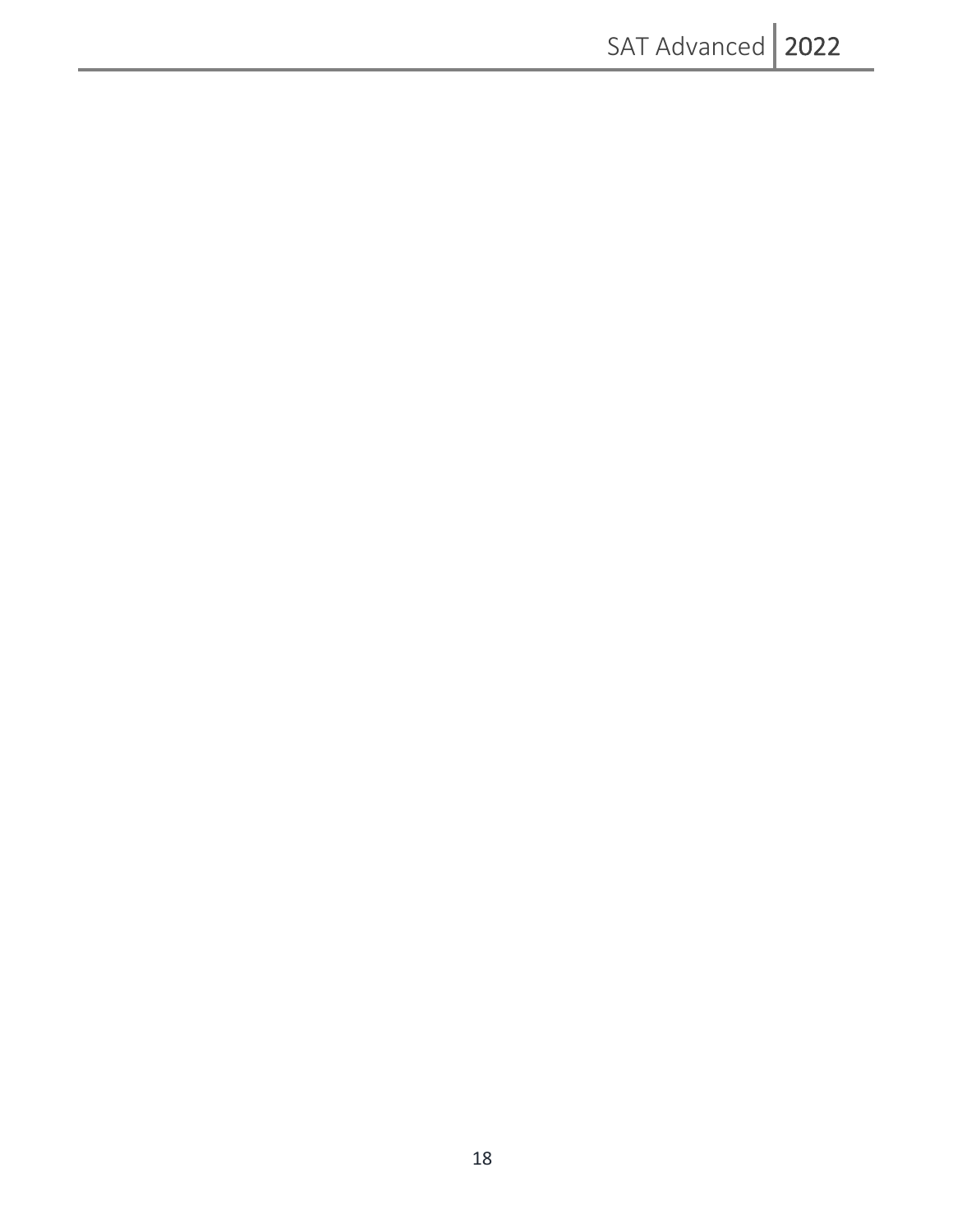## **SAT Reading General Strategy**

Find your *optimal pace* and *optimal order* of passages

*Read actively* – note the main idea of each paragraph

Know the architecture of right and wrong *answers*

### **The Right Answer**

- **Tends to avoid key words**
- Tends toward soft wording
- **Tends to generalize**

### **The Wrong Answer (Types)**

- Not in Passage never discussed
- **Opposite** opposite the info or tone
- **Wrong Part** from the wrong spot
- **Extreme** too strong/too absolute
- **Twisted Fact** incorrect merge of facts

## Know the architecture of the *questions*

- **Content** questions involve what was directly stated *in the passage*
- Logic questions involve thought processes *outside the passage*

## Evidence Pairs

- Circle evidence pairs prior to starting a set
- Consider doing the 2<sup>nd</sup> one *first*

## The Paired Passage

- Read Passage  $1 \rightarrow$  Answer passage 1 questions
- Read Passage  $2 \rightarrow$  Answer the rest



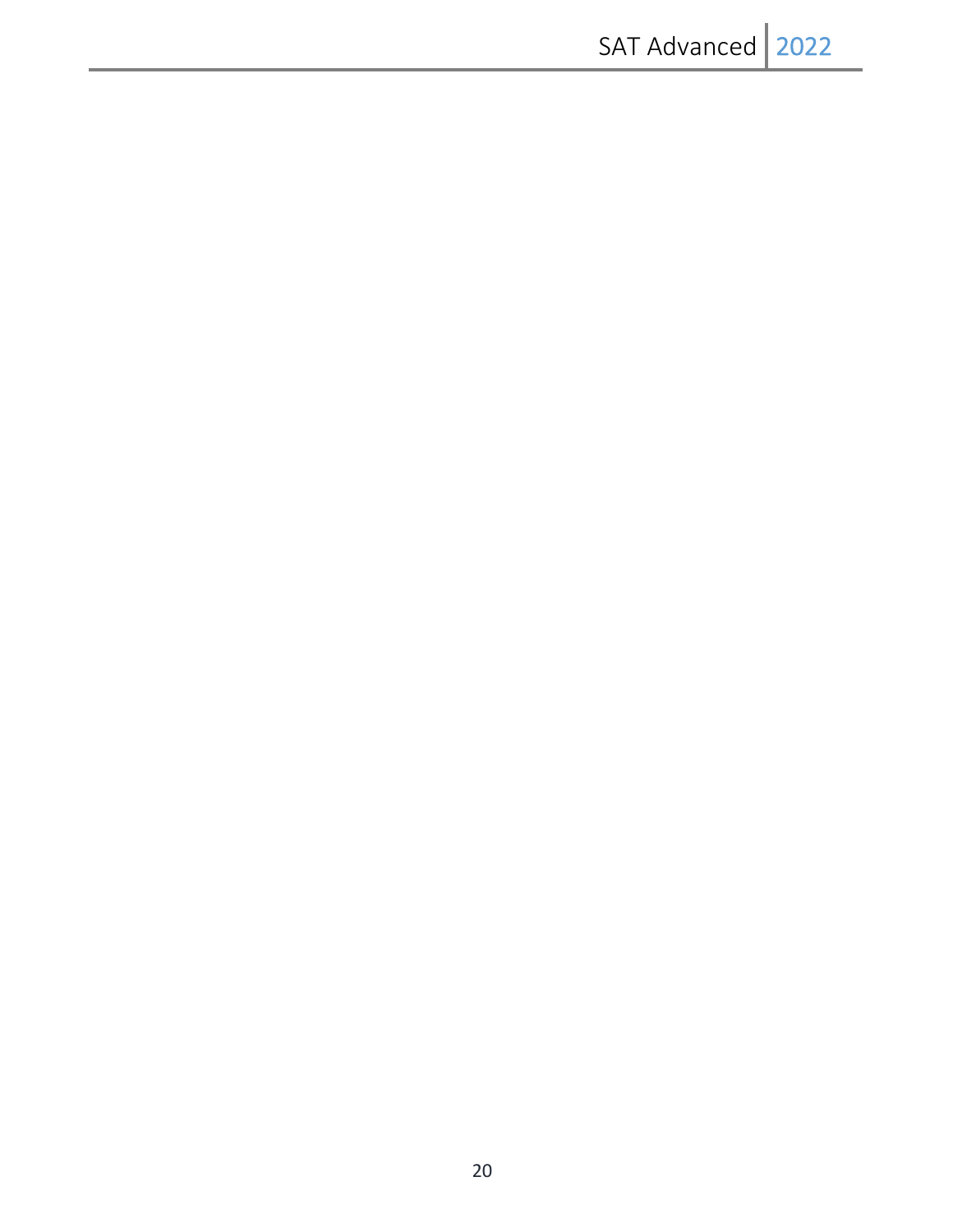# **Architecture of the Answers**





## Knowing the architecture, TWO paths to the answer exist.

**Traditional route:** Seek out the right answer.

The question in lines 4-5 is based on which of the following assumptions?

- (A) Direct observation is the only reliable method of conducting sleep research
- (B) People will yawn most frequently in the moments before they fall asleep.
- $\bigl((\mathsf{C})\bigr)$  There is a direct correlation between yawning and **sleepiness.**
- (D) Yawning is a behavior over which individuals exert little conscious control.

**Elimination Route:** Knock out the wrong ones.

The question in lines 4-5 is based on which of the following assumptions?

- $(A)$  Direct observation is the only reliable method of conducting sleep research
- $(R)$  People will yawn most frequently in the moments before they fall asleep.
- (C) **There is a direct correlation between yawning and sleepiness.**
- $(Q)$  Yawning is a behavior over which individuals exert little conscious control.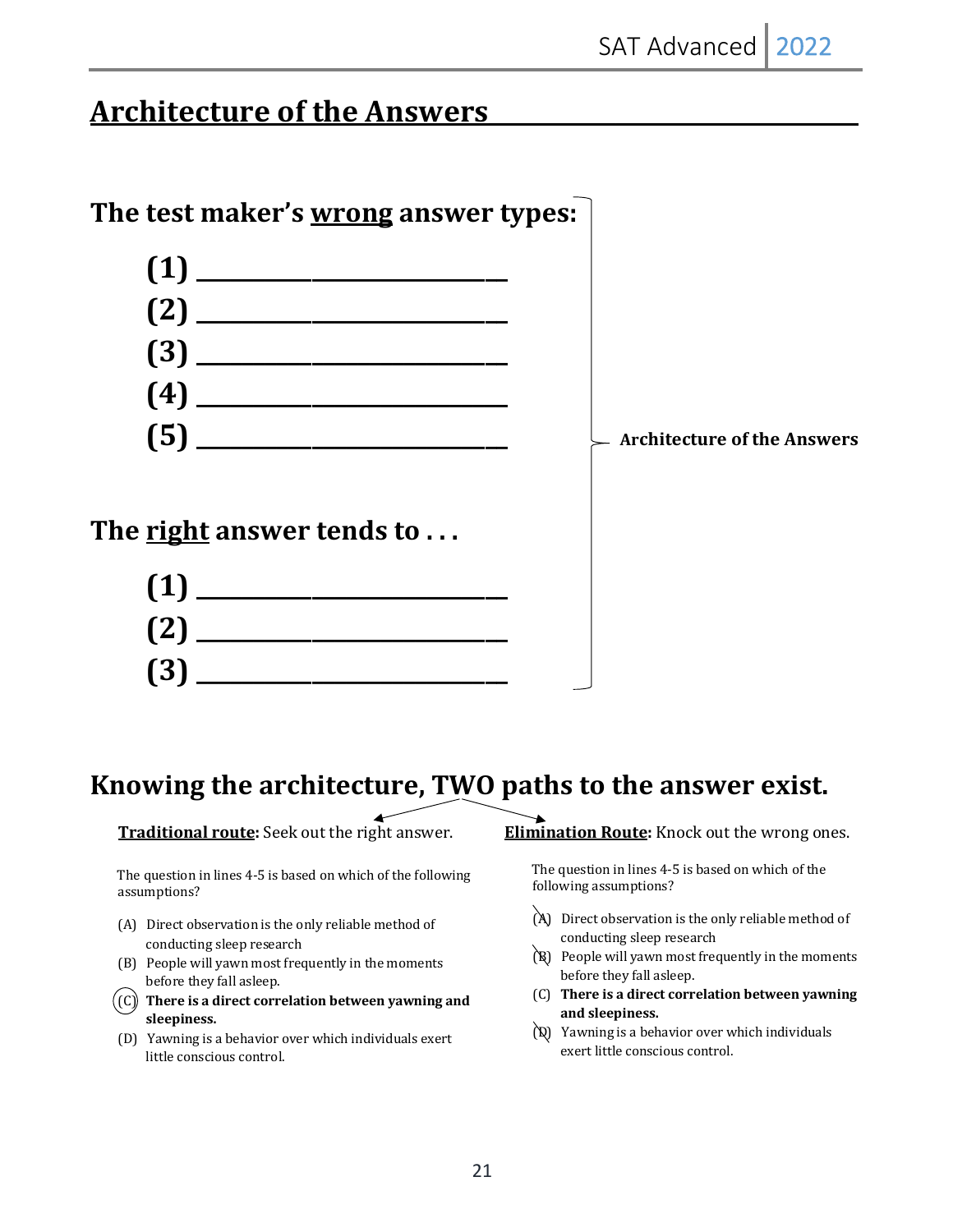# **Critical Reading Passages** Architecture of the Wrong Answers Ó **NOT IN PASSAGE** - This is \_\_\_\_\_\_\_\_\_\_\_\_\_\_\_\_\_\_\_\_\_\_\_\_\_\_\_\_\_\_\_\_\_\_\_\_\_\_\_\_\_\_\_ wrong answer type. The test writer knows you may confuse what's \_\_\_\_\_\_\_\_\_\_\_\_\_\_\_\_\_\_\_\_\_\_\_\_\_\_\_with what's actually discussed. **OPPOSITE** 8

- Speed readers beware: a relationship is **reversed** by flipping, adding, or omitting \_\_\_\_\_\_\_\_\_\_\_\_\_\_\_\_\_\_\_\_\_\_\_\_\_\_\_

EXERCISE: Read the passage. Then slash answer choice ideas that are 'NOT IN PASSAGE or 'OPPOSITE'.

High diving is a sport, the oldest form of which can be dated back to 1770, when Kahekili II, king of Maui, forced warriors to dive into water from high cliffs to prove that they were courageous and loyal to

the king. The practice later developed into a type of performance under King Kamehameha, in which divers attempted to outdo one another in terms of style and amount of splash upon entering water. 5

The more modern form of high diving was, at first, exclusively practiced by gymnasts who found it to be an exciting endeavor with a low probability of injury. Before too long, it evolved into an official sport when it debuted as a series of Olympic events in the early 1900s. Today, high diving competitions occur all throughout the world, some involving dives 10 15

by professionals from heights of 100 feet or more.

**In order to focus on elimination of answer choices, we are learning from short passages pertaining to questions with** *five* **instead of the normal** *four* **choices.** 

- 1. The primary purpose of the passage is to
	- $(A)$  contrast the popularity of one set of sports to that of another set of sports.
	- (B) explain several methods by which athletes train for a Hawaiian competition.
	- (C) outline the development of a particular sport and the careers of the greatest athletes within that sport
	- (D) defend one theory about the origins of Olympic sports.
	- (E) trace the history of a particular sport from its earliest roots to the current day.
- 2. Based on the information in the passage, the author would most likely agree with which of the following?
	- (A) Olympic high diving gold medalists primarily come from Hawaii.
	- (B) It is not well-understood where and when high diving first developed.
	- (C) High diving began as a practice that displayed one's valor and devotion.
	- (D) Formal high diving competitions began prior to the 1900s.
	- (E) High diving is one of many sports that gymnasts turn to for alternative training.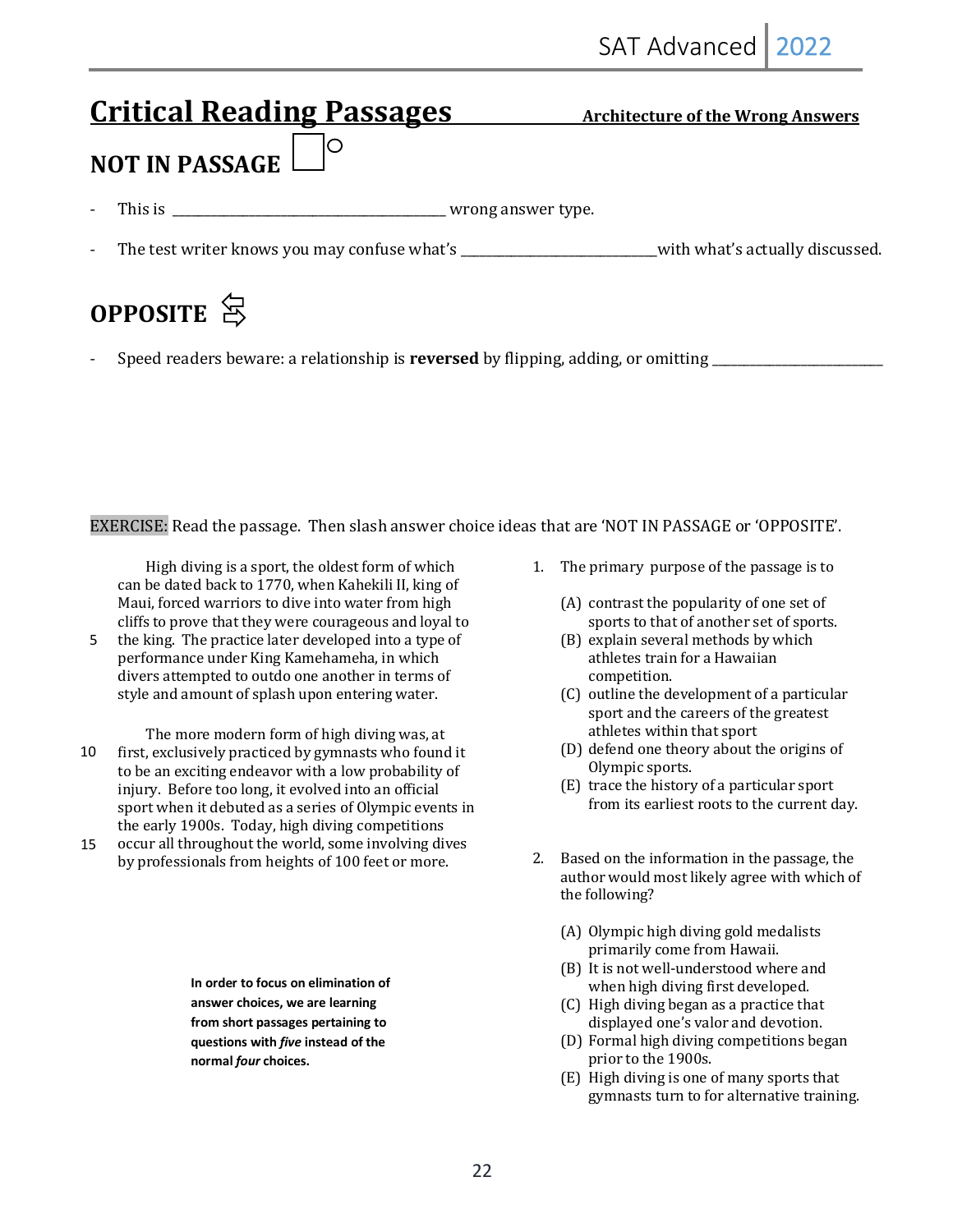# **Critical Reading Passages** Architecture of the Wrong Answers

# **WRONG PART** $\vert$ <sup>O</sup>

These cite info that's **consistent** with the passage but \_\_\_\_\_\_\_\_\_\_\_\_\_\_\_\_\_\_\_\_\_\_\_\_\_\_\_with the question



- An 'Extreme' takes the right idea and makes it \_\_\_\_\_\_\_\_\_\_\_\_\_\_\_\_\_\_\_\_\_\_\_\_\_\_\_\_\_\_\_\_\_
- Too strong can mean **too absolute**: "all, none, everyone, no one, always, never, must, cannot, only"
- Too strong can mean **too emotional:** "The *author attacks, condemns, criticizes, mocks"*

**EXERCISE:** Read the passage. Then slash answer choice ideas that match any of the wrong answer types.

Burj Khalifa is a mega-tall skyscraper in Dubai, United Arab Emirates. It is the tallest artificial structure in the world, standing at  $2,722$  ft. To help stabilize an otherwise disquietingly high creation, a

buttressed core structural system is used to support the height of the building. A total of 57 elevators and 8 escalators are installed, with elevators having capacity of 12 to 14 people per cabin. Construction of Burj Khalifa began in 2004, with the exterior completed in 2009. 5

10

The building opened in  $2010$  as a part of the new development called Downtown Dubai. It is designed to be the centerpiece of large-scale, mixed-use development. The decision to construct the building is reportedly based on the government's decision to

diversify from an oil-based economy, and for Dubai to gain international recognition. 15

- 3. Lines 3-6 ("To help ... of the building") serve to
	- (A) discuss the reasons for the construction of a major skyscraper.
	- (B) criticize a particular design aspect of Burj Khalifa.
	- (C) provide detail on the location and height of Dubai's most famous structure.
	- $(D)$  explain a fundamental characteristic of a significant building in Dubai.
	- (E) show how a buttressed core system is the only means to support a mega-tall skyscraper
- 4. Based on the information in the passage, the author would most likely agree with which of the following?
	- (A) Only an oil-based economy would have the means to create a structure like Burj Khalifa.
	- (B) Burj Khalifa is the most influential factor in the diversification of Dubai's economy.
	- (C) A possible reason for the construction of Burj Khalifa was worldwide acknowledgment.
	- (D) Large-scale mixed-use development was not feasible in Dubai prior to the construction of Burj Khalifa.
	- (E) The architects who designed Burj Khalifa gained global recognition.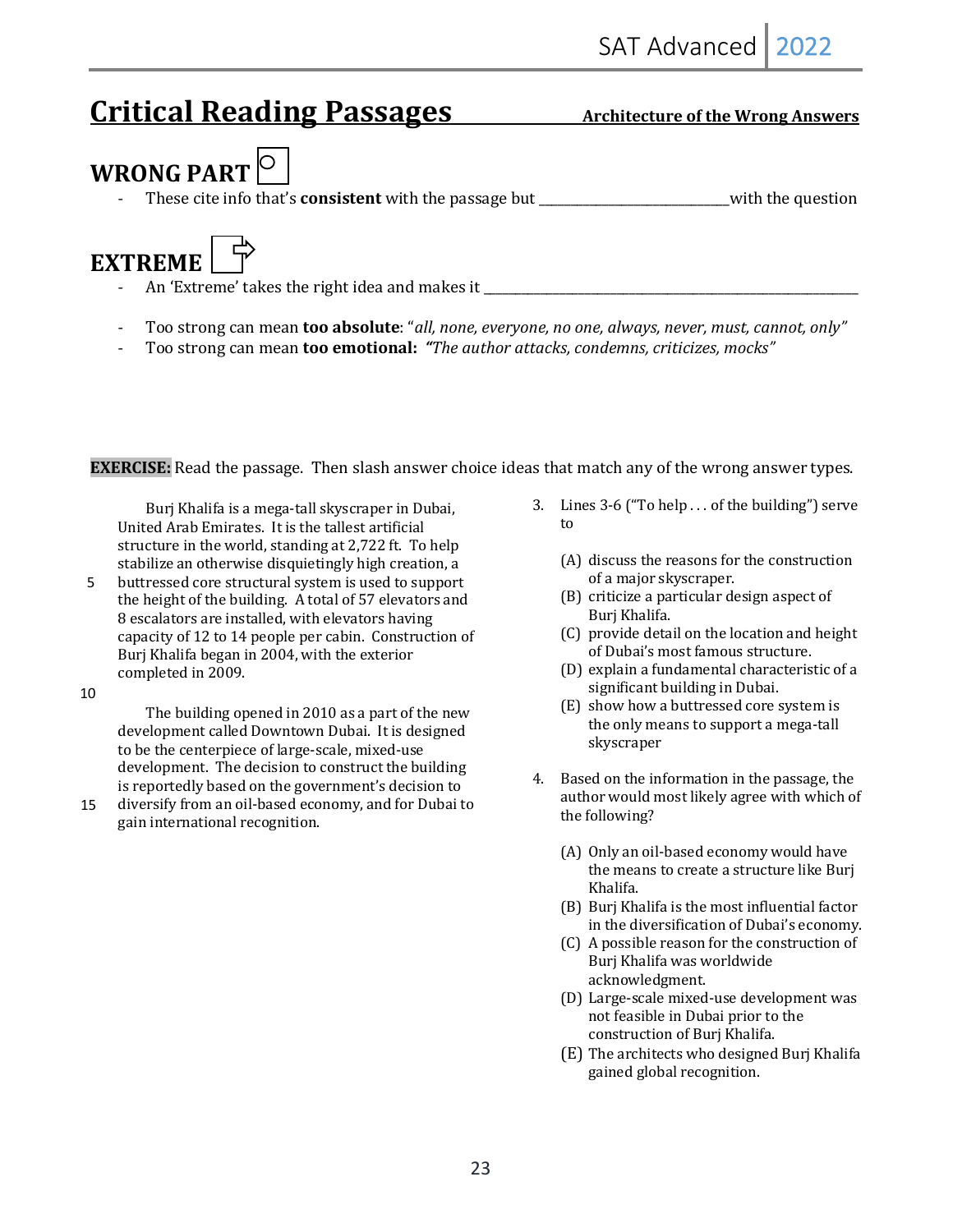# **Critical Reading Passages** Architecture of the Wrong Answers

# **TWISTED FACTS**  $\left|\frac{O_2}{O}\right|$

TWISTED FACTS take two facts from the passage and \_\_\_\_\_\_\_\_\_\_\_\_\_\_\_\_\_\_\_\_\_\_\_\_\_\_\_\_\_\_

**EXERCISE:** Read the passage. Then slash answer choice ideas that match any of the wrong answer types.

The house at 213 Myrtle Street wore an enchantment that could obscure it when it so desired. This was a handy skill, particularly to avoid the irritation and distress brought on by the likes of

salesmen who roved the streets or teenagers who skulked about after dark, eggs in hand. 5

Now there was a realtor at the gate. The smell of dozens of strange, foreign houses clung to her clothes. The house ached in its abandonment. Mrs.

- Leech was gone. A stranger had to lock the door behind Mrs. Leech when she last left the house, still asleep as she was rolled along on a strange wheeled bed. 10
- They shared a comfortable existence together, woman and house. Mrs. Leech had been a mere slip of a girl when her family moved into 213 Myrtle, the place still ripe with fresh paint and cut lumber. Her parents left, then her husband but Mrs. Leech stayed. Her bones creaked along with the settling of 15
- the pipes at night. The house did not want a new owner. 20
- 5. Which choice best describes what happened in the passage?
- (A) A house that seems to possess emotion becomes enchanted as a result of the departure of its owner.
- $(B)$  A realtor is attempting to sell a magical house that is saddened by the sudden departure of the large family that lived there.
- (C) A house with unusual powers and perception is left feeling lonely after the long history of its owner comes to a melancholy end.
- (D) A house located at 213 Myrtle Street recalls its former owner who left due to the actions of a local realtor.
- (E) An enchanted house was once occupied by a character named Mrs. Leech who finds sadness in having to move away to another home.
- 6. In line 5, the author discusses the "salesman" and "teenagers" to indicate
- (A) a major reason why Mrs. Leech decided not to live at 213 Myrtle any longer
- (B) examples of people who are trying to avoid 213 Myrtle
- (C) two types of people who could never see 213 Myrtle unless they could lift the enchantment.
- (D) situations when the house might obscure itself in order to create a more comfortable existence
- (E) how certain undesirable people would not notice 213 Myrtle unless Mrs. Leech allowed them to

**Final Takeaway – As you study the answer choices, always be on the lookout for that ONE WRONG WORD.**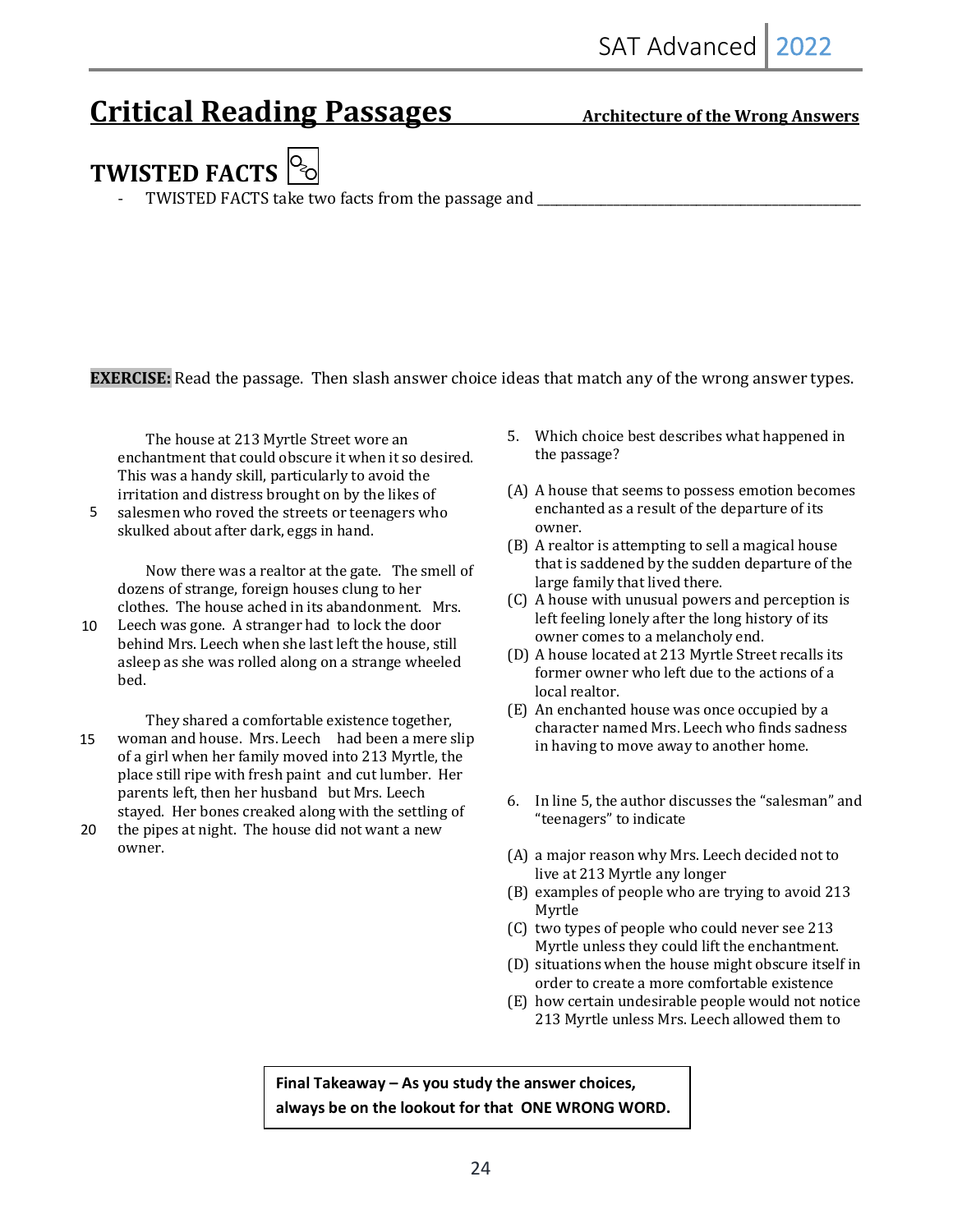# **Critical Reading Passages** Architecture of the correct answer

#### The correct answer often avoids passage key words in two main ways:

| -- |  |
|----|--|
|    |  |
|    |  |
|    |  |

**2.** \_\_\_\_\_\_\_\_\_\_\_\_\_\_\_\_\_\_\_\_\_\_\_\_\_\_\_\_\_\_\_\_\_\_\_\_\_\_\_\_\_\_\_\_\_\_\_\_\_\_\_\_\_\_\_\_\_\_\_\_\_\_\_\_\_\_\_\_\_\_\_\_\_\_\_\_\_\_\_\_\_\_\_\_\_\_\_\_\_\_\_\_\_\_\_\_\_\_\_\_\_\_\_\_\_\_\_\_\_\_\_\_\_\_\_\_\_\_\_\_\_\_\_\_\_\_\_\_\_

No one owns Antarctica. The nations of the world agreed—some of them reluctantly—that all countries would share the continent for the purposes of scientific research. Antarctica is

governed by the Antarctic Treaty, written in 1959 and adopted in 1961, which has been signed by 27 countries. Another 17 countries have agreed to abide by the treaty in order to participate in research being done in Antarctica. 5

In Antarctica, relations among the researchers and their countries are both simpler and more complicated than in the rest of the world. Relations are simpler because each country has only a few scientists on this isolated continent and also because 10

- treaty clauses assure that the research there is nonmilitary. On the other hand, when difficulties do arise, there is no clear process for dealing with them. Decisions that can be critical to the preservation of Antarctica's unique environment and its scientific 15
- opportunities depend on a political system designed to have nobody in command. 20

Last year, more than 10,000 tourists visited Antarctica, bringing soiled boots, climbing gear and trash to many locations. Clear decision making has

- become a more urgent challenge as more tourists are attracted to Antarctica. Tour operators are working with treaty members to devise regulations, and there are plans to assess the environmental impacts of tours. But regulations and assessment plans may 25
- prove difficult to settle on and enforce in a place where jurisdiction is unclear. 30
	- 7. The first paragraph (lines  $1 9$ ) serves to
	- (A) overview a particular understanding among a number of political entities
	- (B) argue for the efficacy of an agreement that will affect a particular nation
	- (C) list several reasons for an important event in world history
	- $(D)$  describe the participation in a specific area of scientific research by 27 countries
	- $(E)$  provide insight into a conflict that evolved between several nations and a continent
- 8. Based on the information in paragraph one, it can reasonably be inferred that
- (A) participation in scientific research outside the borders of Antarctica requires an international treaty
- (B) no more than 27 countries would be allowed to participate in scientific research on Antarctica
- (C) not all nations who participated in the Antarctic treaty did so with full enthusiasm
- (D) the specific regulations written in the Antarctic Treaty prevented military action
- (E) at least one country who abided by the Antarctic Treaty did so in complete protest
- 9. The statement in lines  $18 21$  (Decisions that ... nobody in command) serves to
- $(A)$  support a political mechanism for granting some one nation full control over Antarctica
- (B) challenge the viability of tourism on Antarctica
- (C) discuss how the preservation of Antarctica's ecology will be maintained
- (D) elaborate on a concern relating to conflict resolution
- (E) show how each scientific opportunity in Antarctica is both simple and complicated
- 10. In lines  $12 17$  (Relations are simpler .... dealing with them.), the author states
- $(A)$  two reasons to support a regulation stated in the previous paragraph
- (B) the most urgent matter relating to a research opportunity
- (C) two conflicting methods to secure a political opportunity
- (D) an explanation of an idea stated earlier in the paragraph
- (E) two aspects of a connection between multiple governments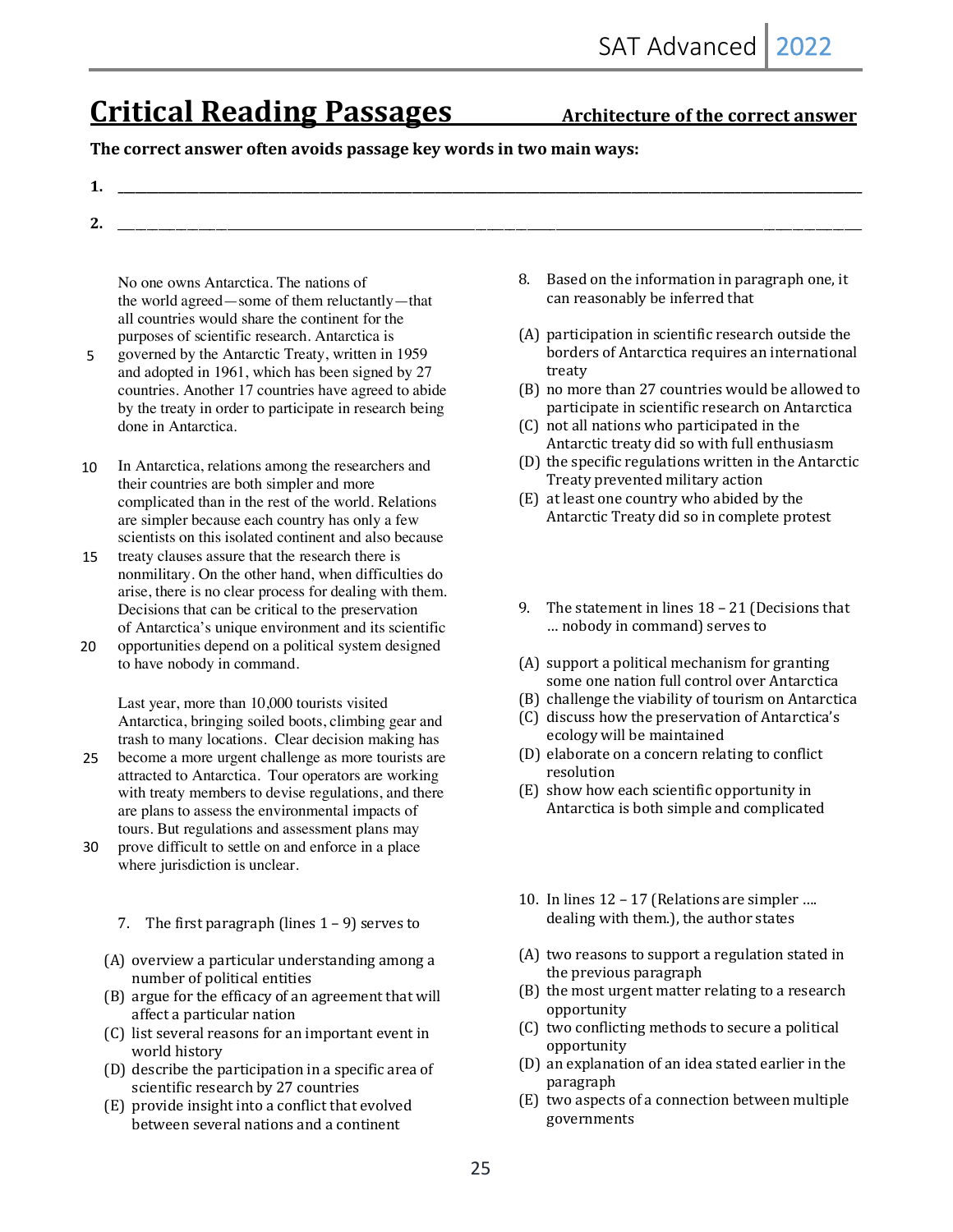# **Critical Reading Passages** Architecture of the correct answer

#### The correct answer tends toward vocabulary that is \_

No one owns Antarctica. The nations of the world agreed—some of them reluctantly—that all countries would share the continent for the purposes of scientific research. Antarctica is

- governed by the Antarctic Treaty, written in 1959 and adopted in 1961, which has been signed by 27 countries. Another 17 countries have agreed to abide by the treaty in order to participate in research being done in Antarctica. 5
- In Antarctica, relations among the researchers and their countries are both simpler and more complicated than in the rest of the world. Relations are simpler because each country has only a few scientists on this isolated continent and also because 10
- treaty clauses assure that the research there is nonmilitary. On the other hand, when difficulties do arise, there is no clear process for dealing with them. Decisions that can be critical to the preservation of Antarctica's unique environment and its scientific 15
- opportunities depend on a political system designed to have nobody in command. 20

Last year, more than 10,000 tourists visited Antarctica, bringing soiled boots, climbing gear and trash to many locations. Clear decision making has

- become a more urgent challenge as more tourists are attracted to Antarctica. Tour operators are working with treaty members to devise regulations, and there are plans to assess the environmental impacts of tours. But regulations and assessment plans may 25
- prove difficult to settle on and enforce in a place where jurisdiction is unclear. 30
	- 11. The author indicates that tourism in Antarctica
	- $(A)$  must be prevented until further guidelines are created
	- (B) brings about a financial opportunity for members of the Antarctic Treaty
	- (C) may have influences on Antarctica that are not yet fully evaluated
	- (D) provides an opportunity for tour operators to assess environmental changes
	- $(E)$  brought more visitors last year than in any previous year
- 12. What function does the third paragraph serve in the passage as a whole?
- (A) It presents evidence for a previously established principle.
- $(B)$  It explains a pressing issue, the resolution of which is affected by the agreement in the first paragraph.
- (C) It contradicts a series of decisions brought up in the previous paragraph.
- (D) It details a disastrous consequence to a political agreement discussed in paragraph one.
- $(E)$  It elaborates on the purpose of a treaty defined earlier in the passage.
- 13. Over the course of the passage, the main focus shifts from
- (A) a contract between nations to an argument against operating tours
- (B) a theory about an island continent and a pressing issue concerning the environment of that continent.
- $(C)$  the enactment of a law restricting military action and a way to retract that law
- (D) the details of a treaty to the dangers that treaty poses.
- (E) the nature of an agreement to certain challenging issues that relate to this agreement.
- 14. According to the author, one consequence of the agreement that no one country would own Antarctica is
- (A) an inability to resolve any conflicts.
- (B) a struggle to create and carry out laws.
- (C) a disagreement that will require a military solution.
- (D) an increase in the number of regulations affecting tourism.
- (E) difficulty in assessing the environmental impacts of scientific research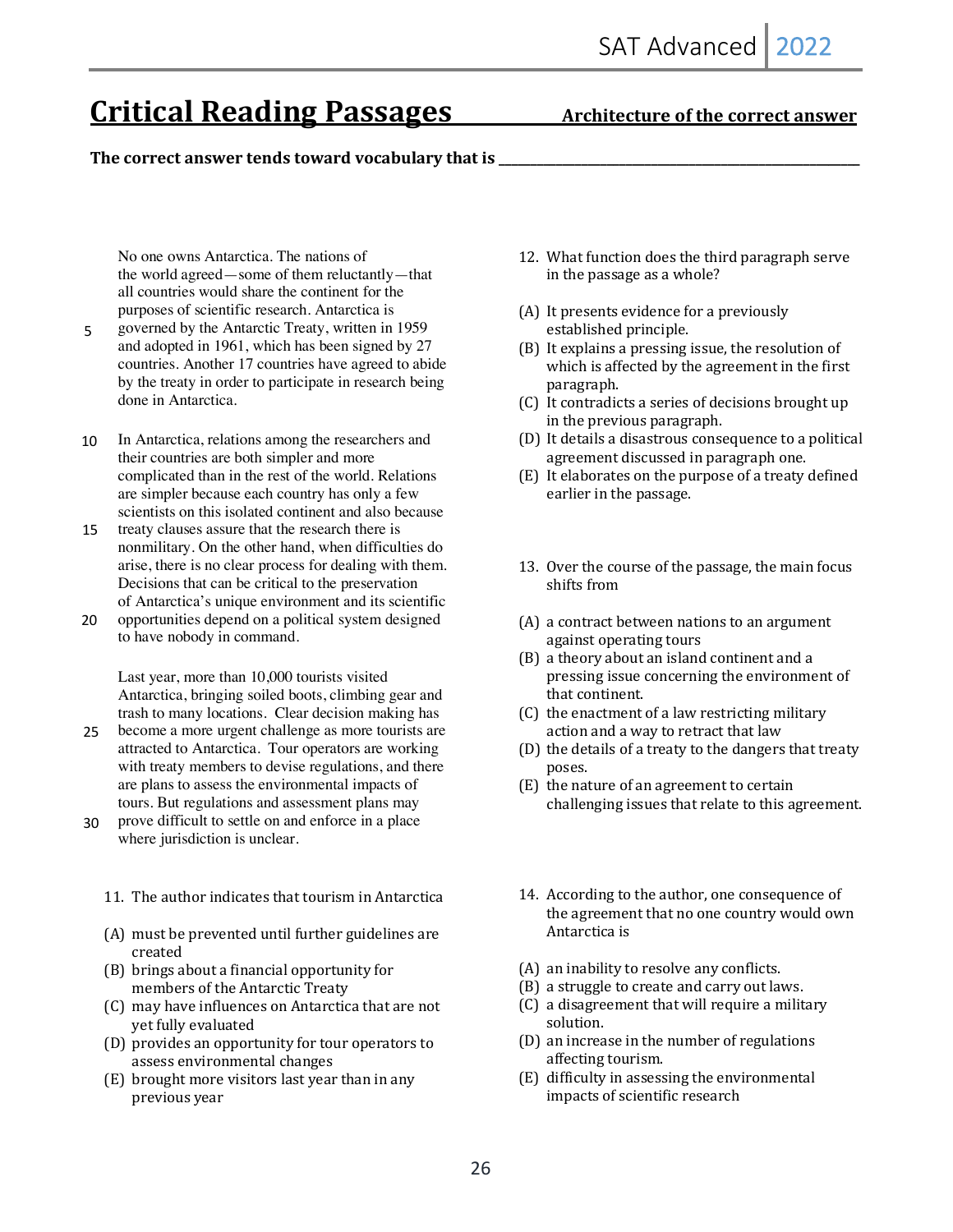# Reading 2: Evidence and Vocab Questions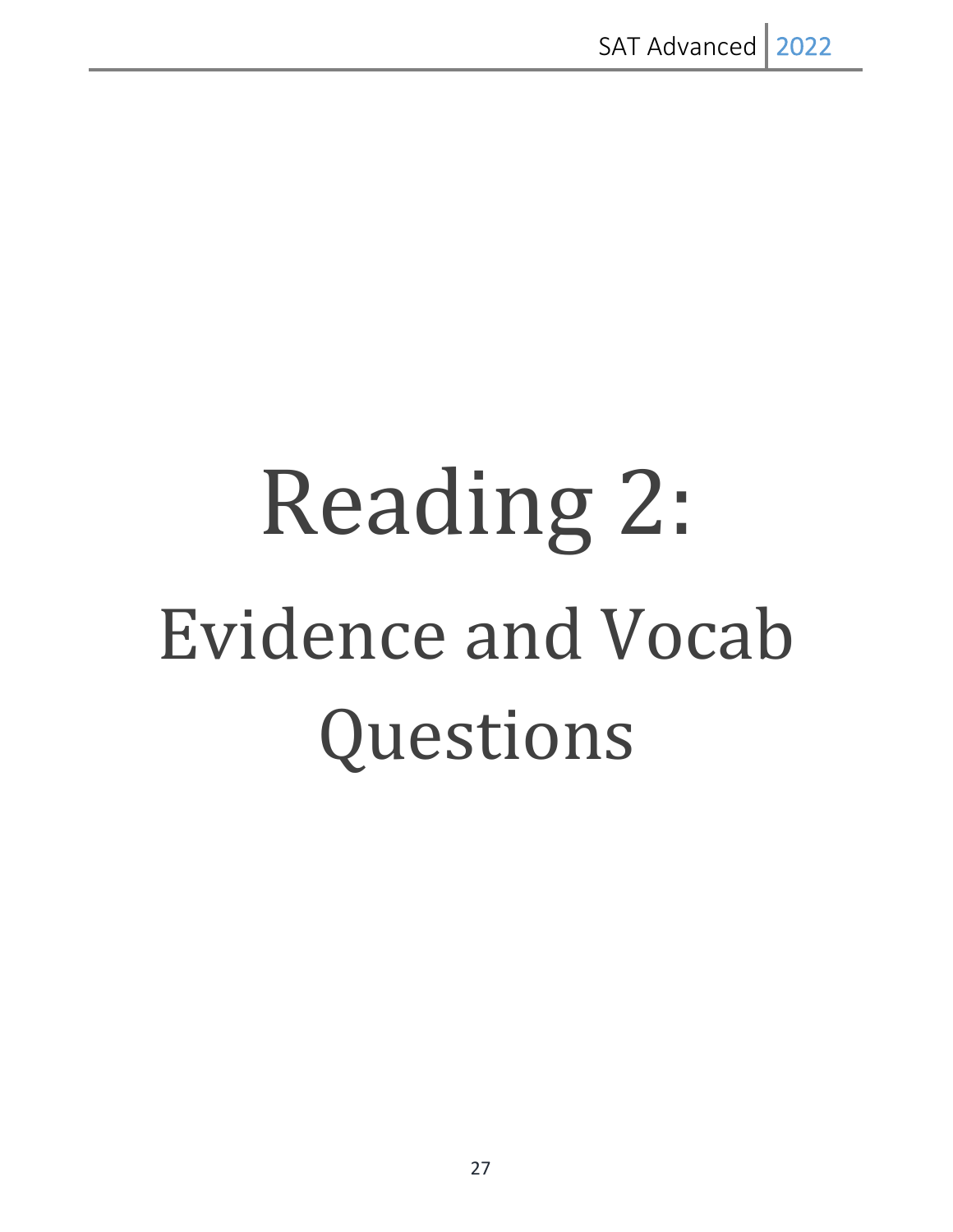# **Evidence Questions**

## **The Strategy**

EX

| (1)                                                                                                                                                                                                        |                                                                                                                                                                               |
|------------------------------------------------------------------------------------------------------------------------------------------------------------------------------------------------------------|-------------------------------------------------------------------------------------------------------------------------------------------------------------------------------|
| (2)                                                                                                                                                                                                        |                                                                                                                                                                               |
| (3)                                                                                                                                                                                                        |                                                                                                                                                                               |
|                                                                                                                                                                                                            |                                                                                                                                                                               |
| In the passage, the author most strongly suggests that<br>planets close to stars have atmospheres which                                                                                                    | Which choice provides the best evidence for the<br>answer to the previous question?                                                                                           |
| (A) must contain high levels of carbon dioxide.<br>(B) can emit high levels of radiation that are detected<br>on Earth.<br>(C) contain gaseous metals that exit the atmosphere as<br>liquid during storms. | (A) Lines 1-3 "The soil on Earth can"<br>(B) Lines 11-14 "Neptune has a core that"<br>(C) Lines 15-18 "Mercury has an atmosphere"<br>(D) Lines 26-28 "Planets near stars can" |

(D) are problematic to study due to interference from solar radiation.

## **Excerpt Wrong Answers Are**



# **Vocab Questions**

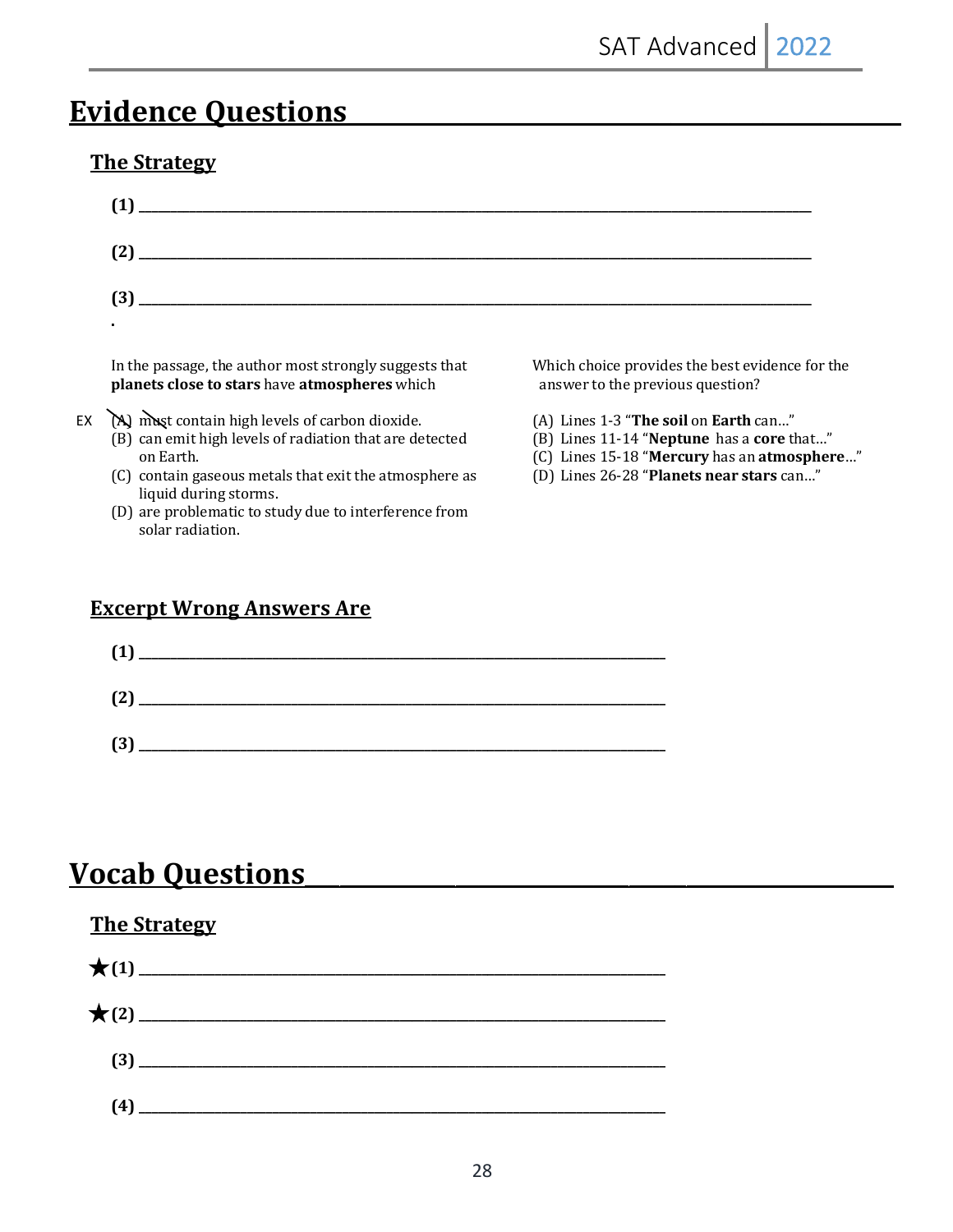# **Critical Reading Passages** Evidence Questions

Scientists have been aware that many animals are capable of numerical estimates. For example, hundreds of species know if they are being invaded by a few predators or many. We've also seen that primates show a rudimentary ability to compare

- values—understanding that a single symbol holds less value than a cluster of those *same* symbols. However, researchers from Harvard Medical School surmised that rhesus monkeys can grasp the idea of adding two *different* symbols together. Recently, they devised an experiment to prove that hypothesis. 5
- Prepping the experiment required teaching rhesus monkeys to memorize values associated with the digits 0-9. The key phase in this process was a set of trials in which the monkeys were rewarded with treats when correctly choosing the higher of two given digits. The number of gifted treats corresponded 10
- 15 to the value of the higher digit. Scientists maintain that some values greater than 9 could theoretically be conveyed with letters but that problems could arise using images such as '10' that reuse digits which already have established meaning.

Commencing the the test of addition skills, scientists led trials 20 offering rhesus monkeys two columns, one with a single digit and another with a pair of digits. The task was to identify the greater of the two values: that of the single digit or that of the digit pair *sum*. The researchers reported that approximately

90% of the time, the monkeys were able to select the column 25 of higher value and thus receive a reward. Such results might be reproduced in tests with other primate species, a prospect that scientists are eager to investigate.

Some experts have doubts regarding whether rhesus monkeys were truly performing addition or simply memorizing the

- 30 value of all possible digit pairings. In the future, similar experiments will present constantly changing sets of characters, both numeric and non-numeric, thus impeding any effort to simply memorize the value of paired characters.
	- 15. According to the passage, the results of the experiment involving rhesus monkeys have shown which of the following?
	- $(A)$  With the right method, most animals can memorize the value of any given number.
	- (B) Some primates other than humans may grasp the concept of totaling two unlike values.
	- (C) 90% of the time, a rhesus monkey will obey directions if offered a reward.
	- (D) Performing non-invasive tests on the brain is an ethical manner of scientific study on monkeys.

- 16. Which choice provides the best evidence for the answer to the previous question?
- (A) Lines  $10-11$  ("Prepping the ... digits  $0-9$ .")
- (B) Lines 15-18 ("Scientists maintain . . . meaning.")
- $(C)$  Lines 21-25 ("The task . . . a reward.")
- (D) Lines 25-27 ("Such results . . . investigate.")

 $\leftarrow(A)$ 

 $\leftarrow$  (B)

 $\leftarrow$  (D)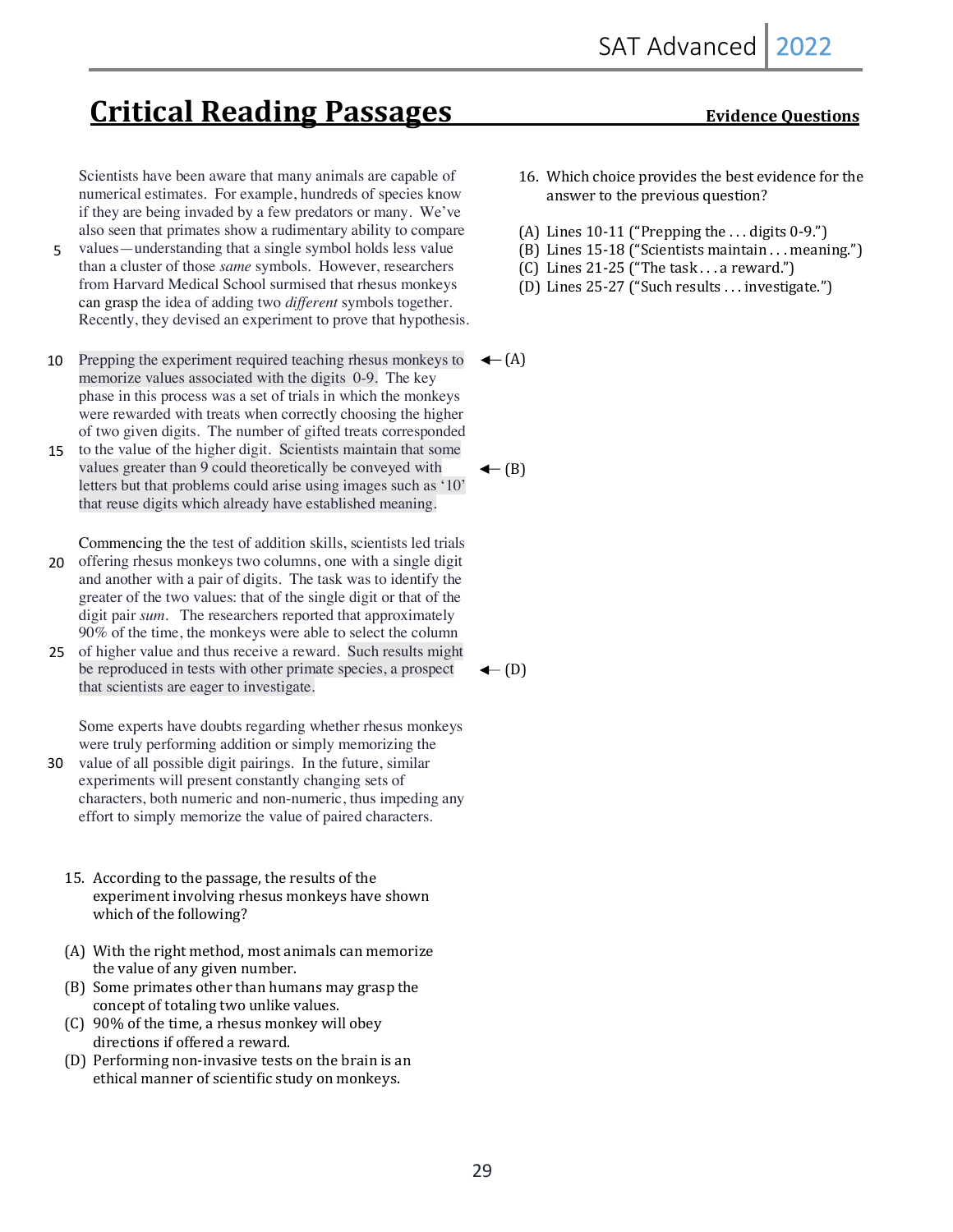# **Critical Reading Passages** *Critical Reading Passages*

Scientists have been aware that many animals are capable of numerical estimates. For example, hundreds of species know if they are being invaded by a few predators or many. We've also seen that primates show a rudimentary ability to compare

- values—understanding that a single symbol holds less value than a cluster of those *same* symbols. However, researchers from Harvard Medical School surmised that rhesus monkeys can grasp the idea of adding two *different* symbols together. Recently, they devised an experiment to prove that hypothesis. 5
- 10 Prepping the experiment required teaching rhesus monkeys to memorize values associated with the digits 0-9. The key phase in this process was a set of trials in which the monkeys were rewarded with treats when correctly choosing the higher of two given digits. The number of gifted treats corresponded
- to the value of the higher digit. Scientists maintain that some values greater than 9 could theoretically be conveyed with letters but that problems could arise using images such as '10' that reuse digits which already have established meaning. 15

Commencing the the test of addition skills, scientists led trials offering rhesus monkeys two columns, one with a single digit and another with a pair of digits. The task was to identify the greater of the two values: that of the single digit or that of the digit pair *sum*. The researchers reported that approximately 90% of the time, the monkeys were able to select the column 20

25 of higher value and thus receive a reward. Such results might be reproduced in tests with other primate species, a prospect that scientists are eager to investigate.

Some experts have doubts regarding whether rhesus monkeys were truly performing addition or simply memorizing the

30 value of all possible digit pairings. In the future, similar experiments will present constantly changing sets of characters, both numeric and non-numeric, thus impeding any effort to simply memorize the value of paired characters.

- 17. The passage implies that the use of rewards in an experiment
- $(A)$  is a common method of prompting animals to complete a given task
- (B) is necessary in order to achieve meaningful results.
- (C) will be crucial when testing whether species other than rhesus monkeys possess the ability to add.
- (D) can not only function as a motivator but also as a learning tool.
- 18. Which choice provides the best evidence for the answer to the previous question?
- (A) Lines  $10-11$  ("Prepping ... digits  $0-9$ .")
- $(B)$  Lines 11-15 ("The key . . . the higher digit.")
- (C) Lines 15-18 ("Scientists maintain . . . meaning.")
- (D) Lines  $28-30$  ("Some experts ... digit pairings.")

- 19. Based on the information in the passage, the author would most likely agree that the use of symbols other than numerical digits may be necessary to
- (A) communicate ideas relating to words and phrases rather than numbers
- (B) encourage memorization over addition as a means of determining the value of digit pairs.
- (C) remedy problems inherent in conveying the values of single-digit numbers.
- (D) address skepticism regarding the conclusions drawn from trial data.
- 20. Which choice provides the best evidence for the answer to the previous question?
- (A) Lines  $10-14$  ("Prepping the ... digits  $0-9$ .")
- (B) Lines  $15-18$  ("Scientists maintain . . . meaning.")
- $(C)$  Lines 25-27 ("Such results ... investigate.")
- (D) Lines 28-33 ("Some experts ... characters.")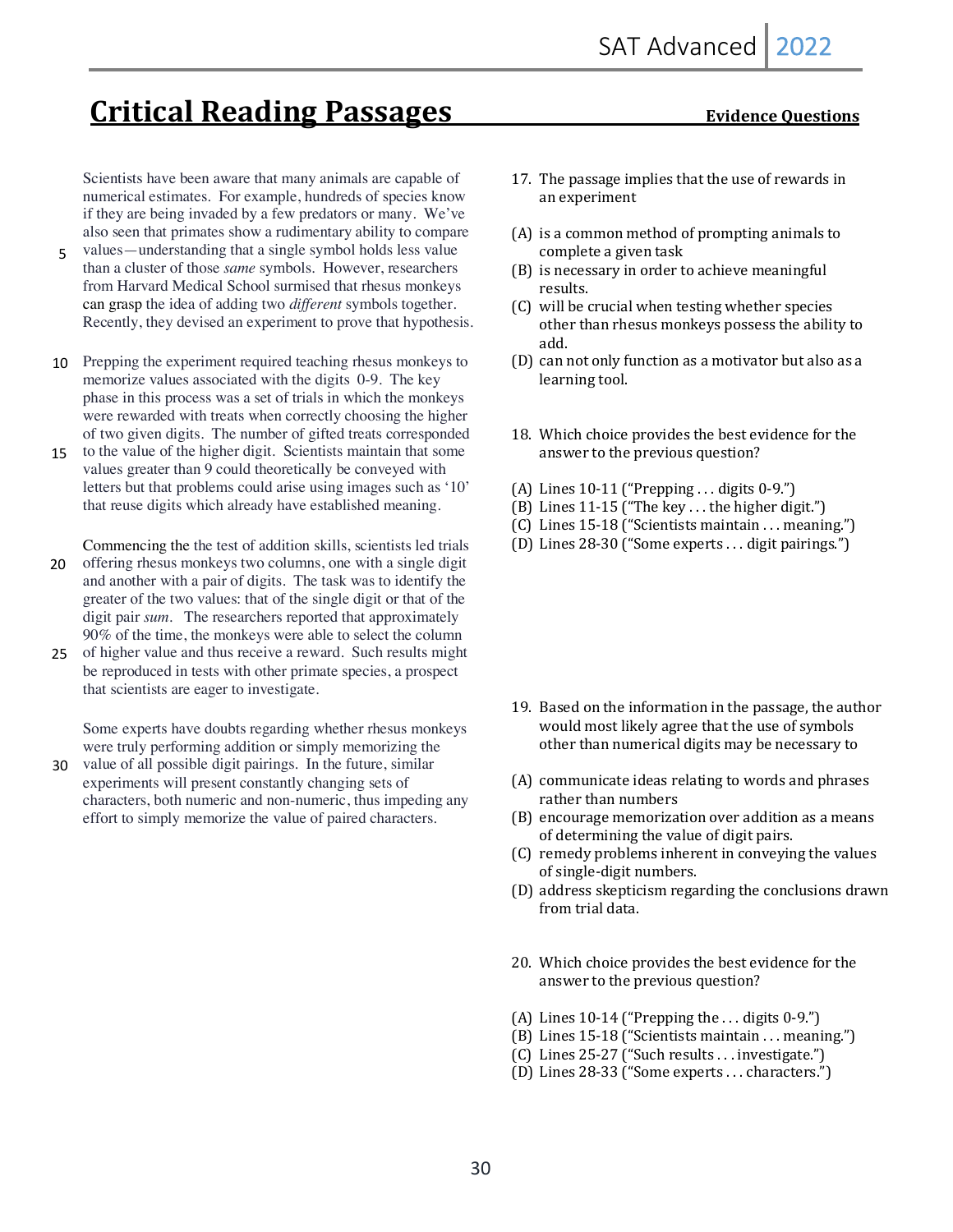# **Critical Reading Passages** *Critical Reading Passages*

Scientists have been aware that many animals are capable of numerical estimates. For example, hundreds of species know if they are being invaded by a few predators or many. We've also seen that primates show a rudimentary ability to compare

- values—understanding that a single symbol holds less value than a cluster of those *same* symbols. However, researchers from Harvard Medical School surmised that rhesus monkeys can grasp the idea of adding two *different* symbols together. Recently, they devised an experiment to prove that hypothesis. 5
- 10 Prepping the experiment required teaching rhesus monkeys to memorize values associated with the digits 0-9. The key phase in this process was a set of trials in which the monkeys were rewarded with treats when correctly choosing the higher of two given digits. The number of gifted treats corresponded
- 15 to the value of the higher digit. Scientists maintain that some values greater than 9 could theoretically be conveyed with letters but that problems could arise using images such as '10' that reuse digits which already have established meaning.

Commencing the the test of addition skills, scientists led trials 20 offering rhesus monkeys two columns, one with a single digit and another with a pair of digits. The task was to identify the greater of the two values: that of the single digit or that of the digit pair *sum*. The researchers reported that approximately 90% of the time, the monkeys were able to select the column

25 of higher value and thus receive a reward. Such results might be reproduced in tests with other primate species, a prospect that scientists are eager to investigate.

Some experts have doubts regarding whether rhesus monkeys were truly performing addition or simply memorizing the

30 value of all possible digit pairings. In the future, similar experiments will present constantly changing sets of characters, both numeric and non-numeric, thus impeding any effort to simply memorize the value of paired characters.

- 21. In the passage, the author claims that a basic capacity to comprehend quantities
- $(A)$  is a quality humans have discovered in a wide scope of other animals.
- $(B)$  will inevitably set in motion the ability to perform mathematical operations.
- (C) is more essential to escaping a large group of predators than to escaping a small group.
- (D) has yet to be detected in animals other than humans and rhesus monkeys.
- 22. Which choice provides the best evidence for the answer to the previous question?
- (A) Lines  $1-3$  ("Scientists . . . or many.")
- (B) Lines  $15-18$  ("Scientists maintain . . . meaning.")
- (C) Lines 19-21 ("Commencing . . . pair of digits.")
- (D) Lines  $23-25$  (The researchers ... a reward.")

- 23. In the passage, the author most strongly suggests that teaching the concept of numerical value to rhesus monkeys
- (A) must be limited to digits with a value less than ten.
- $(B)$  proves that the same goal can be accomplished with other primates.
- (C) should involve a reward-based system that involves a fixed number of offerings.
- $(D)$  is a more reliable process when one avoids recycling previously recognized symbols.
- 24. Which choice provides the best evidence for the answer to the previous question?
- (A) Lines 1-3 ("Scientists ... or many.")
- (B) Lines  $11-14$  ("The key ... given digits.")
- $(C)$  Lines 15-18 ("Scientists maintain . . . meaning.")
- (D) Lines 25-27 ("Such results . . . investigate.")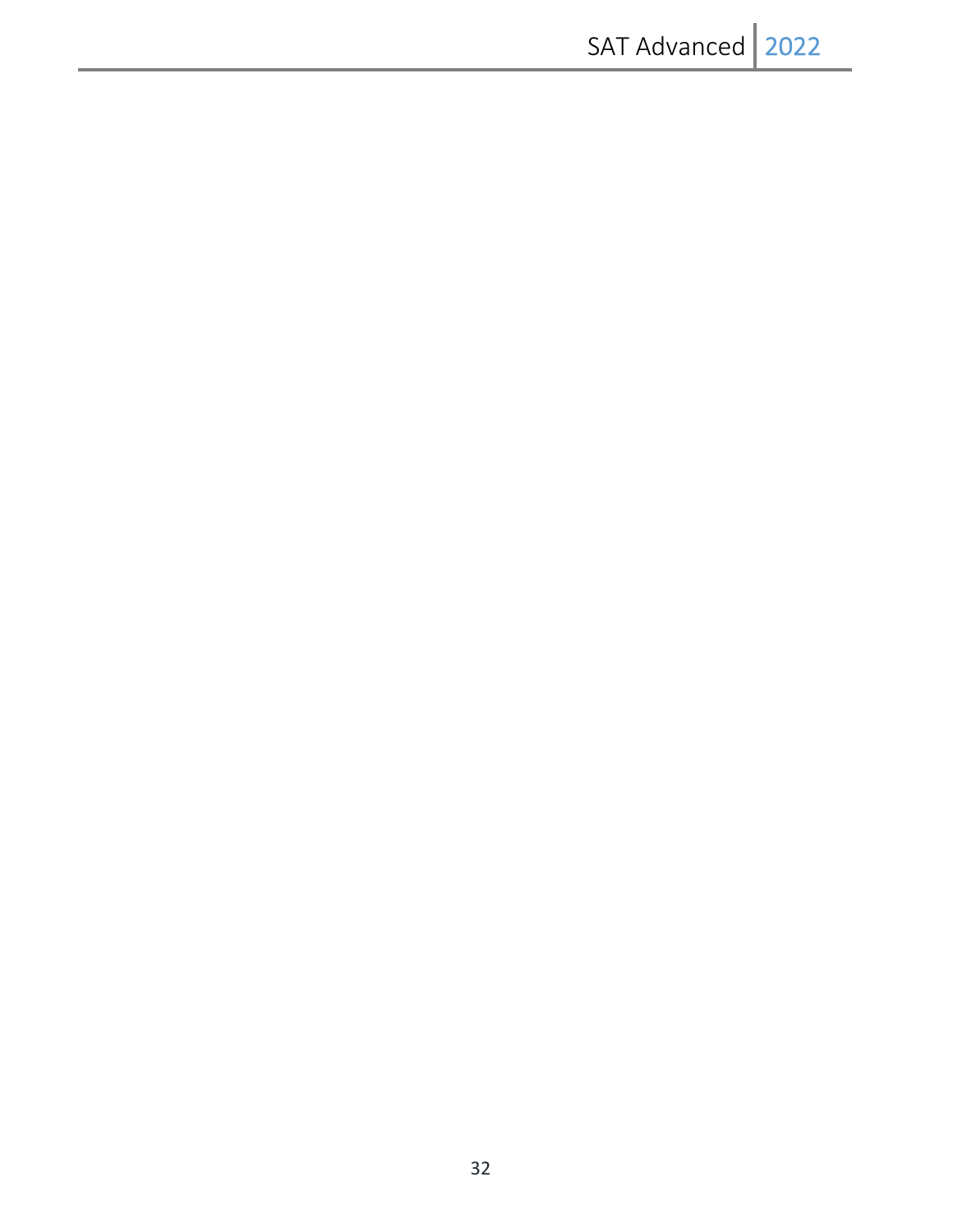# **Critical Reading Passages Vocab Questions**

Scientists have been aware that many animals are capable of numerical estimates. For example, hundreds of species know if they are being invaded by a few predators or many. We've also seen that primates show a rudimentary ability to compare

- values—understanding that a single symbol holds less value than a cluster of those *same* symbols. However, researchers from Harvard Medical School surmised that rhesus monkeys can grasp the idea of adding two *different* symbols together. Recently, they devised an experiment to prove that hypothesis. 5
- 10 Prepping the experiment required teaching rhesus monkeys to memorize values associated with the digits 0-9. The key phase in this process was a set of trials in which the monkeys were rewarded with treats when correctly choosing the higher of two given digits. The number of gifted treats corresponded
- 15 to the value of the higher digit. Scientists maintain that some values greater than 9 could theoretically be conveyed with letters but that problems could arise using images such as '10' that reuse digits which already have established meaning.

Commencing the the test of addition skills, scientists led trials offering rhesus monkeys two columns, one with a single digit and another with a pair of digits. The task was to identify the greater of the two values: that of the single digit or that of the digit pair *sum*. The researchers reported that approximately 20

90% of the time, the monkeys were able to select the column 25 of higher value and thus receive a reward. Such results might be reproduced in tests with other primate species, a prospect that scientists are eager to investigate.

Some experts have doubts regarding whether rhesus monkeys were truly performing addition or simply memorizing the

30 value of all possible digit pairings. In the future, similar experiments will present constantly changing sets of characters, both numeric and non-numeric, thus impeding any effort to simply memorize the value of paired characters.

- 25. As used in line 4, "rudimentary" most nearly means
- (A) satisfactory
- (B) simple
- (C) unimportant
- (D) plain
- (E) transitory

- 26. As used in line 7, "surmised" most nearly means
- (A) confirmed
- (B) decreed
- (C) investigated
- (D) advised
- (E) speculated

- 27. As used in line 15, "maintain" most nearly means
- (A) upkeep
- (B) postulate
- (C) verify
- (D) accept
- (E) dispute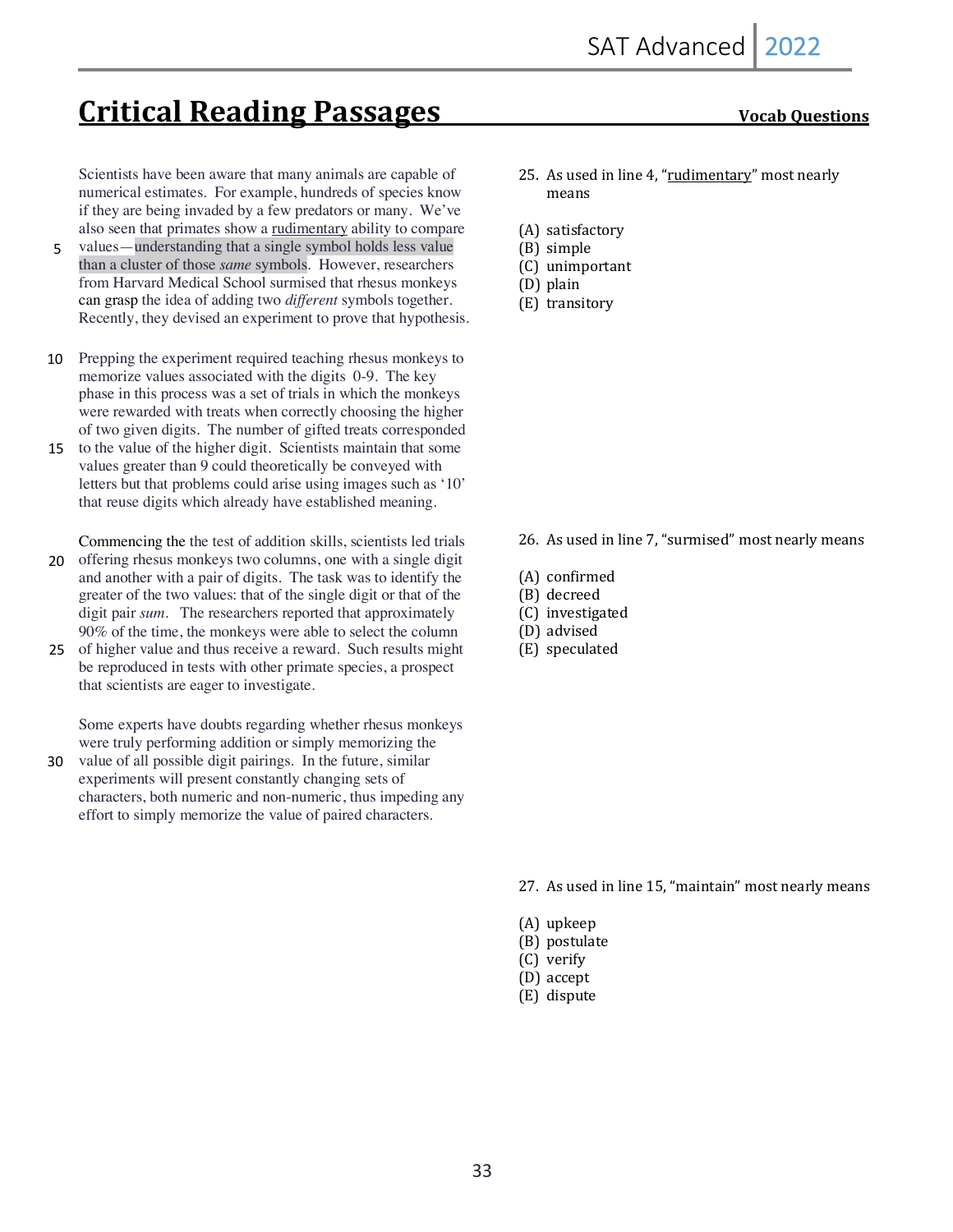# **Critical Reading Passages Critical Reading Passages CRIP CONDING THEORY CONDING THEORY OF THEORY OF THEORY CONDING THEORY OF THEORY OF THEORY OF THEORY OF THEORY OF THEORY OF THEORY OF THEORY OF THEORY OF THEORY OF TH**

Scientists have been aware that many animals are capable of numerical estimates. For example, hundreds of species know if they are being invaded by a few predators or many. We've also seen that primates show a rudimentary ability to compare

- values—understanding that a single symbol holds less value than a cluster of those *same* symbols. However, researchers from Harvard Medical School surmised that rhesus monkeys can grasp the idea of adding two *different* symbols together. Recently, they devised an experiment to prove that hypothesis. 5
- 10 Prepping the experiment required teaching rhesus monkeys to memorize values associated with the digits 0-9. The key phase in this process was a set of trials in which the monkeys were rewarded with treats when correctly choosing the higher of two given digits. The number of gifted treats corresponded
- 15 to the value of the higher digit. Scientists maintain that some values greater than 9 could theoretically be conveyed with letters but that problems could arise using images such as '10' that reuse digits which already have established meaning.

Commencing the the test of addition skills, scientists led trials offering rhesus monkeys two columns, one with a single digit 20

- and another with a pair of digits. The task was to identify the greater of the two values: that of the single digit or that of the digit pair *sum*. The researchers reported that approximately 90% of the time, the monkeys were able to select the column
- of higher value and thus receive a reward. Such results might be reproduced in tests with other primate species, a prospect that scientists are eager to investigate. 25

Some experts have doubts regarding whether rhesus monkeys were truly performing addition or simply memorizing the

value of all possible digit pairings. In the future, similar experiments will present constantly changing sets of characters, both numeric and non-numeric, thus impeding any effort to simply memorize the value of paired characters. 30

- 28. As used in line 26, "prospect" most nearly means
- (A) option
- (B) possibility
- (C) opinion
- (D) inevitability
- (E) proclamation

- 29. As used in line 29, "truly" most nearly means
- (A) scrupulously
- (B) faithfully
- (C) noticably
- (D) genuinely
- (E) perfectly

- 30. As used in line 32, "impeding" most nearly means
- (A) hindering
- (B) eradicating
- (C) facilitating
- (D) blockading
- (E) confusing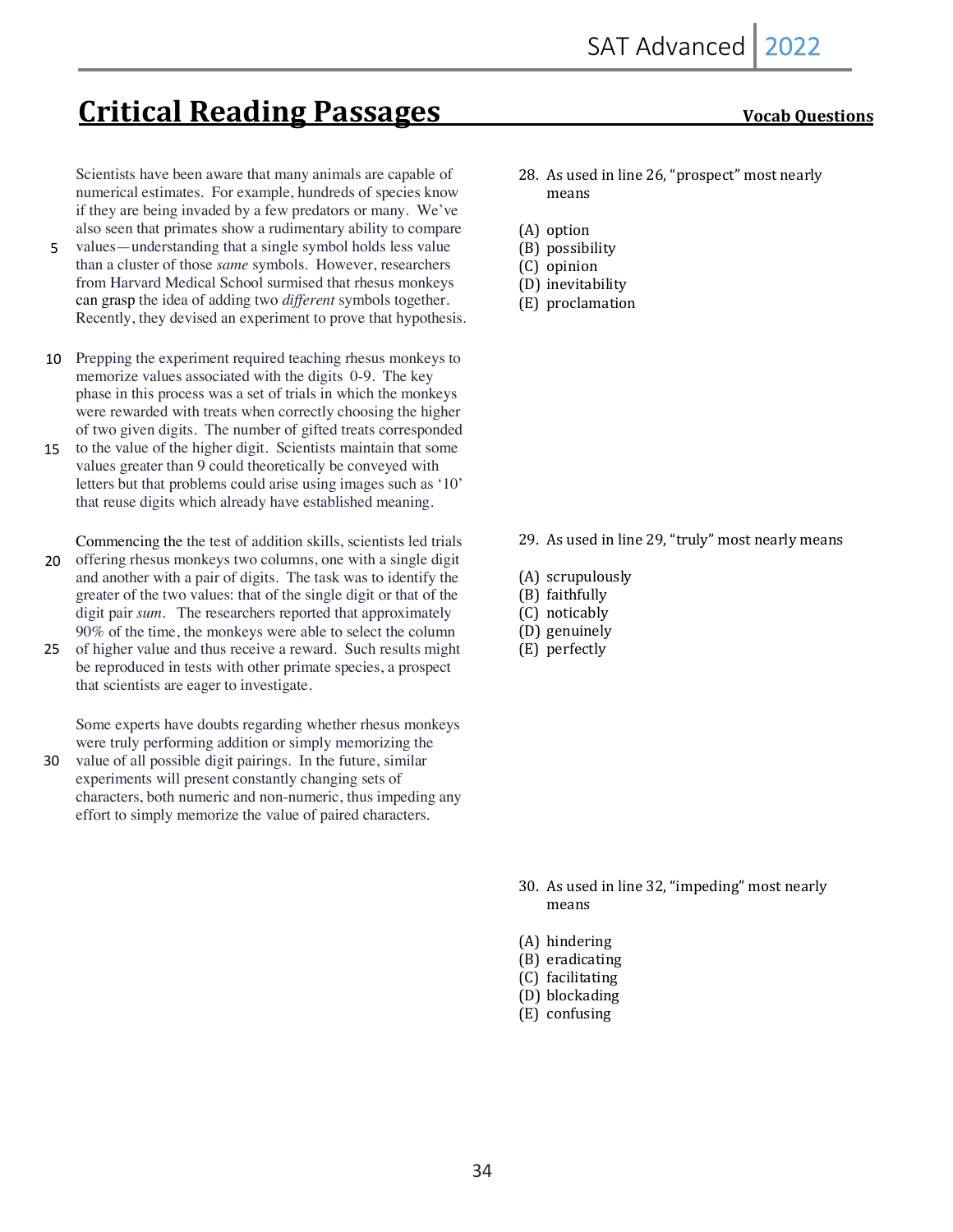# Reading 3 & 4: Deeper into Content and Logic Questions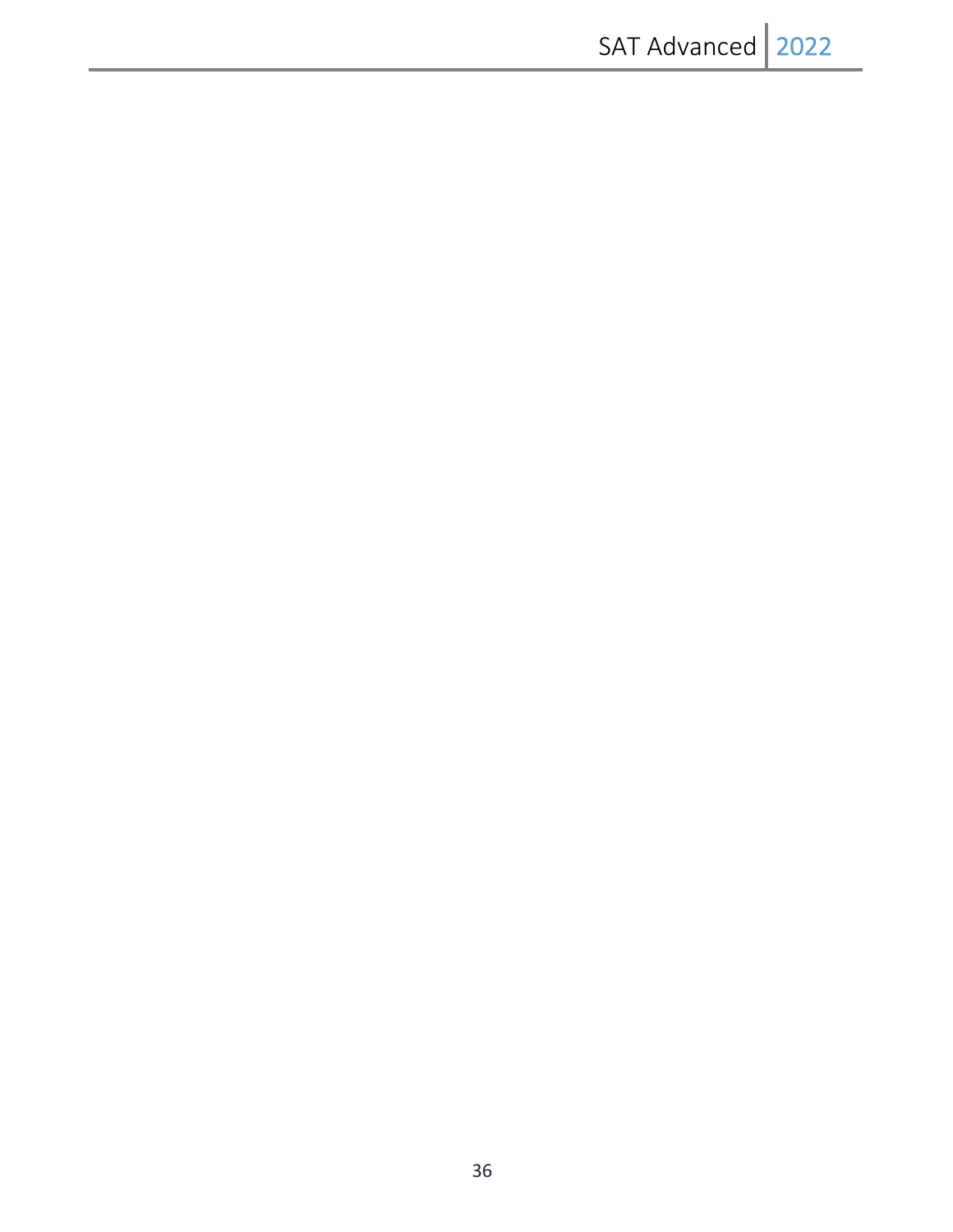# **Architecture of the Questions (Complex)**

About  $32$  of 52 reading questions fall into families "Content" or "Logic". These can be further **broken** down:

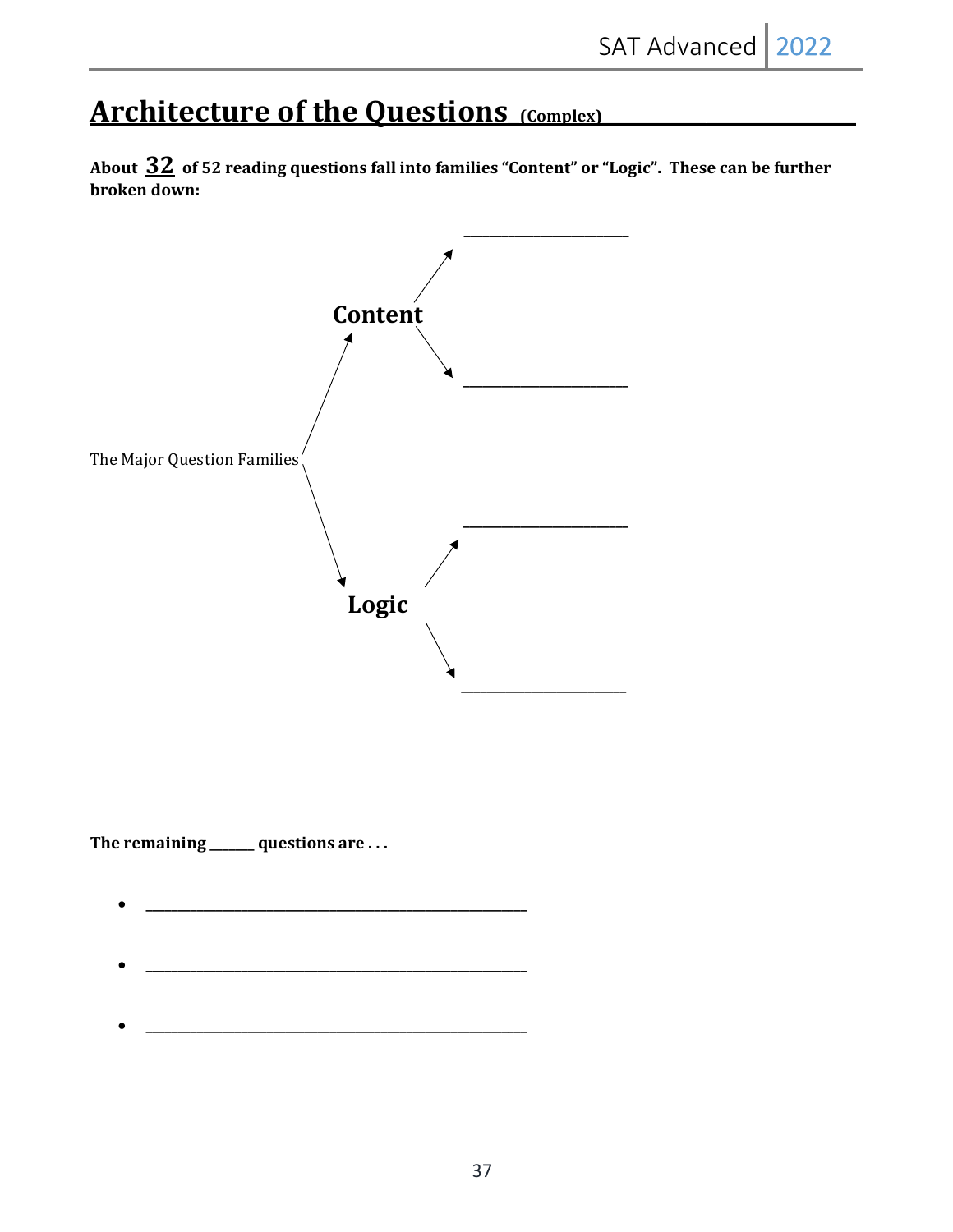# **Critical Reading Passages Content Questions**

- **Content Questions (\_\_\_\_\_\_\_\_\_\_\_\_\_\_\_\_\_\_\_\_):** Wrong answers often **\_\_\_\_\_\_\_\_\_\_\_\_\_\_\_\_\_\_\_\_\_\_\_\_\_\_\_\_\_\_\_\_\_\_\_\_\_\_\_\_\_\_\_\_\_\_\_\_\_**

**\_\_\_\_\_\_\_\_\_\_\_\_\_\_\_\_\_\_\_\_\_\_\_\_\_\_\_\_\_\_\_\_\_\_\_\_\_\_\_\_\_\_\_\_\_\_\_\_\_\_\_\_\_\_\_\_\_\_\_\_\_\_\_\_\_\_\_\_\_\_\_\_\_\_\_\_\_\_\_\_\_\_\_\_\_\_\_\_\_\_\_\_\_\_\_\_\_\_\_\_\_\_\_\_\_\_\_\_\_\_\_\_\_\_\_\_\_\_\_**

The Lord of the Rings is an epic fantasy novel written by English author J. R. R. Tolkien. His initial motivation was to create a sequel to his 1937 fantasy novel The Hobbit, but the project developed into something much

more complex. Written in several stages from 1937 to 1949, The Lord of the Rings is one of the best-selling novels ever written, with over 150 million copies sold. 5

The title of the novel refers to the story's main antagonist, the Dark Lord Sauron, who had in an earlier age created

- the One Ring to rule the other Rings of Power as the ultimate weapon in his campaign to conquer and rule all of Middle-earth. From quiet beginnings in the Shire, a hobbit land not unlike the English countryside, the story ranges across Middle-earth, following the course of the 10
- War of the Ring through the eyes of its characters, most notably the hobbits Frodo, Sam, Merry and Pippin. 15

Although generally known to readers as a trilogy, the work was initially intended by Tolkien to be one volume

- of a two-volume set, the other to be The Silmarillion, but this idea was dismissed by his publisher. For economic reasons, The Lord of the Rings was published in three volumes over the course of a year from 29 July 1954 to 20 October 1955. The three volumes were titled The 20
- Fellowship of the Ring, The Two Towers and The Return of the King. Structurally, the entire story is divided internally into six segments, two per volume, with several appendices of background material included at the end. Some editions combine the entire work into a single 25

volume. The Lord of the Rings has since been reprinted numerous times and translated into 38 languages. 30

- 31. The main purpose of the passage is to
- (A) provide an overview of the plot and characters of The Lord of the Rings.
- $(B)$  discuss the origins of a story and how public reaction to that work would shape future novels by the same author.
- (C) overview several aspects of a  $20<sup>th</sup>$  century work of literature.
- (D) compare two competing strategies for the release of a popular 20<sup>th</sup> century novel
- (E) explain how a number of unlikely events led to the success of a popular fantasy novel.
- 32. The main purpose of the second paragraph is to
- $(A)$  explain the evolution of a novel from its humble begins to its three volume release.
- (B) provide evidence for how The Lord of the Rings attained its sales success.
- $(C)$  present information about the setting, premise, and certain characters of a novel.
- (D) reveal how J.R.R. Tokien's arrived upon the title of a novel.
- $(E)$  give a brief account of the publication and release of a well-known novel.
- 33. Which choice best summarizes the passage?
- (A) The Hobbit and the sequels it spawns become the best selling novels of the  $20<sup>th</sup>$  century.
- (B) A series of fantasy novels becomes highly acclaimed as a commentary on 20<sup>th</sup> century English society.
- (C) A fantasy novel tells the separate tales of four characters who travel through Middle-earth.
- (D) A multi-perspective work of fiction begins to materialize in 1937 and evolves into a highly praised series of publications.
- (E) A 1937 novel The Hobbit, initially a stand-alone book, becomes the first story in world-famous fantasy trilogy.
- 34. Over the course of the passage, the focus shifts from
- $(A)$  the origins of a piece of writing to the structure of its release.
- $(B)$  the reasons why a novel was created to doubts about the validity of those reasons.
- (C) the economic motivations of a course of action to the consequences of that decision.
- (D) background on the most popular fantasy novel of the  $20<sup>th</sup>$  century to decisions about its publication.
- $(E)$  the roots of a Tolkien fantasy novel to public perception of that novel's setbacks.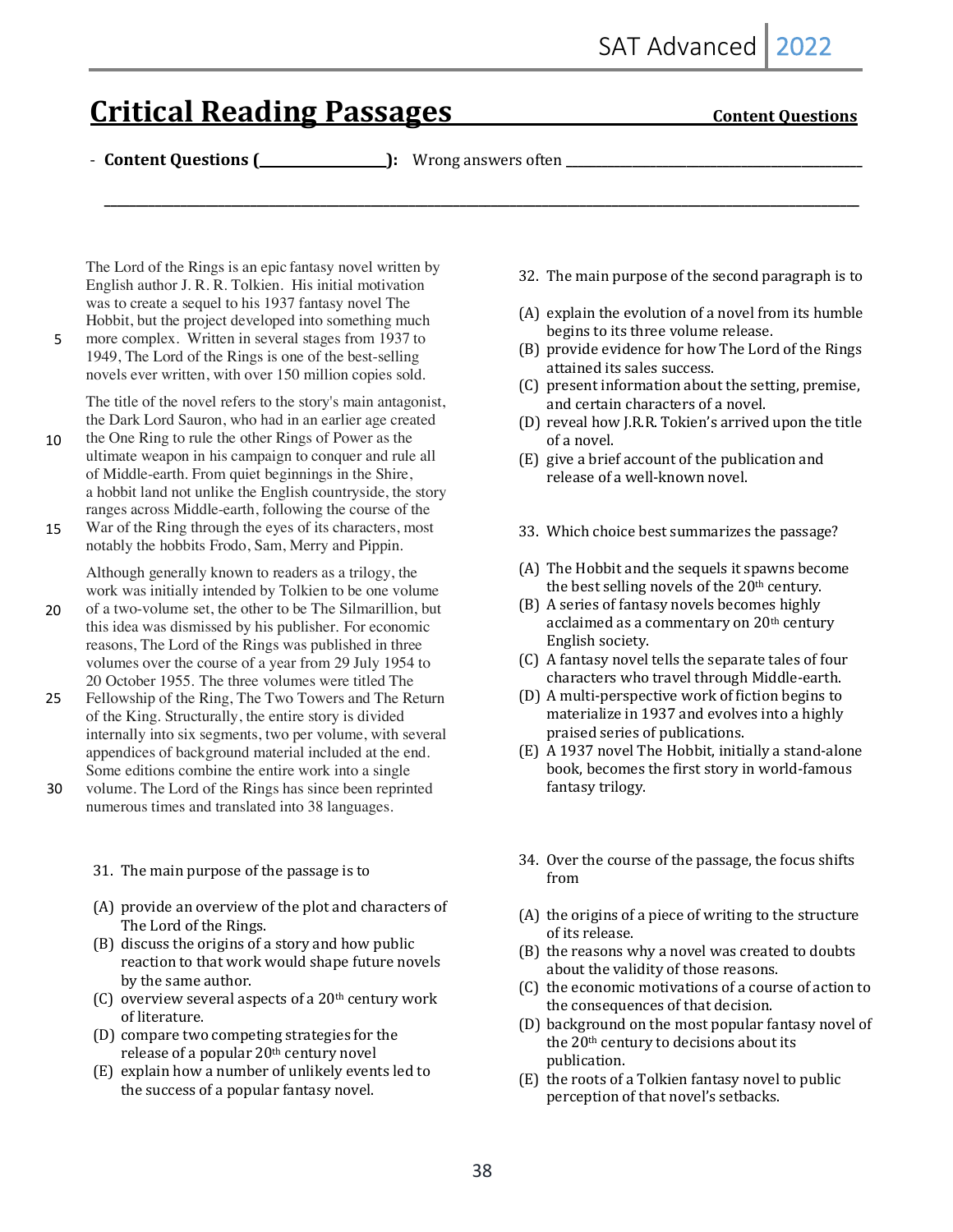# **Critical Reading Passages Content Questions**

- **Content Questions (\_\_\_\_\_\_\_\_\_\_\_\_\_\_\_\_\_\_\_\_):** The correct answer \_\_\_\_\_\_\_\_\_\_\_\_\_\_\_\_\_\_\_\_\_\_\_\_\_\_\_\_\_\_\_\_\_\_\_\_\_\_\_\_\_\_\_\_\_\_\_\_\_\_\_

**\_\_\_\_\_\_\_\_\_\_\_\_\_\_\_\_\_\_\_\_\_\_\_\_\_\_\_\_\_\_\_\_\_\_\_\_\_\_\_\_\_\_\_\_\_\_\_\_\_\_\_\_\_\_\_\_\_\_\_\_\_\_\_\_\_\_\_\_\_\_\_\_\_\_\_\_\_\_\_\_\_\_\_\_\_\_\_\_\_\_\_\_\_\_\_\_\_\_\_\_\_\_\_\_\_\_\_\_\_\_\_\_\_\_\_\_\_\_\_**

The Lord of the Rings is an epic fantasy novel written by English author J. R. R. Tolkien. His initial motivation was to create a sequel to his 1937 fantasy novel The Hobbit, but the project developed into something much

5 more complex. Written in several stages from 1937 to 1949, The Lord of the Rings is one of the best-selling novels ever written, with over 150 million copies sold.

The title of the novel refers to the story's main antagonist, the Dark Lord Sauron, who had in an

- 10 earlier age created the One Ring to rule the other Rings of Power as the ultimate weapon in his campaign to conquer and rule all of Middle-earth. From quiet beginnings in the Shire, a hobbit land not unlike the English countryside, the story ranges across Middle-
- earth, following the course of the War of the Ring through the eyes of its characters, most notably the hobbits Frodo, Sam, Merry and Pippin. 15

Although generally known to readers as a trilogy, the work was initially intended by Tolkien to be one volume

- of a two-volume set, the other to be The Silmarillion, but this idea was dismissed by his publisher. For economic reasons, The Lord of the Rings was published in three volumes over the course of a year from July 29, 1954 to October 20, 1955. The three volumes were titled The 20
- 25 Fellowship of the Ring, The Two Towers and The Return of the King. Structurally, the entire story is divided internally into six segments, two per volume, with several appendices of background material included at the end. Some editions combine the entire work into a
- single volume. The Lord of the Rings has since been 30 reprinted numerous times and translated into 38 languages.
	- 35. According to the passage, Tolkien was originally inspired to write The Lord of the Rings by
	- (A) a life-time of reading fantasy novels by other famous authors.
	- $(B)$  a desire to continue a storyline conceived of in a previous book.
	- (C) the need to put to rest unanswered questions in another Tolkien novel, The Hobbit.
	- (D) the ambition to finish a series of fantasy novels written between 1937 and 1949
	- $(E)$  public outcry for a sequel to a previously established fantasy story.
- 36. In lines  $12 17$  ("*From quiet... Merry and Pippen"*), the author states
- $(A)$  the reasons behind why a novel is told from one particular point of view.
- (B) the motivation of the main antagonist in The Lord of the Rings.
- (C) the location in England where Tolkien's novel takes place.
- (D) a brief overview of the setting and narrativestyle of a novel.
- (E) the climax of a novel and the forces that spurred that event.
- 37. According to the passage, Tolkien first envisioned The Lord of the Rings to be
- (A) one work broken into two volumes.
- (B) released in three installments over a two-year period.
- (C) one of the works in a two-book set.
- (D) a prequel to The Silmarillion.
- (E) published no earlier than October 20, 1955.

- 38. Which choice provides the best evidence for the answer to the previous question?
- (A) Lines 2-5 ("His initial . . . more complex.")
- $(B)$  Lines 8-12 ("The title ... of Middle-earth.")
- (C) Lines 18-21 ("Although . . . his publisher.")
- (D) Lines 21-24 ("For economic . . . 1955.")
- (E) Lines 29-30 ("Some editions ... volume.")

 \* Evidence Pair Strategy: 

 $2<sup>nd</sup>$  one  $1<sup>st</sup>$  can be preferable!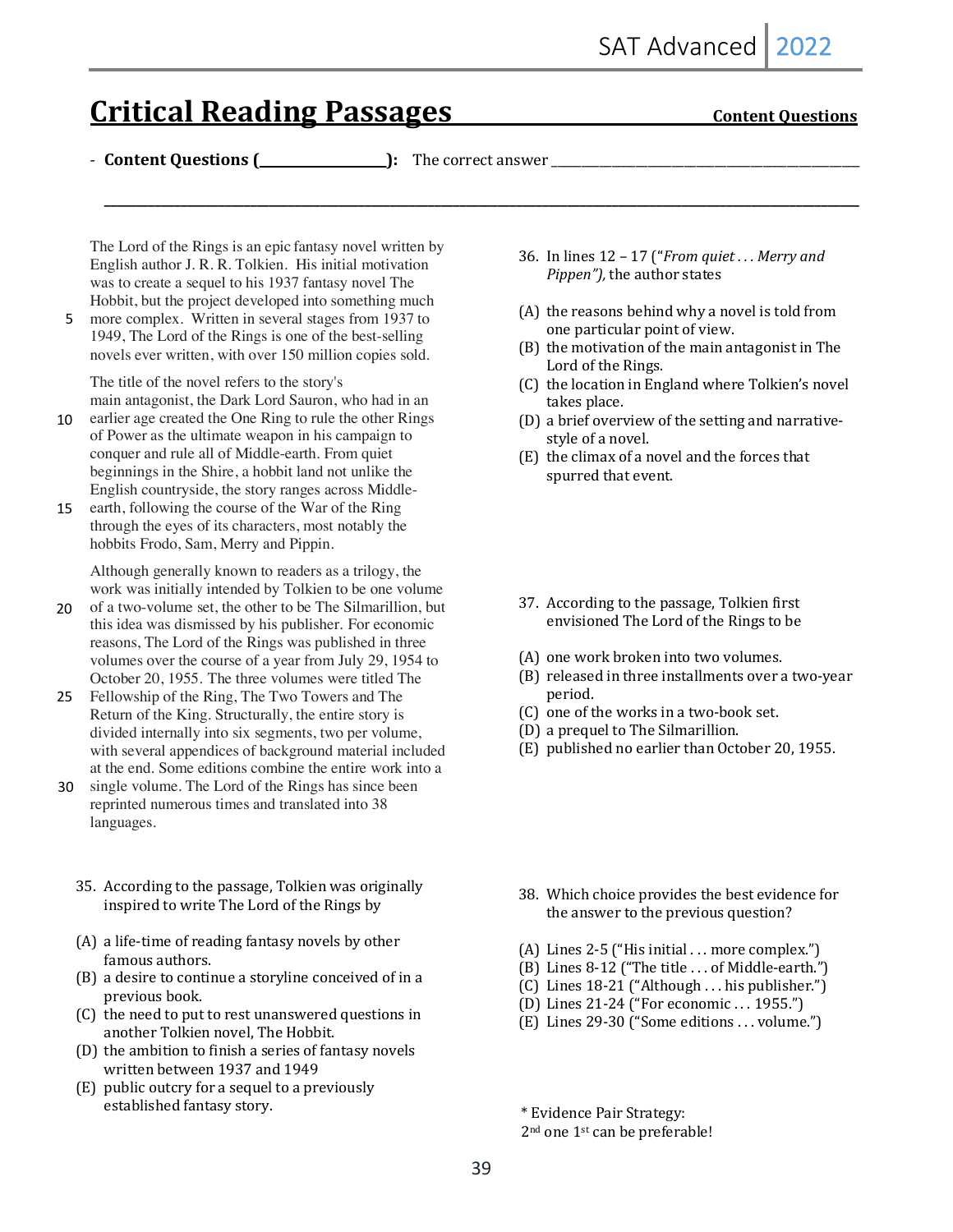# **Critical Reading Passages Critical Reading Passages** *Logic Questions*

- **Logic Questions (\_\_\_\_\_\_\_\_\_\_\_\_\_\_\_\_\_\_\_\_):** The correct answer \_\_\_\_\_\_\_\_\_\_\_\_\_\_\_\_\_\_\_\_\_\_\_\_\_\_\_\_\_\_\_\_\_\_\_\_\_\_\_\_\_\_\_\_\_\_\_\_\_\_\_\_\_\_\_\_

**\_\_\_\_\_\_\_\_\_\_\_\_\_\_\_\_\_\_\_\_\_\_\_\_\_\_\_\_\_\_\_\_\_\_\_\_\_\_\_\_\_\_\_\_\_\_\_\_\_\_\_\_\_\_\_\_\_\_\_\_\_\_\_\_\_\_\_\_\_\_\_\_\_\_\_\_\_\_\_\_\_\_\_\_\_\_\_\_\_\_\_\_\_\_\_\_\_\_\_\_\_\_\_\_\_\_\_\_\_\_\_\_\_\_\_\_\_\_\_**

The Lord of the Rings is an epic fantasy novel written by English author J. R. R. Tolkien. His initial motivation was to create a sequel to his 1937 fantasy novel The Hobbit, but the project developed into something much

5 more complex. Written in several stages from 1937 to 1949, The Lord of the Rings is one of the best-selling novels ever written, with over 150 million copies sold.

The title of the novel refers to the story's main antagonist, the Dark Lord Sauron, who had in an

- earlier age created the One Ring to rule the other Rings of Power as the ultimate weapon in his campaign to conquer and rule all of Middle-earth. From quiet beginnings in the Shire, a hobbit land not unlike the English countryside, the story ranges across Middle-10
- earth, following the course of the War of the Ring through the eyes of its characters, most notably the hobbits Frodo, Sam, Merry and Pippin. 15

Although generally known to readers as a trilogy, the work was initially intended by Tolkien to be one volume

- of a two-volume set, the other to be The Silmarillion, but this idea was dismissed by his publisher. For economic reasons, The Lord of the Rings was published in three volumes over the course of a year from 29 July 1954 to 20 October 1955. The three volumes were titled The 20
- 25 Fellowship of the Ring, The Two Towers and The Return of the King. Structurally, the entire story is divided internally into six segments, two per volume, with several appendices of background material included at the end. Some editions combine the entire work into a
- single volume. The Lord of the Rings has since been reprinted numerous times and translated into 38 languages. 30
	- 39. In the first paragraph, the author suggests that the initial concept of The Lord of the Rings
	- (A) centered on a plot to save Middle-earth from being conquered by a powerful enemy.
	- (B) was typical of other fantasy novels written in the mid 20<sup>th</sup> century.
	- (C) centered on the same characters, settings and events described in The Hobbit.
	- (D) was significantly simpler than the product that eventually ensued.
	- (E) did not have a connection to any of Tokien's previous novels.
- 40. In lines  $12 17$  ("*From quiet... Merry and Pippen"*), the author indicates that
- $(A)$  the events in the novel are told from the point of view of at most four characters.
- (B) the plot of The Lord of the Rings centers on a effort by several parties to conquer Middle Earth.
- $(C)$  the English countryside inspired each of the settings contained in The Lord of the Rings.
- (D) some characters in the book originate in lands inspired by factual location.
- (E) the War of the Ring was inspired by a factual war that occurred in England.
- 41. Based on the information in the passage, the author would most likely agree that decisions regarding the publishing of The Lord of the Rings series
- (A) centered on the urgent need to complete the work by a particular date.
- (B) eventually landed on a release of the story in six installments.
- (C) established the ability of the narrator to tell the story from several points of view.
- (D) were typical of most fantasy series written by English authors of Tolkien's era.
- (E) were at least partly based on financial considerations.
- 42. Which choice provides the best evidence for the answer to the previous question?
- (A) Lines 1-2 ("The Lord . . . J.R.R. Tolkien")
- (B) Lines  $5-7$  ("Written in ... copies sold")
- $(C)$  Lines 12-17 ("From quiet . . . and Pippen")
- (D) Lines 21-24 ("For economic ... October 1955")
- (E) Lines  $26-28$  ("Structurally ... the end")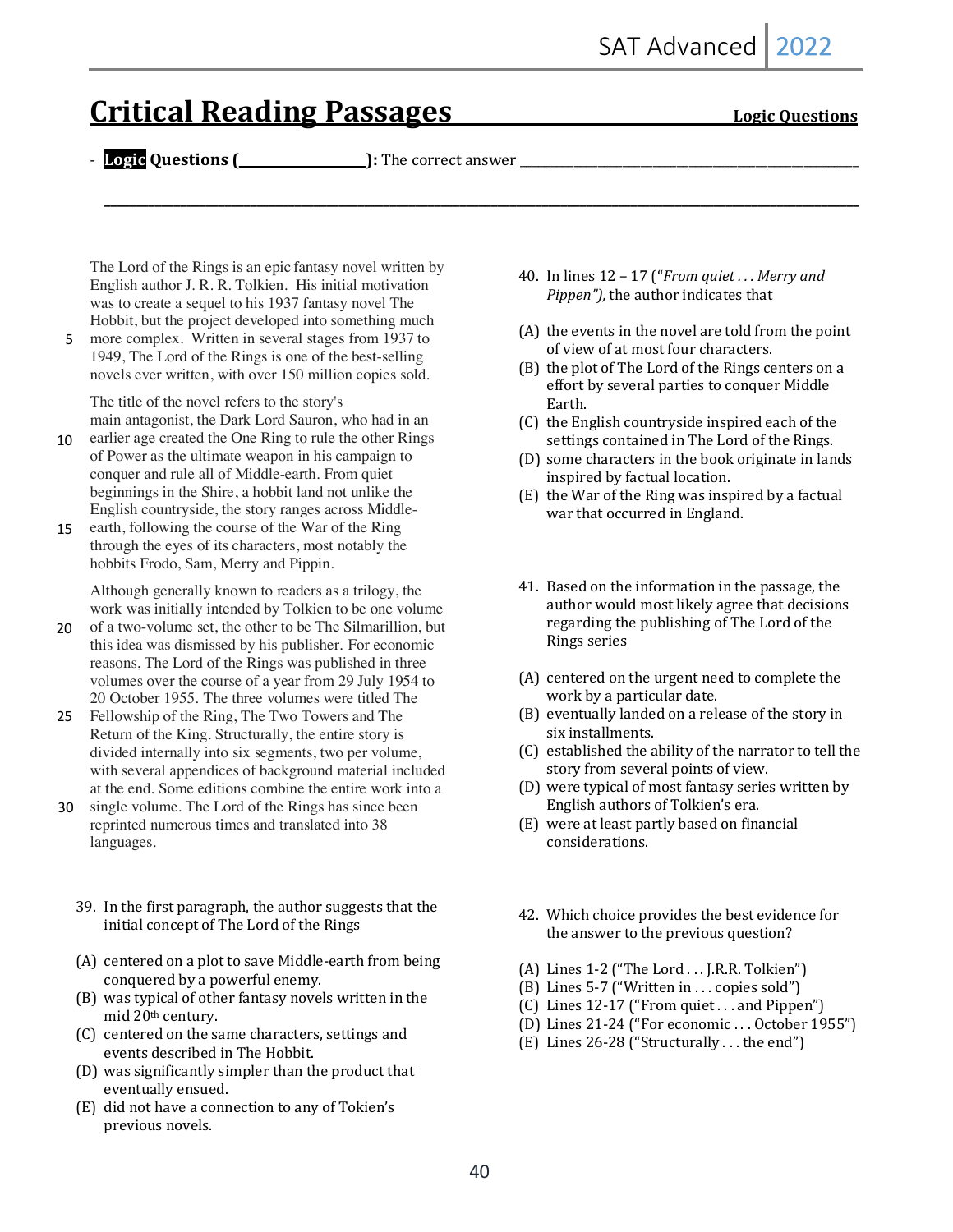# **Critical Reading Passages Critical Reading Passages** *Logic Questions*

- **Logic Questions (\_\_\_\_\_\_\_\_\_\_\_\_\_\_\_\_\_\_\_\_):** The correct answer \_\_\_\_\_\_\_\_\_\_\_\_\_\_\_\_\_\_\_\_\_\_\_\_\_\_\_\_\_\_\_\_\_\_\_\_\_\_\_\_\_\_\_\_\_\_\_\_\_\_\_\_\_\_

**\_\_\_\_\_\_\_\_\_\_\_\_\_\_\_\_\_\_\_\_\_\_\_\_\_\_\_\_\_\_\_\_\_\_\_\_\_\_\_\_\_\_\_\_\_\_\_\_\_\_\_\_\_\_\_\_\_\_\_\_\_\_\_\_\_\_\_\_\_\_\_\_\_\_\_\_\_\_\_\_\_\_\_\_\_\_\_\_\_\_\_\_\_\_\_\_\_\_\_\_\_\_\_\_\_\_\_\_\_\_\_\_\_\_\_\_\_\_\_**

The Lord of the Rings is an epic fantasy novel written by English author J. R. R. Tolkien. His initial motivation was to create a sequel to his 1937 fantasy novel The Hobbit, but the project developed into something more

5 complex. Written in several stages from 1937 to 1949, The Lord of the Rings is one of the best-selling novels ever written, with over 150 million copies sold.

The title of the novel refers to the story's main antagonist, the Dark Lord Sauron, who had in an

- earlier age created the One Ring to rule the other Rings of Power as the ultimate weapon in his campaign to conquer and rule all of Middle-earth. From quiet beginnings in the Shire, a hobbit land not unlike the English countryside, the story ranges across Middle-10
- earth, following the course of the War of the Ring through the eyes of its characters, most notably the hobbits Frodo, Sam, Merry and Pippin. 15

Although generally known to readers as a trilogy, the work was initially intended by Tolkien to be one

- volume of a two-volume set, the other to be The Silmarillion, but this idea was dismissed by his publisher. For economic reasons, The Lord of the Rings was published in three volumes over the course of a year from 29 July 1954 to 20 October 1955. The 20
- three volumes were titled The Fellowship of the Ring, The Two Towers and The Return of the King. Structurally, the entire story is divided internally into six segments, two per volume, with several appendices of background material included at the end. Some 25
- editions combine the entire work into a single volume. The Lord of the Rings has since been reprinted numerous times and translated into 38 languages. 30
- 43. The author includes the information in lines 2-5 ("His initial  $\dots$  more complex") in order to
	- $(A)$  define a particular genre of novels popular in a past era.
	- $(B)$  compare the original purpose of a novel with public perception of that original purpose.
	- (C) help provide a broad context for the general evolution of a Tolkien novel.
	- (D) propose a theory about how a piece of writing attained worldwide recognition.
	- (E) contradict a previously established set of facts about fantasy novels.
	- 44. Within the context of the third paragraph, the author states the information in lines  $21 - 24$ ("For economic ... October 1955") in order to
	- $(A)$  argue that  $T$ olkien's inability to make sound financial decisions affected his book releases.
	- (B) help explain decisions about the organizational framework of a story.
	- (C) help illuminate why nonfiction works are generally best suited to three-volume releases.
	- (D) explain how publishers arrived at the titles for the three volumes of a fantasy series.
	- (E) show how a work of literature established its appeal to critics and the public audience.
	- 45. The sentence in lines  $29 30$  ("Some editions . . . single volume") serves to
	- (A) provide additional insight into the characters and plot of a novel.
	- (B) prove unnecessary the plan to release a fantasy story as a trilogy.
	- (C) explain how publishers were able to condense a three-part work into one single volume.
	- (D) contribute additional details about the publication of a fantasy novel.
	- $(E)$  explain the reasons behind why a book was reprinted in several languages.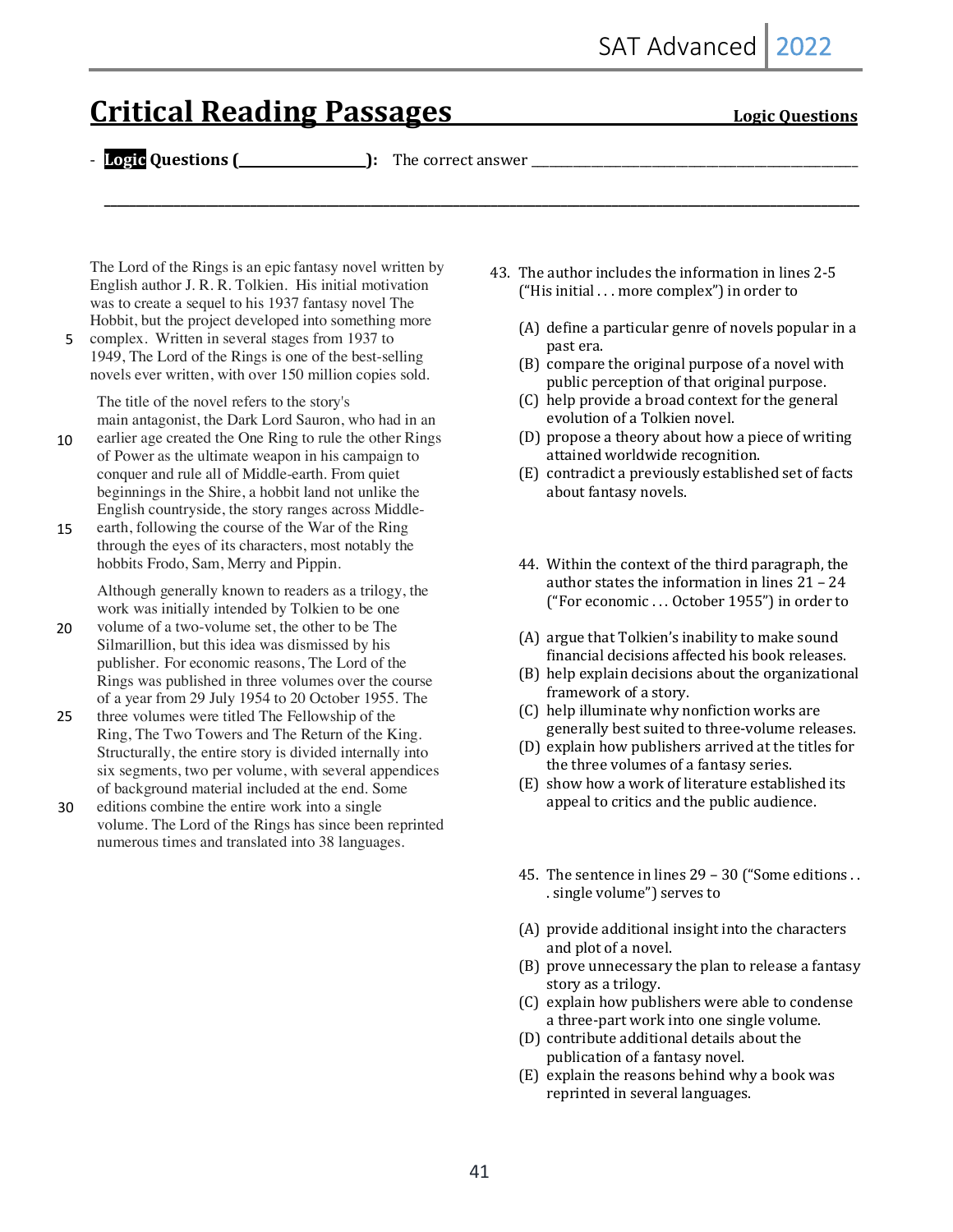# **Content and Logic Side by Side**

#### Whether you are on the *content* or *logic* side of the coin determines the type of answer you must seek.

Jack is a multi-talented individual. He is fluent in several languages. He is the star pitcher of his baseball team. Jack has also mastered several forms of martial arts.

- 1. In lines 2 3 ("He is . . . team.") the author **states** 
	- $(A)$  an example relating to sports
- 2. The sentence in lines  $2 3$  ("He is ... team.") serves to
	- (A) provide support for a previous claim relating to Jack's abilities

#### **EXERCISE:** Identify the question type below as either *content* or *logic*

- The primary purpose of the passage is to
- *Which of the following is stated in the 2<sup>nd</sup> paragraph?*
- The information in lines 45-53 serves to
- The author discusses the "historical issue" (line 50) in order to
- *Based on the author's "thoughts of the outsiders" (line 20), the author most likely agrees that*
- *Which of the following states what happened in the passage?*
- The author of passage 1 would most likely regard lines 81-83 ("With ... them") as evidence of
- It can be inferred that the author considers "misunderstood creations" to have been
- Both authors would most likely agree that
- The question in lines 4-5 is based on which of the following assumptions.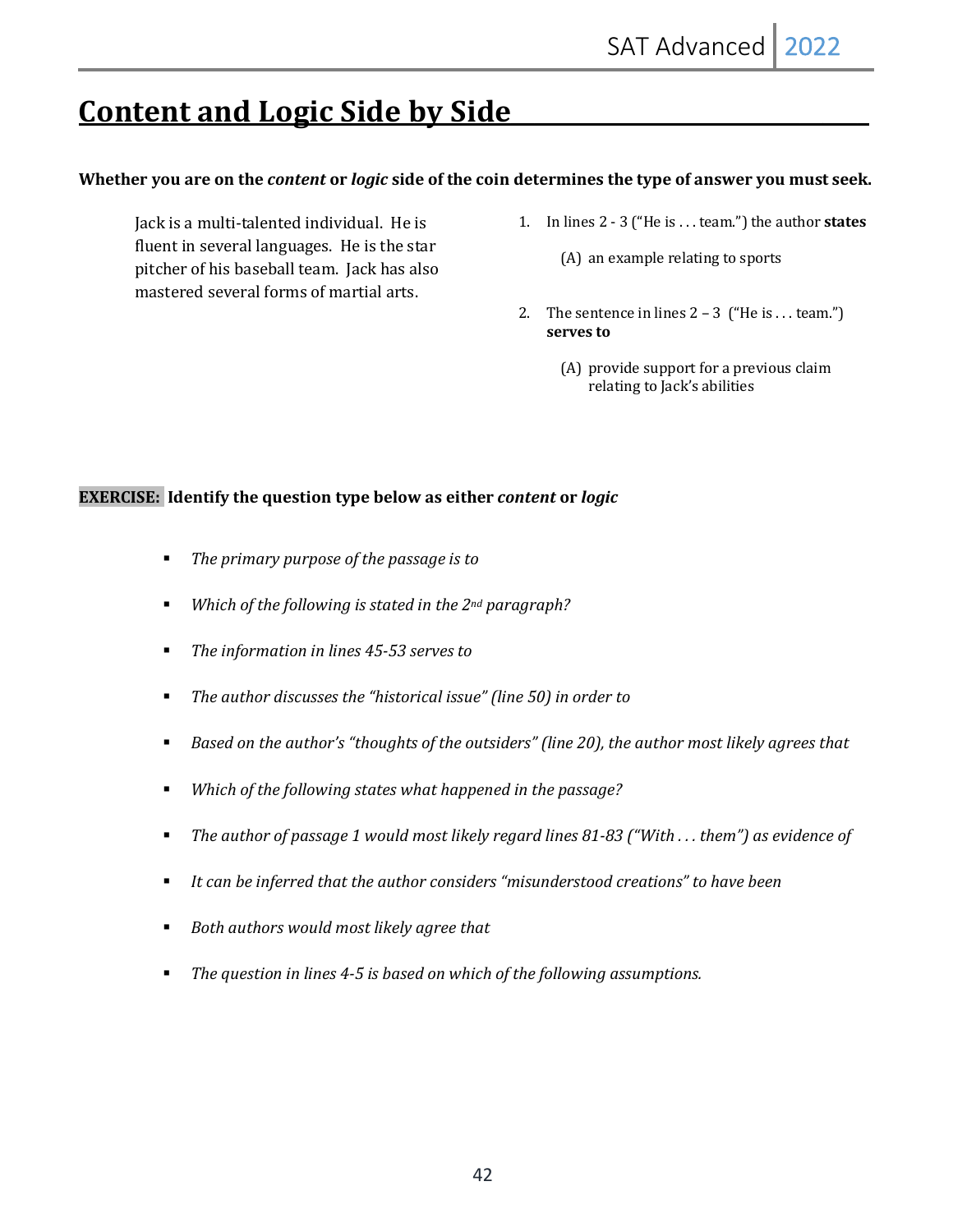# Writing 1

# Grammar/Usage Questions

(Standard English Conventions)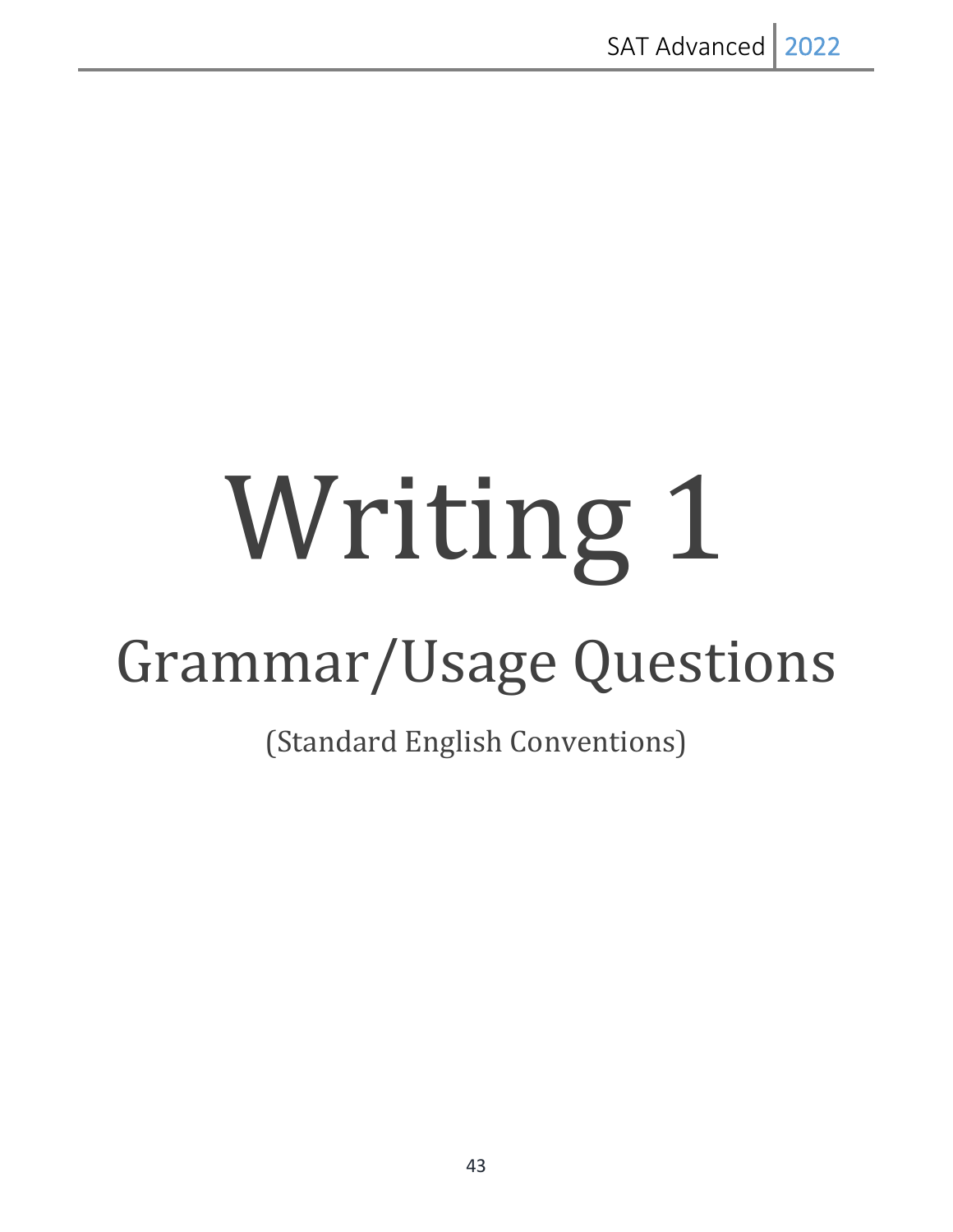## **<u>Grammar Terminology Reference Page</u>**

- **Subject**: The subject of a sentence is the main focus to which the action, description, or discussion is directed. **Alexis** wrote the book.
- **Object**: The object of a sentence is the recipient of that action, description, etc. Alexis wrote the **book**.
- **Noun**: a person place thing or idea. Sharon, Paris, car, happiness
- **Pronoun**: a smaller word that takes the place of the noun. Clunky: Sheila found the book distasteful because Sheila thought it was too long for Sheila's liking. Better: Sheila found the book distasteful because **she** thought it was too long for **her** liking.
- **Antecedent**: The noun that is replaced by the pronoun is called the antecedent of the pronoun. **Jeffrey** needs to fix his **car** because it is not running well.
- **Verb**: describes the action of the subject or a state of being. Example: run, swim, think, write, eat, love, is, were
- **Modifiers** words or phrases that describe the subject Adjectives: describe nouns the **quick** runner, my **thoughtful** brother, the **easy** test Adverbs: describe verbs, adjectives or other adverbs **quickly** running; my extremely thoughtful brother; completing the test extremely easily
- **Prepositions:** the great connectors of words to, across, around, of, for, past, about, from, through, over, into, toward They competed **against** each other. They competed **with** each other. They competed **for** the prize.
- **Conjunctions and Disjunctions:** connect phrases and clauses FANBOYS: for, and, nor, but, or, yet, so. New York City is beautiful **but** too EXPENSIVE to stay long. New York City is beautiful **and** easy to get around.
- **Clause**: a group of words that form part of the sentence. There are independent clauses and dependent clauses. An independent clause is a whole sentence or part of a sentence that contains a subject, a verb, and completes a particular thought. A dependent clause is a part of the sentence that leans on the independent clause in order to make the sentence complete. Independent clauses can stand on their own two feet; dependent clauses lean on the independent clause in the sentence.
- **Phrase**: a group of words that use prepositions and do not contain themselves subjects and verbs in the group. We often think of phrases as sections of the sentence to help modify or extend the subject or to help form the connection between the verb and the object. Remember: the object of the sentence is the part that is taking the action.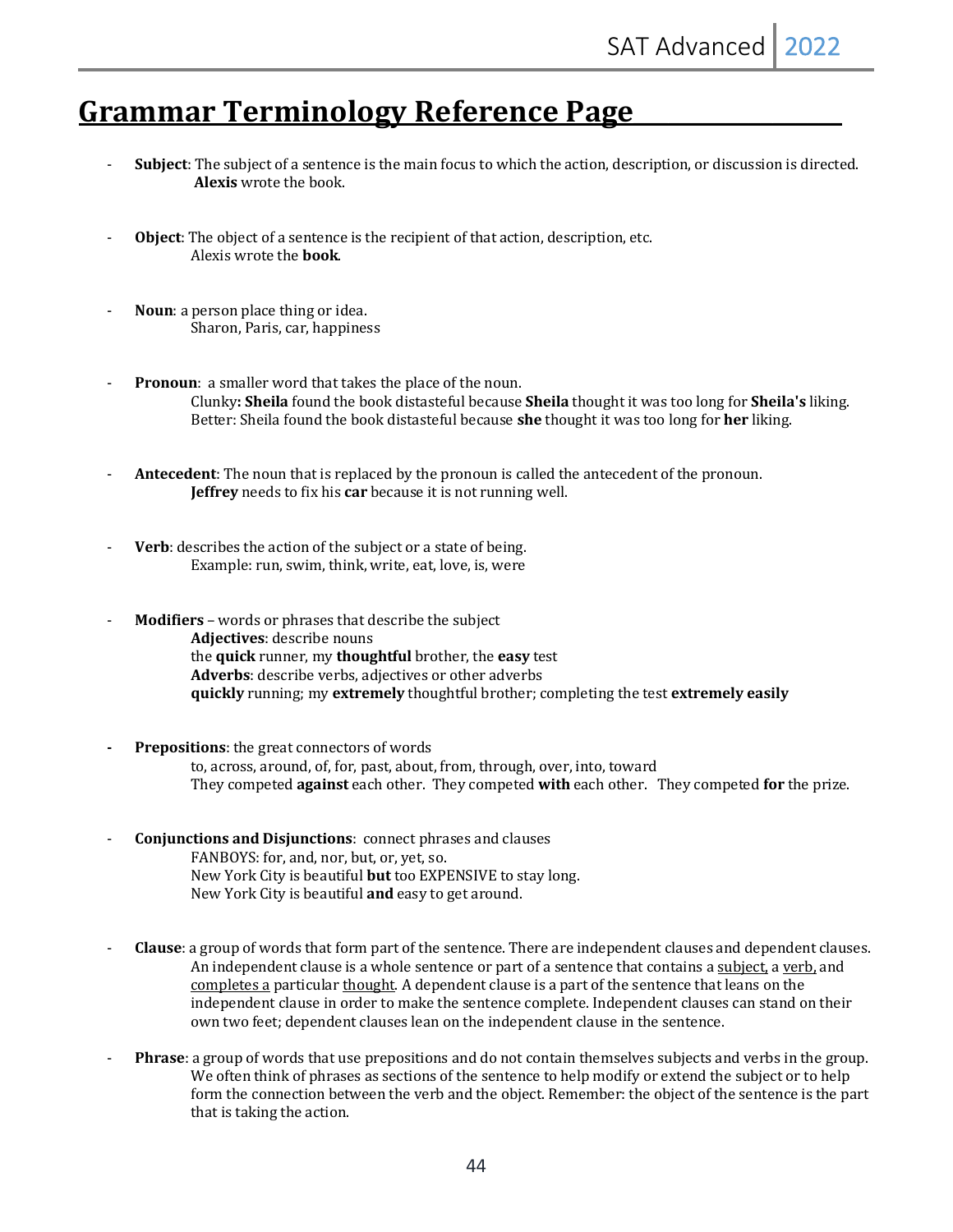# **SAT Writing General Strategy**

# **Find your** *optimal pace:*

- Equal time to each passage means \_\_\_\_\_\_\_ minutes per passage.
- Shoot for \_\_\_\_\_\_\_ minutes per passage if you want to bank time in case of a tough passage.

# Know the major question families and types:

- Standard English Conventions (Usage)
	- o **Punctuation**
	- o **Verb tense**
	- o **Verb-Subject Agreement**
	- o **Noun-pronoun Agreement**
	- o **Ambiguous Pronouns**
	- o **Transitions**
	- o **Run-ons**
	- o **Fragments**
	- o **Conciseness**
	- o **Redundancy**
- Expression of Ideas (Content)
	- o Adding Statements
	- o Deleting Statements
	- o Logical Placement
	- o Data Analysis
- o Idioms
- o Modification
- $\circ$  Parallelism  $\vdash$ Minor
- $\circ$  Homophones.  $\circ$  study areas o Vocabulary
- 

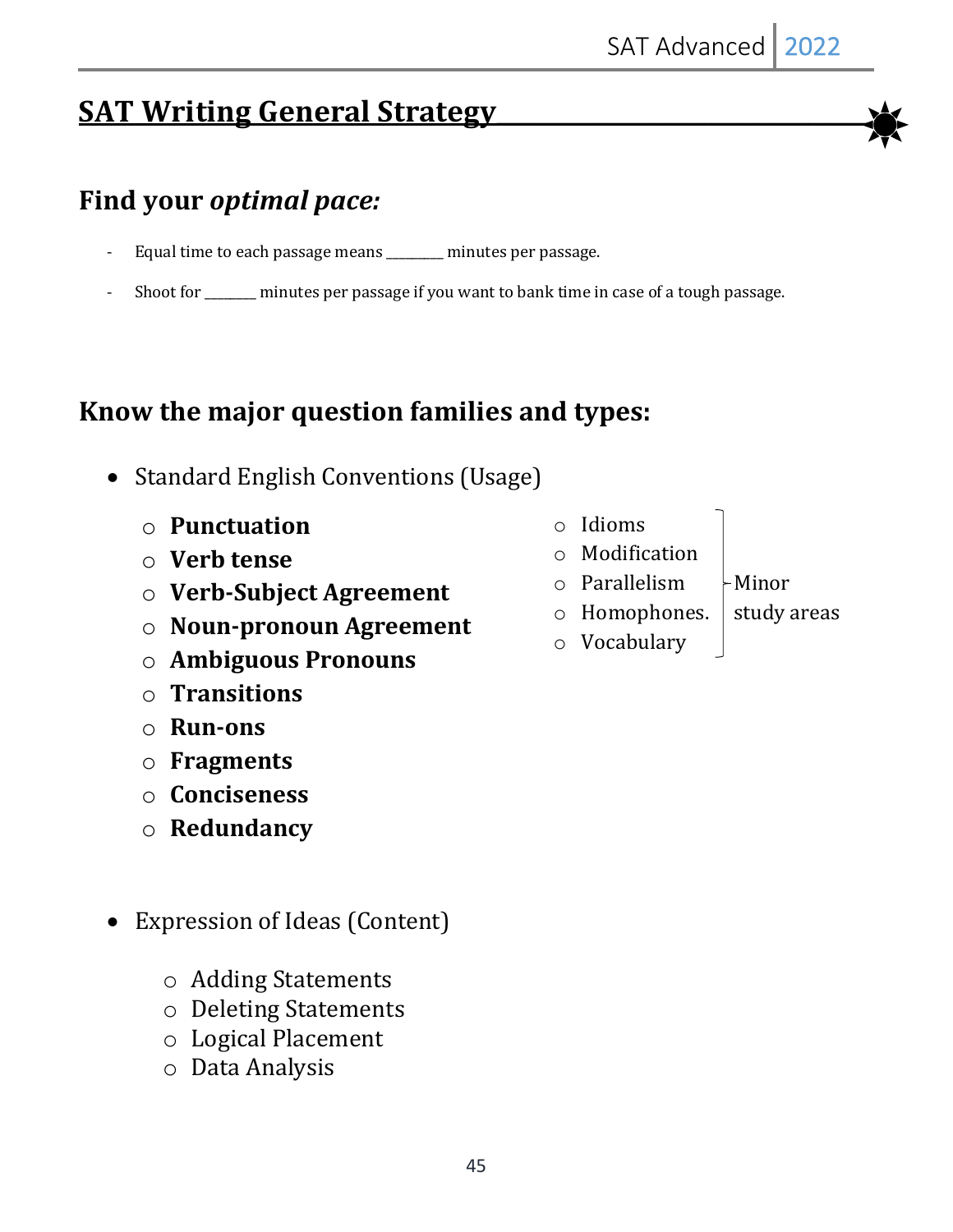# **SAT Writing General Strategy**

**THREE** test-taking strategies can boost your accuracy and efficiency in Section 2.

**STRATEGY ONE:**  Identify the issues by \_\_\_\_\_\_\_\_\_\_\_\_\_\_\_\_\_\_\_\_\_\_\_\_\_\_\_\_\_\_\_\_\_\_\_\_\_\_\_\_\_\_\_\_\_\_\_\_\_\_\_\_\_

- Chicago is a <u>large, bustling city, but it's</u> residents still maintain a calm and pleasant attitude. (A) No Change
	- (B) large bustling city, but it's
	-
	- (D) large, bustling city, but its easiest!
	- (C) large, bustling city but its  $\left\{ \begin{array}{ll} \infty & \text{There is a real number of } n \text{ is } n \text{ is } n \text{ is } n \text{ is } n \text{ is } n \text{ is } n \text{ is } n \text{ is } n \text{ is } n \text{ is } n \text{ is } n \text{ is } n \text{ is } n \text{ is } n \text{ is } n \text{ is } n \text{ is } n \text{ is } n \text{ is } n \text{ is } n \text{ is } n \text{ is } n \text{ is } n \text{ is } n \text{ is } n \text{ is } n \text{ is }$

**STRATEGY TWO:**  Cut to \_\_\_\_\_\_\_\_\_\_\_\_\_\_\_\_\_\_\_\_\_\_\_\_\_\_\_\_\_

• A valuable member of upper management, Thomas Jackson, who started with the company in 2005 along with several other key players, were able to lead the team to their sales goals.

*Now cut to the core* – *the excess is meant to distract* 

A valuable member of upper management, Thomas Jackson, who started with the company in 2005 along with several other key players, were able to lead the team to their sales goals.

**STRATEGY THREE:** Eliminate \_\_\_\_\_\_\_\_\_\_\_\_\_\_\_\_\_\_\_\_\_\_\_\_\_\_\_\_\_\_\_\_\_\_\_\_\_\_

Although Jackson was not the first member of his class to become published, his accomplishment turned out to be the most significant.

(A) No Change

- 
- 
- (D) published his accomplishment
- (B) published; his accomplishment  $\left\{ \in$  If (B) were right, then (C) would have to be right too.

(C) published. His accomplishment  $\parallel$  Since we can't have 2 right answers, they must both be wrong.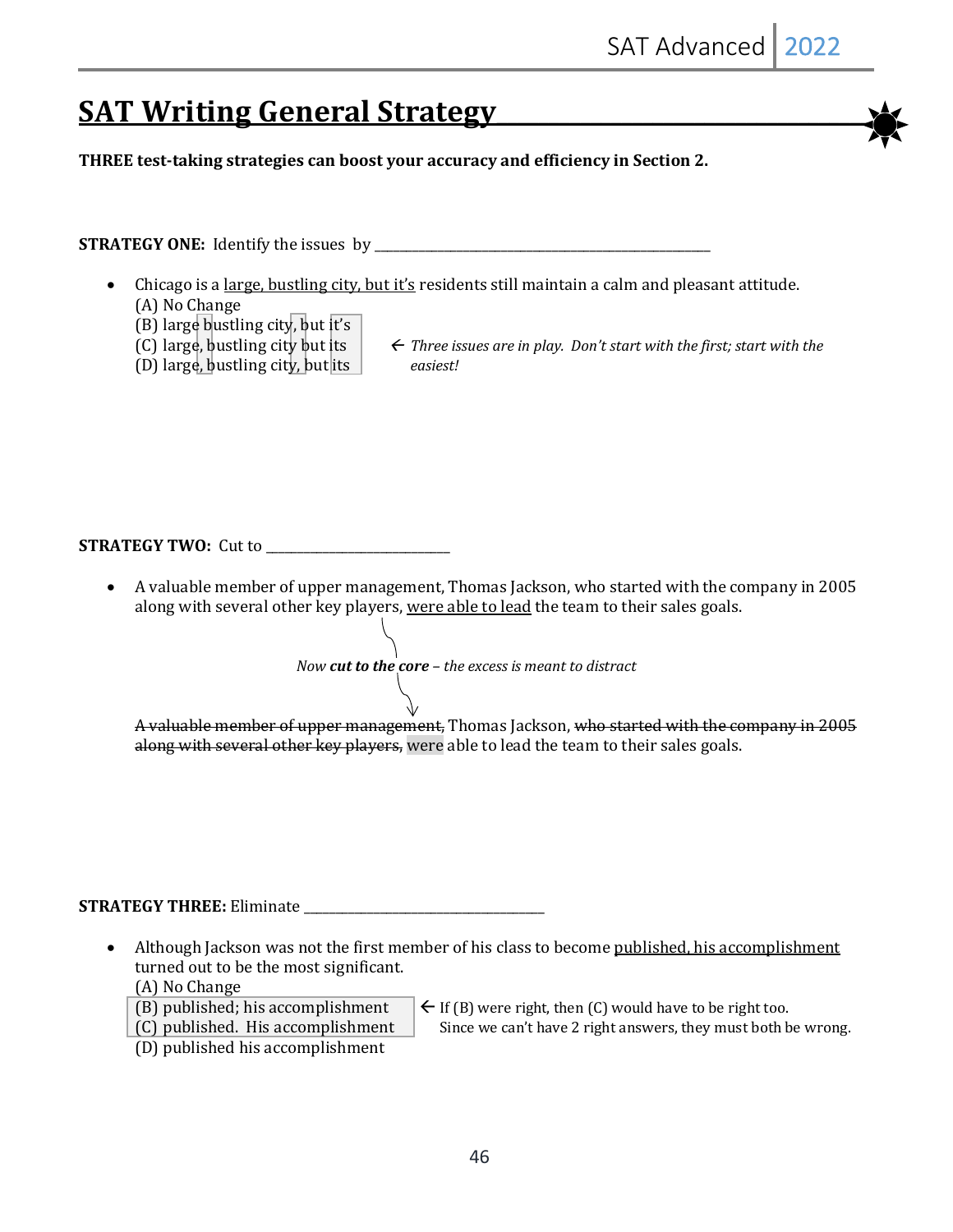# **Punctuation**

#### **The five punctuation pieces**

- Commas for lists, for 'side notes', and for switching ideas
- $\bullet$  Dashes for side notes
- Colons further explanation in the form of a list or in the form of an independent clause
- Semicolons separates two independent clauses
- Apostrophes for possession and for contractions
- 1. There are very few employees who can handle such a task: only a handful of mechanics and engineers within the entire corporation have the necessary skills.
	- (A) No change
	- (B) task: only a handful of mechanics, and engineers within
	- (C) task, only a handful of mechanics and engineers within
	- (D) task; only a handful of mechanics and engineers, within
- 2. He realized his mistake when  $Tom$   $Galway$  the one in charge of handling all customers' complaints and inquiries, finished his statement.
	- (A) No change
	- (B) Galway, the one in charge of handling all customers' complaints, and inquiries, finished
	- (C) Galway, the one in charge of handling all customer complaints and inquiries, finished
	- (D) Galway the one in charge of handling all customer's complaints and inquiries finished
- 3. Though Brownsville factory workers' have a reasonable salary range  $(\$41,000$  to  $\$68,000$  in 2019), many, especially the accounting staff, have demanded raises.
	- (A) No change
	- (B) workers have a reasonable salary range  $($41,000$  to  $$68,000$  in 2019) many, especially
	- (C) workers' have a reasonable salary range (\$41,000 to \$68,000 in 2019), many especially
	- (D) workers have a reasonable salary range  $($41,000$  to  $$68,000$  in 2019), many, especially
- 4. The baseball equipment that was left in the shed: the gloves, plates and catchers' equipment, will need to come out before the game.
	- (A) No change
	- (B) shed: the gloves, plates, and catcher's equipment will
	- (C) shed, the gloves, plates and catchers' equipment, will
	- (D) shed the gloves, plates, and catchers' equipment - will
- 5. Without the extremely necessary support of the  $4<sup>th</sup>$ graders' parents; there will be no fundraising events, during the coming term.
	- (A) No change
	- (B) graders' parents: there will be no fundraising events during the coming term.
	- (C) graders' parents, there will be no fundraising events during the coming term.
	- (D) graders' parents, there will be no fundraising events, during the coming term.
- 6. The dig led by archaeologist Tom Thorns and paleontologist Erica Forrest is likely to reveal one remarkable finding: the final tail bone.
	- (A) No change
	- (B) archaeologist, Tom Thorns and paleontologist, Erica Forrest is likely to reveal one remarkable finding, the
	- (C) archaeologist Tom Thorns and paleontologist Erica Forrest, is likely to reveal one remarkable finding: the
	- (D) archaeologist, Tom Thorns and paleontologist, Erica Forrest is likely to reveal one remarkable finding: the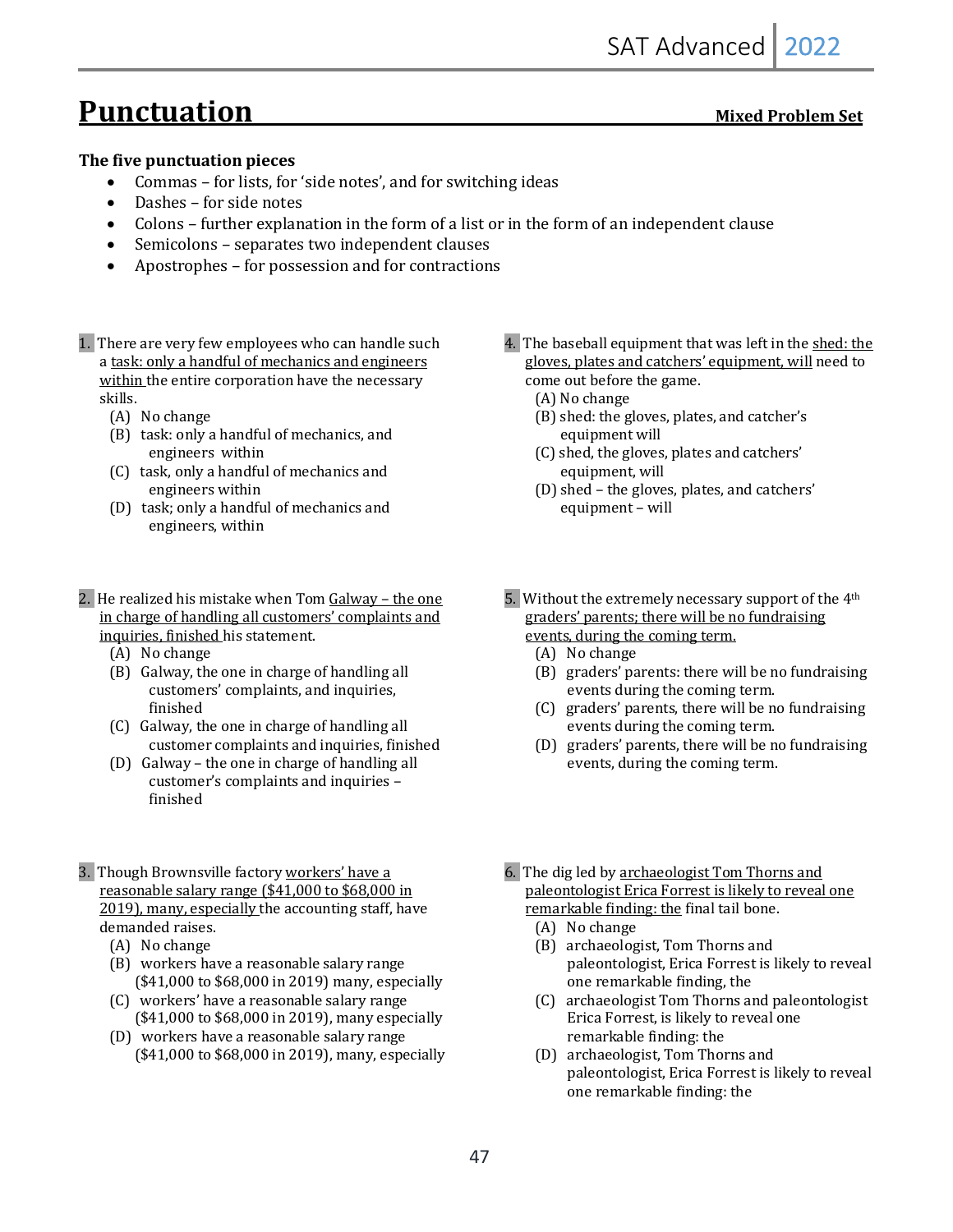# **Punctuation**<br>Mixed Problem Set

- 7. A recent study regarding the social habits of lions, suggests that females spend their lives in their mother's prides.
	- (A) No change
	- (B) study, regarding the social habits of lions, suggests that females spend their lives in their mothers' prides.
	- (C) study regarding the social habits of lions suggests that females spend their lives in their mothers' prides.
	- (D) study, regarding the social habits of lions, suggests that females spend their lives in their mother's prides.
- 8. Finally, Jefferson the operation's leader decided to call it all off; he realized the plan would not work.
	- (A) No change
	- (B) Jefferson, the operation's leader decided to call it all off; he
	- (C) Jefferson, the operation's leader, decided to call it all off, he
	- (D) Jefferson (the operation's leader) decided to call it all off, but he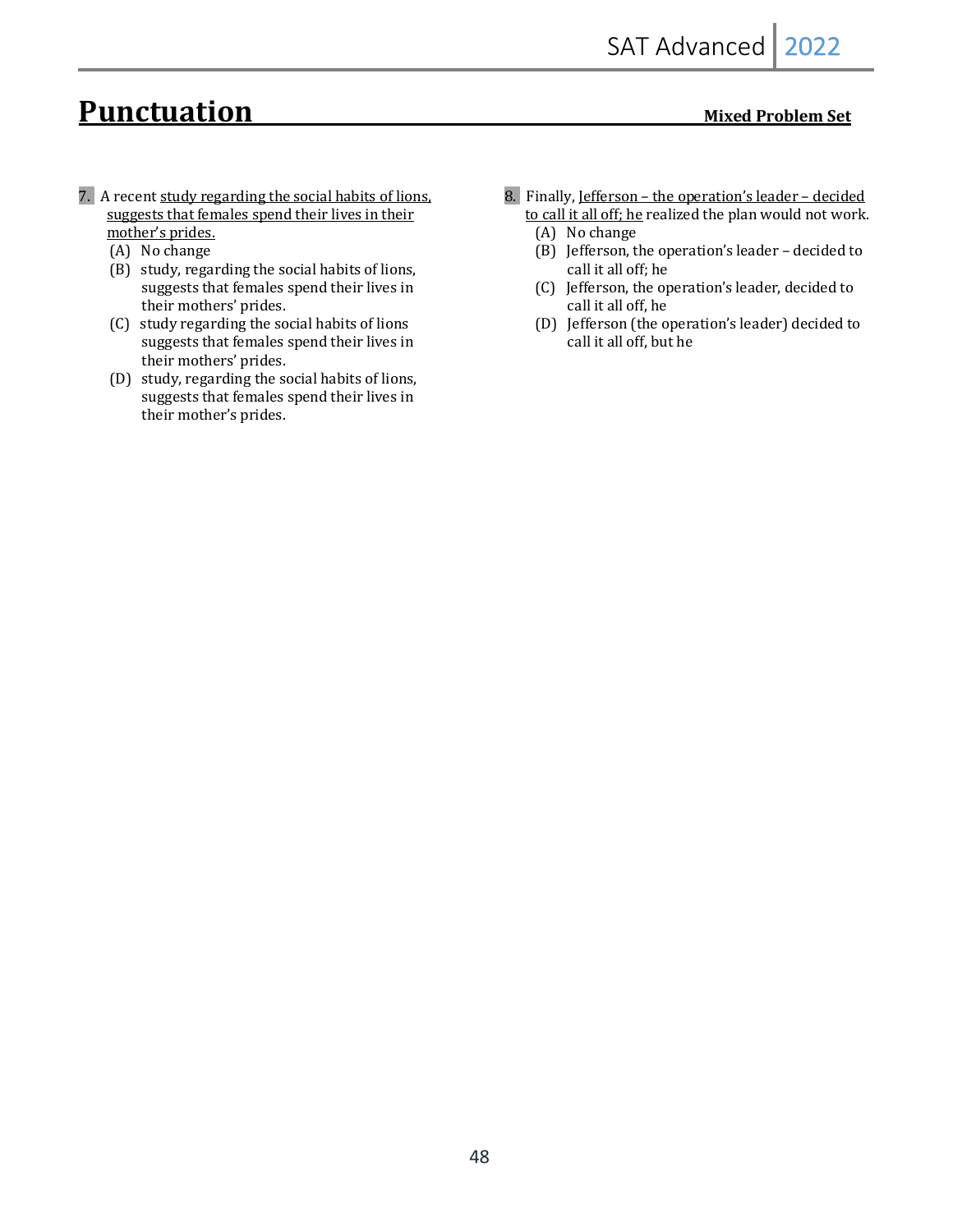# **Verb and Pronoun Agreement** Mixed Problem Set

- Agreement involves subject-verb agreement and subject-pronoun agreement
- In agreement cases, a singular subject is often made to look plural: "The foundation of all sports..."
- You'll also encounter plural subjects that look singular: *"The fundamentals of business..."*
- 9. To complete the paper, editors will  $-$  once again – scrutinize it's last three chapters to be sure all facts are fully in order.
	- (A) No change
	- $(B)$  its
	- (C) there
	- (D) their
- 10. Director Jane White is aware that the issue of how supplies slipped past the guards require more investigation.
	- (A) No change
	- (B) guards requires
	- (C) guards, require
	- (D) guards, requires
- 11. During the second decade of its development, the corporation adopted a new model, but that change would ultimately cause a rift.
	- (A) No change
	- (B) its development, the corporation adopted a new model; but that
	- (C) their development, the corporation adopted a new model but that
	- (D) their development the corporation adopted a new model, but that
- 12. The fundamentals of business development, whether involving a corporation or a single owner, relies upon one key factor: high level decision making based on realistic forecasts.
	- (A) No change
	- (B) owner, rely upon one key factor; high level decision making based on realistic forecasts.
	- (C) owner, rely upon one key factor: high level decision making based on realistic forecasts.
	- (D) owner relies upon one key factor; high level decision making based on realistic forecasts.
- 13. A spate of news reports in the Washington tribune was the catalyst for the great panic: people ran from the buildings in fear. (A) No change
	- (B) reports, in the Washington tribune, were the catalyst for the great panic: people
	- (C) reports, in the Washington tribune, were the catalyst for the great panic: people
	- (D) reports in the Washington tribune was the catalyst for the great panic, people
- 14. Yesterday was a long day filled with backbreaking work. Nothing in the long chain of events went perfectly, but by five o'clock, the job was done: the last truckload of boxes, furniture, and appliances was finally unloaded in the living room.
	- (A) No change
	- (B) were
	- $(C)$  is
	- (D) has been
- 15. The most common types of employee training made available to workers' involves: team building, computer literacy, and software development.
	- (A) No change
	- (B) worker's involves: team
	- (C) workers involve: team
	- (D) workers involve team
- 16. Prior to entering the facility, a worker must present his or her identification card to staff at the front lobby; building security is a top priority.
	- (A) No change
	- $(B)$  one's
	- (C) there
	- (D) their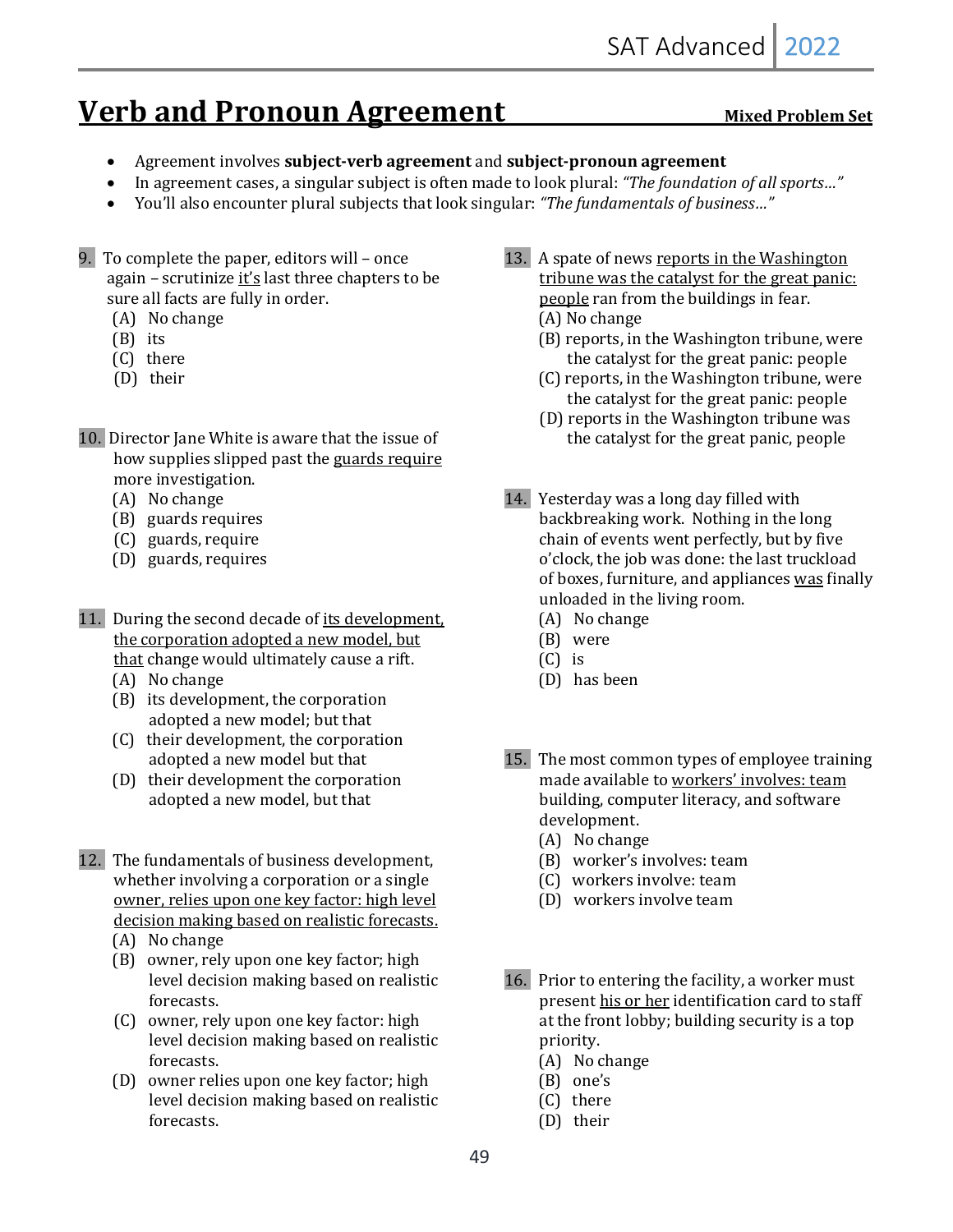# **Verbs and Pronouns** *Mixed Problem Set*

- Verbs and pronouns must **agree** with their subjects
- Verb tense depends on surrounding context and usually involves a *simpler* choice
- A pronoun with no clear subject is **ambiguous**  $\rightarrow$  *Sue and Kim met, and then she finished the report.*
- 17. When the matter lost public support, the bill to provide funding for the prospective building projects were doomed to fail.
	- (A) No change
	- $(B)$  was
	- $(C)$  is
	- (D) has been
- 18. Anticipation gripped the viewing crowd; the right fielder and the second baseman narrowly avoided a collision. After the dangerous play, they could breathe a sigh of relief.
	- (A) No change
	- (B) they would
	- (C) he could
	- (D) the onlooking fans could
- 19. We are thrilled at what we now see: the right side of the petri dish containing the highest concentration of bacterial cells holds the answer we seek.
	- (A) No change
	- (B) hold
	- (C) held
	- (D) have been holding
- 20. The partners at the firm, most of which are aware of the merger, will present their case today.
	- (A) No change
	- (B) of who
	- (C) of whom
	- (D) of them
- 21. The scientists watched as the snow leopards defended their territory from the pair of polar bears. It was after nearly an hour that they retreated towards a welcome sight: the rising moon.
	- (A) No change
	- (B) a retreat was made
	- (C) the polar bears retreated
	- (D) the polar bears withdrew by retreating
- 22. Much like their previous models, the newest 3D printer by Gemini Incorporated proves to be one of most reliable on the market.
	- (A) No change
	- $(B)$  its
	- $(C)$  it's
	- (D) there
- 23. The latest in workers' demands are paid vacation time and improved health insurance, however the company is hardly in a financial position to afford them.
	- (A) No change
	- $(B)$  to afford such benefits
	- (C) of affording it
	- (D) to afford it
- 24. Because these particular works of art are utterly priceless to the museum, the committee needs to take great care in deciding whom was most qualified to transport them.
	- (A) No change
	- (B) who is most qualified to transport the pieces.
	- (C) whom is most qualified to transport the pieces.
	- (D) whom was most qualified to transport the pieces.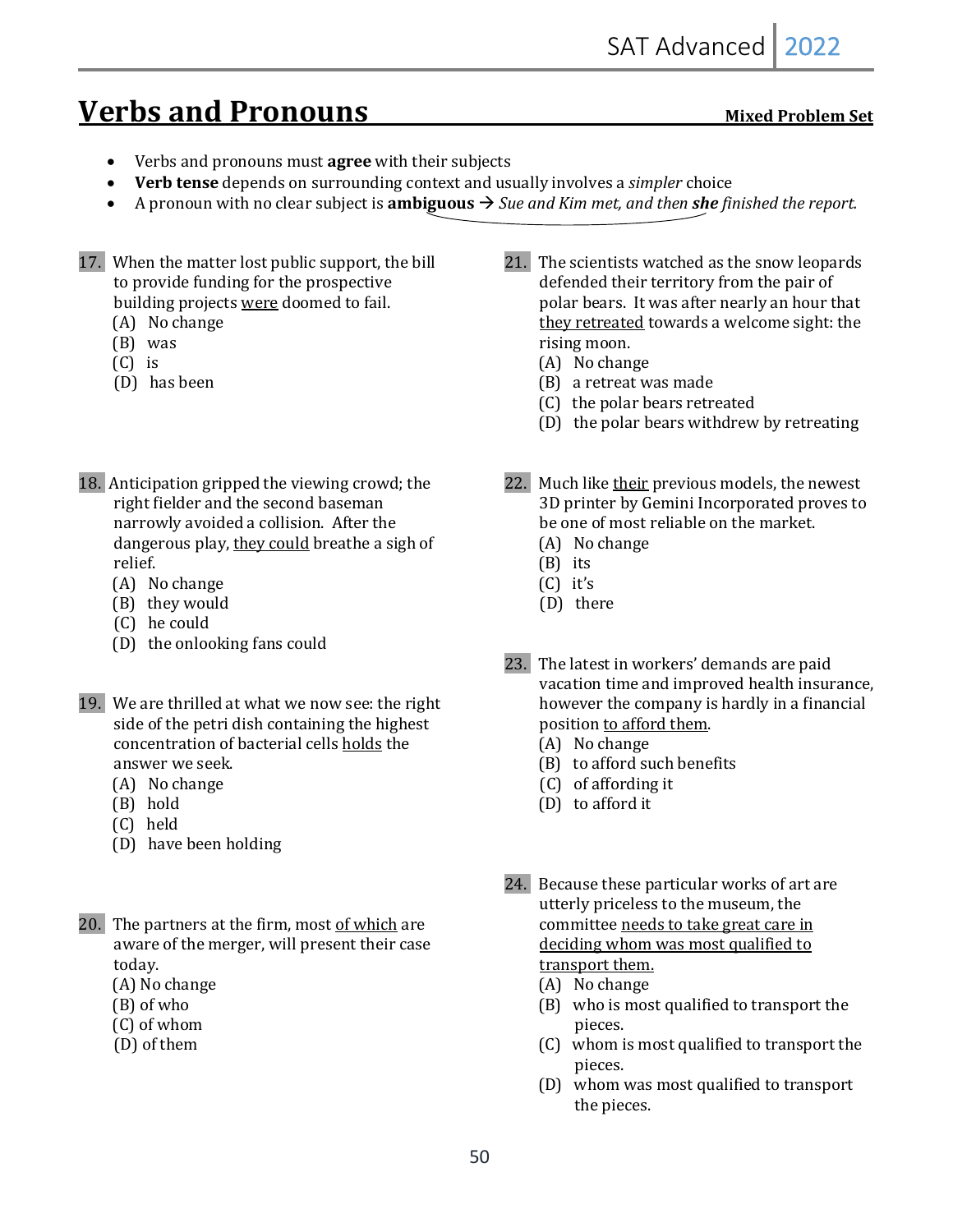## **Transitions**

- Always ignore any transition the test-maker gives you make your mind a blank slate.
- Identify idea 1 and idea 2
- Decide for yourself what the transition should be.
- 25. When the matter lost public support, the bill to provide funding for the prospective building projects was doomed to fail. However, the new stadium and concert hall remained only plans on the drawing board, endeavors that would never come to fruition.
	- (A) No change
	- (B) Nevertheless
	- (C) Therefore
	- (D) Similarly
- 26. The latest in GE workers' demands are paid vacation time and improved health insurance, but the company is hardly in a financial position to afford such benefits. Similarly, Microsoft announced that it may cease certain compensations such as overtime pay.
	- (A) No change
	- (B) Naturally
	- (C) As a result
	- (D) In other words
- 27. Thailand has three official seasons: the hot dry season, the rainy season, and the cool season. Typically, the hot season runs from March to the end of May. This is followed by months of heavy rain. This year, for example, record breaking temperatures and drought persisted until early July.
	- (A) No change
	- $(B)$  in fact
	- (C) meanwhile
	- (D) however
- 28. The board of directors and middle management each share some of the blame for the recent debacle. The board has been complacent rather than proactive for years; middle management has never paid attention to the grievances of company employees. It is, moreover, the responsibility of both the board and middle management to repair the damage that has been done.
	- (A) No change
	- (B) additionally
	- (C) accordingly
	- (D) however
- 29. The six-year-old twins Bo and Delun caused a lot of chaos at the gathering today with their rambunctious behavior. The racket could be heard even way down the street. Nonetheless, the blame goes to their mother and father because parents are accountable for the actions of their children. (A) No change
	- (B) For example
	- (C) Similarly
	-
	- (D) Furthermore
- 30. Those affected by food allergies often have discomfort related to the stomach: cramps, nausea, or vomiting. Other types of allergies may cause irritation of the nose and eyes. Still, those with pollen and dust allergies deal with itchy eyes and congestion.
	- (A) No change
	- (B) Besides this
	- (C) Additionally
	- (D) For example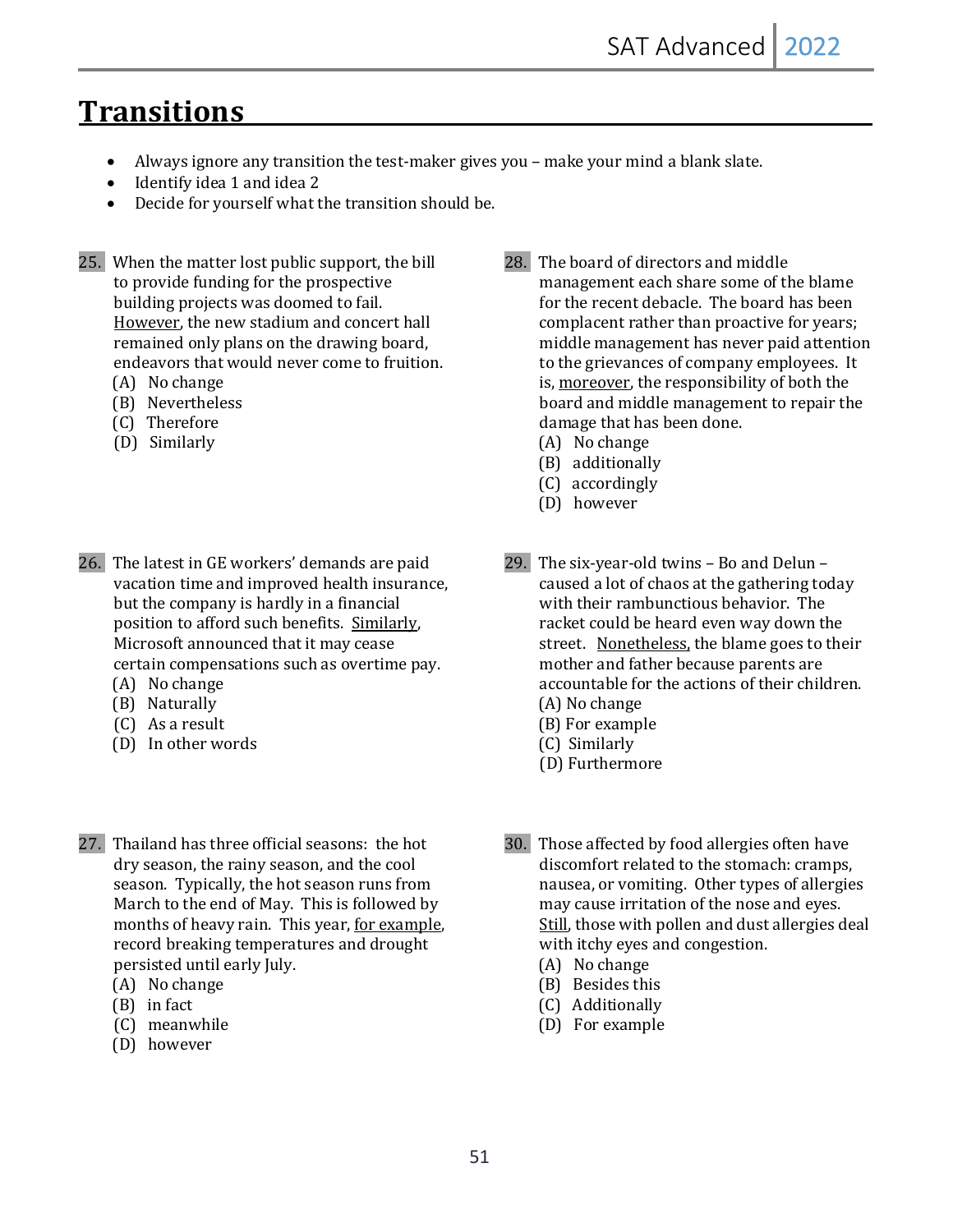## **Run-ons and Fragments** Mixed Problem Set

- In a **run-on**, there exists 2 independent clauses  $\rightarrow$  *Jane found the ring, it had landed in the bushes.*
- In a **fragment**, there exists no independent clauses  $\rightarrow$  *Although Jane found the ring.*
- 31. The mortgage broker, who noticed that the contract could not be completed, until their last three pages were signed.
	- (A) No change
	- (B) broker, noticing that the contract could not be completed until their last three pages were signed.
	- (C) broker noticed that the contract could not be completed, until its last three pages were signed.
	- (D) broker noticed that the contract could not be completed until its last three pages were signed.
- 32. In Mexico City, the availability of proper medical treatment was at an all-time low, a study showed that only 35% of hospitals had adequate staffing and equipment.
	- (A) No change
	- $(B)$  low; as a
	- $(C)$  low: a
	- (D) low, which a
- 33. That the army though close to home would encounter resistance before reaching the base was inevitable, the enemy was well entrenched in the surrounding mountains.
	- (A) No change
	- (B) inevitable, for the
	- (C) inevitable; as the
	- (D) inevitable the
- 34. The great citadel on the hill, built centuries ago during a time when several tribes battled for control of the surrounding countryside.
	- (A) No change
	- (B) hill, having been built centuries ago during
	- (C) hill was built centuries ago during
	- (D) hill was built centuries ago; during
- 35. A spate of sudden news reports on the local stations was the catalyst for the great panic: people ran from the buildings in fear. (A) No change
	- (B) reports, on the local stations were the catalyst for the great panic: people who ran
	- $(C)$  reports, on the local stations, was the catalyst for the great panic: people running
	- (D) reports on the local stations was the catalyst for the great panic, people ran
- 36. A decade after the treaties were signed by all three sides, a conflict once again starting in northern Italy.
	- (A) No change
	- (B) conflict which, once again, started in northern Italy.
	- (C) conflict, once again, started in northern Italy.
	- (D) conflict starting in northern Italy.
- 37. Despite the fact that most of the citizens survived the crash, considering that it was one of the worst events in the managers' memories.
	- (A) No change
	- (B) crash, it was considered
	- (C) crash, they were considered
	- (D) crash: it was considered
- 38. The mixture requires some sort of catalyst in order to undergo the needed change; in other words, we are looking for the right spark.
	- (A) No change
	- (B) change, in other words, we are looking for the right spark.
	- (C) change; in other words, while we are looking for the right spark.
	- (D) change, and while we are looking for the right spark.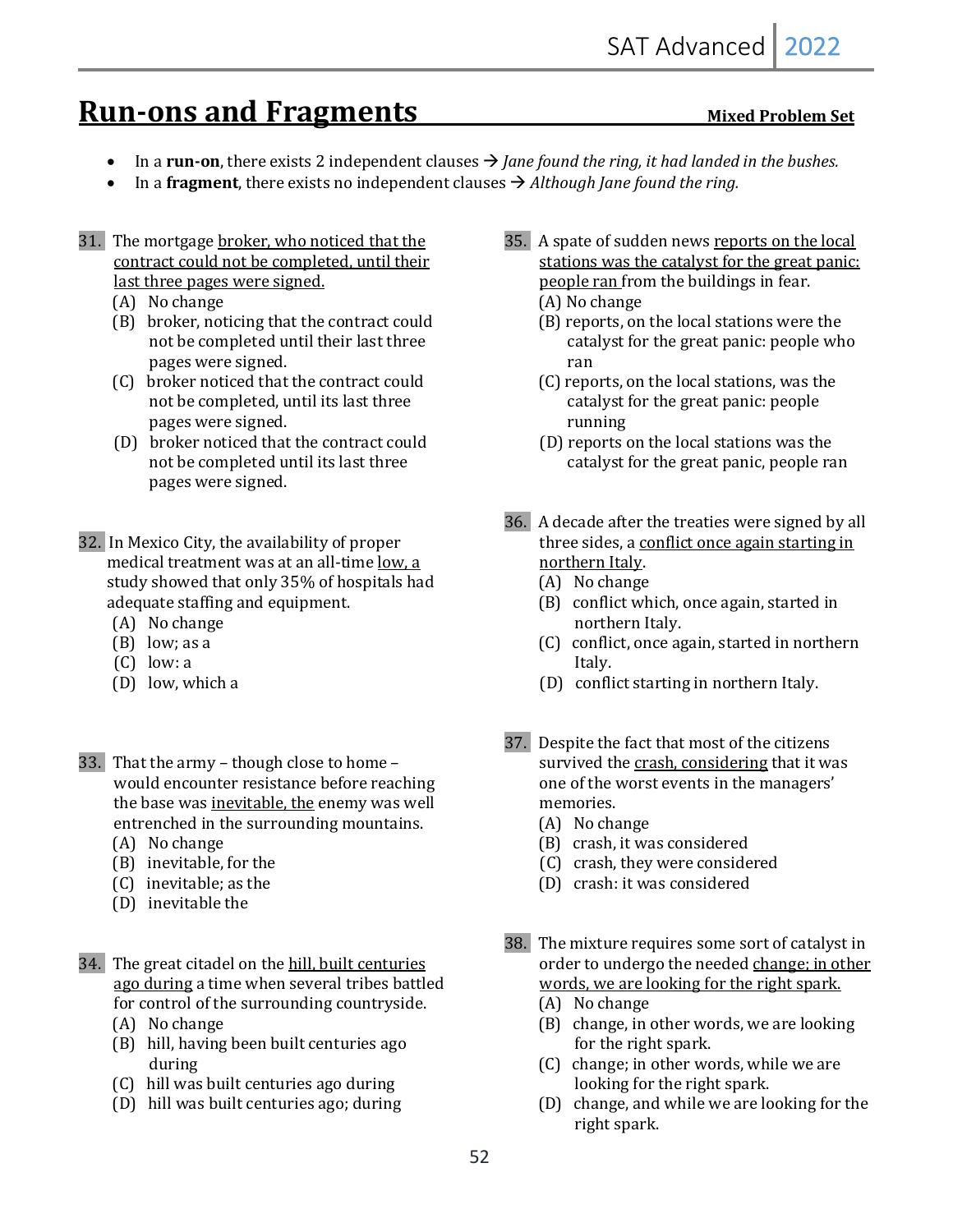# **Conciseness and Redundancy** Mixed Problem Set

- It's more concise to say "More specifically" than it is to say "To be more specific on the matter"
- Redundancy is a way of failing to be concise: "Jason was **thankful for <del>and appreciated</del>** the gesture."
- 39. Among other figures, Marissa found data pertaining to secondary schools, community colleges, and private universities.
	- (A) No change
	- $(B)$  and also
	- (C) and to
	- (D) and pertaining to
- 40. On a consistent basis, Emmett  $-$  despite the advice of his friends and relatives - will regularly stay out late time and again.
	- (A) No change
	- (B) regularly stay out late
	- (C) stay out late regularly
	- (D) stay out late
- 41. Scientists have long believed that there exists a close evolutionary relationship between birds and dinosaurs.
	- (A) No change
	- (B) long believe
	- $(C)$  have for a long time believed
	- (D) have at length believed
- 42. Movie-reviewers gripe about the film's utterly predictable plot line. According to such critics, the writers adopted a fairy tale formula that has been utilized many times in the past and thus the events in the narrative are predictable and expected.
	- (A) No change
	- $(B)$  and thus the events in the narrative are predictable.
	- (C) and thus it can be predicted.
	- (D) DELETE the underlined portion
- 43. The company deserves the good press; Gray Enterprises has maximized and fully increased energy output without polluting the nearby rivers.
	- (A) No change
	- (B) maximized
	- (C) maximized the creation of
	- (D) maximized creating
- 44. After a duration of three years had passed, there was no one left at the office who truly had expertise in the field.
	- (A) No change
	- (B) Three years later,
	- (C) By three years,
	- (D) After a period of three years,
- 45. Having been immersed in moving water for such a long time, the jagged points of the rock have eroded to smooth surfaces. In extreme cases, the rocks have worn away to sand due to length of time they are submerged under water.
	- (A) No change
	- $(B)$  the rocks have worn away to sand because of time submerged.
	- (C) the rocks have worn away to sand over time.
	- (D) the rocks have worn away to sand.
- 46. Free to all guests, state parks in our area can offer hiking trails of various difficulty levels at no cost to the visitor.
	- (A) No change
	- $(B)$  to the visitor
	- $(C)$  to visitors
	- (D) DELETE the underlined portion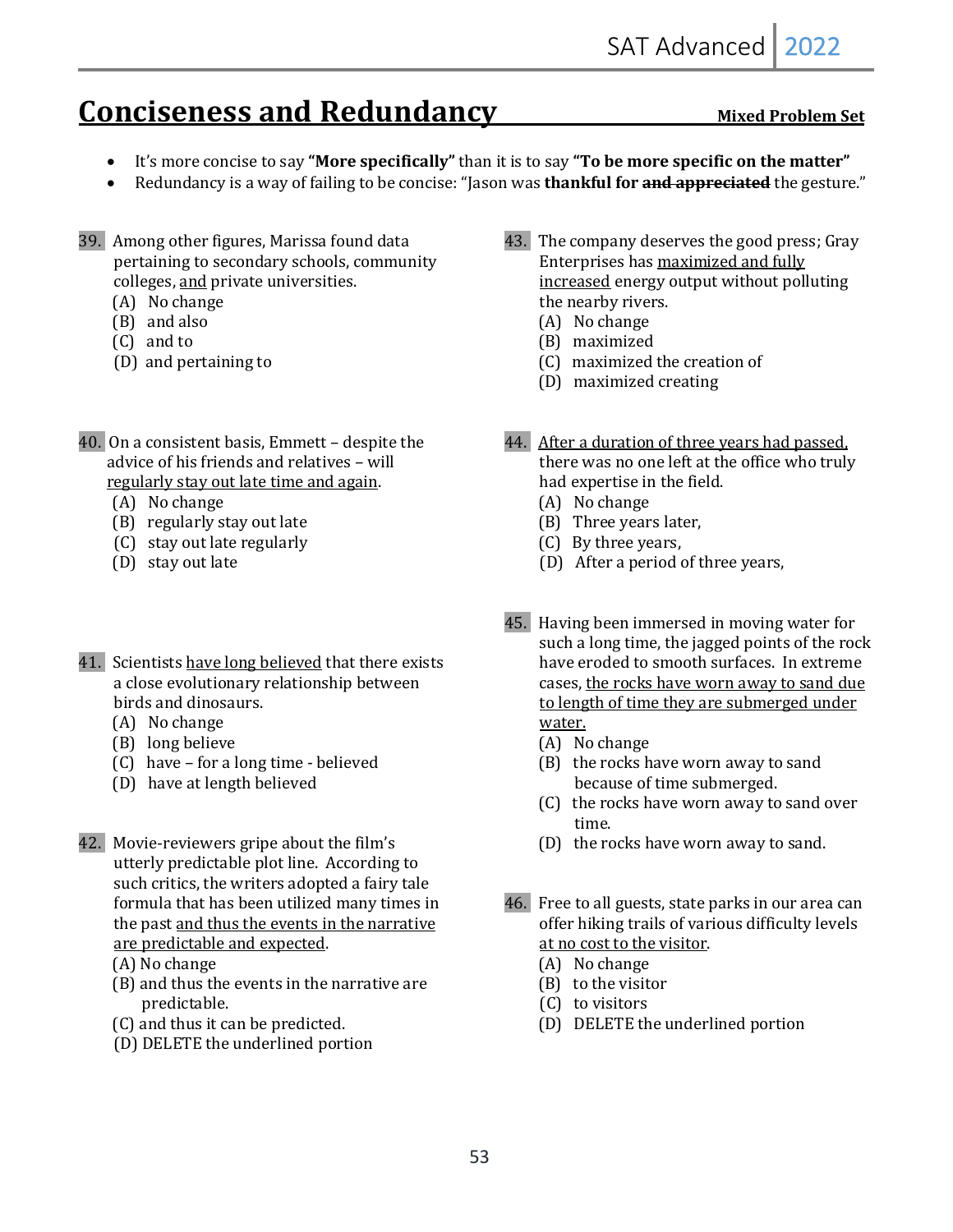## **Modifiers** *High Difficulty* **<b>Willers** *Number of Questions/Test: 2*

A **modifier** is basically a descriptive phrased that wants to be next to the subject it describes

**Considered the best candidate in the running**, *Josephine would almost certainly win the election.* **Modifier** Subject **of the subject of the subject of the subject of the subject of the subject of the subject of the subject of the subject of the subject of the subject of the subject of the subject of the subject of the** 

**RULE**: A modifier must come *next to* the subject it modifies.

- **EXECUBEREF:** Beeping and swerving, the accident was narrowly avoided by Max. Modifier Subject and Subject and Subject and Subject and Subject and Subject and Subject and Subject and Subject and Subject and Subject and Subject and Subject and Subject and Subject and Subject and Subject and Subject a
- **CORRECT: Beeping and swerving, Max** was able to narrowly avoid the traffic accident. **Modifier** Subject
- 53. Traveling through Yosemite, the scenery of waterfalls and granite peaks, which we photographed, was beautiful.
	- (A) No change
	- $(B)$  the waterfalls and granite peaks were the beautiful scenery we photographed.
	- (C) we photographed the beautiful scenery of waterfalls and granite peaks.
	- (D) what we photographed was the beautiful scenery of waterfalls and granite peaks.
- 54. Dressed in a crisp, clean uniform, it reflected the efficient manner of the tour guide as she distributed maps for a walking tour of central Canberra.
	- (A) No change
	- (B) Dressed in a crisp, clean uniform, the efficient manner of the tour guide was reflected
	- (C) Dressed in a crisp, clean uniform that reflected the efficient manner of the tour guide
	- (D) The crisp, clean uniform of the tour guide reflected her efficient manner
- **55.** Though now one of the most famous abstract artists, critics once ridiculed Jackson Pollock for his technique of splattering paint on canvases.
	- (A) No change
	- (B) critics once were ridiculing Jackson Pollock
	- (C) Jackson Pollock once ridiculed by critics
	- (D) Jackson Pollock was once ridiculed by critics
- 56. If asked to name a musical group with broad and lasting appeal, the Beatles would be the choice for many, no matter what kinds of music are actually preferred.
	- (A) No change
	- (B) the Beatles will be chosen by many people, no matter what kinds of music they actually prefer.
	- (C) the choice for many people, whatever kinds of music they actually prefer, would be the Beatles.
	- (D) many people, no matter what kinds of music they actually prefer, would choose the Beatles.
- 57. Lacking good instruction, my mistakes in creating a graph to illustrate historical trends were numerous. (A) No change
	- $(B)$  I made numerous mistakes in creating a graph
	- to illustrate historical trends.
	- (C) there were numerous mistakes in the graph I created to illustrate historical trends.
	- (D) I created a graph to illustrate historical trends with numerous mistakes.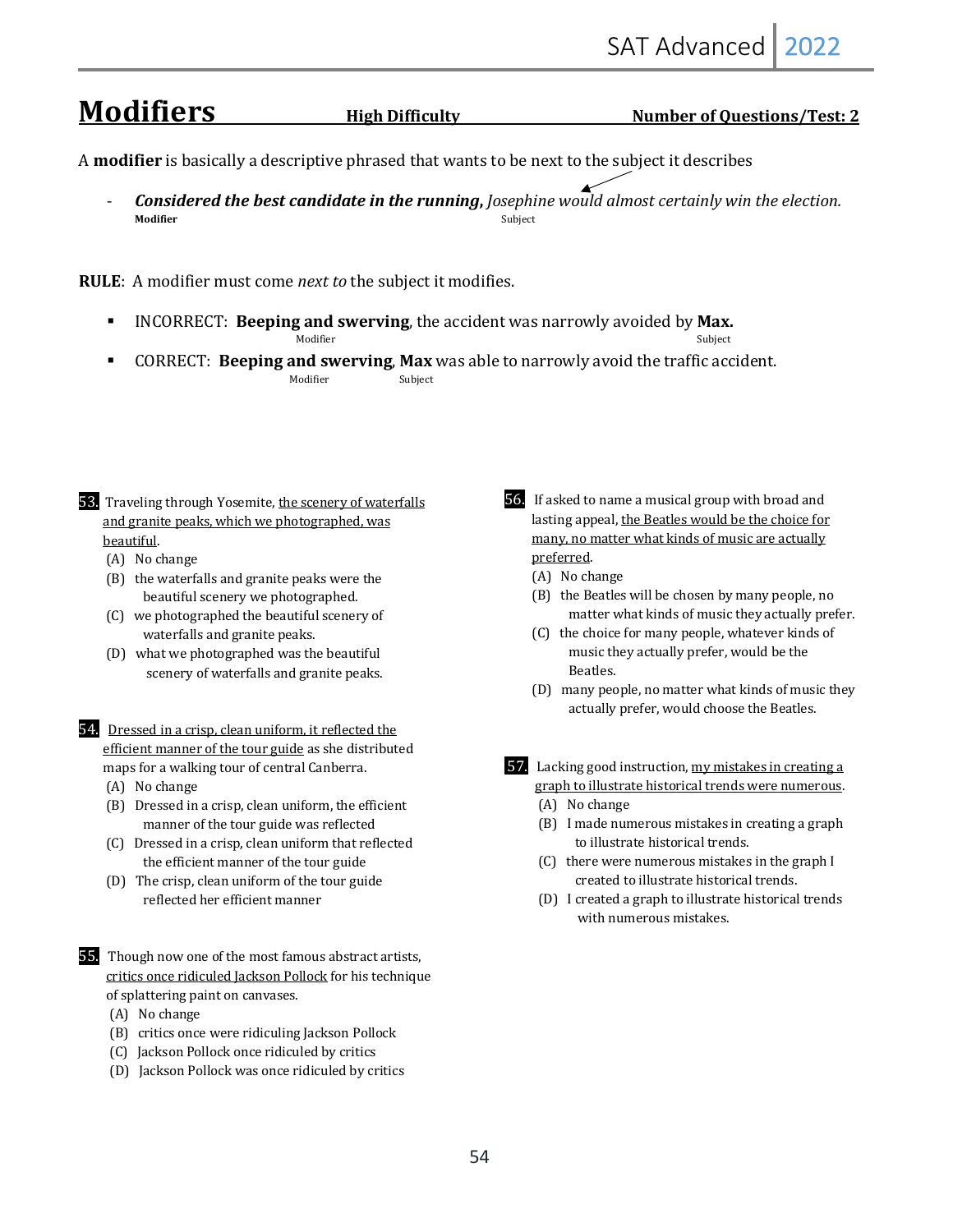# **Parallelism** *<u><b>Parallelism II Number of Questions/Test: 0-1*</u>

**RULE:** Parallelism involves keeping items in a list or comparison in the same (or at least similar) form.

- **•** Maintaining a car properly involves **rotating** the tires, **switching** out filters, and **oil changes**. *changing* the oil.
- **•** The **thorns** of a black locust tree are not as sharp as **rose bushes. those** of a rose bush.

- 58. If left unattended for long, flooding in your home can rot wood flooring, spawn mold within sheetrock, not to mention personal property destruction.
	- (A) No change
	- (B) causing damage to personal property.
	- (C) destroy personal property.
	- (D) the destruction of personal property.
- 59. Turning our attention to male adults, the weight of two white rhinoceroses combined will likely be less than one Indian rhinoceros.
	- (A) No change
	- (B) less than those of
	- (C) less than that of
	- (D) less then
- 60. Brazilian Jiu Jitsu is extremely difficult to learn. The fundamental techniques involved in Brazilian Jiu Jitsu are more complex than those of most other martial arts. (A) No change
	- $(B)$  that in most other martial arts.
	- (C) most other martial arts.
	- (D) most martial arts techniques.
- 61. Often logging over eighty hours in the office, a first-year financial broker works considerably longer than the hours of a typical veteran in the field.
	- (A) No change
	- (B) than those of a typical veteran in the field.
	- (C) compared with a typical veteran in the field.
	- (D) than does a typical veteran in the field.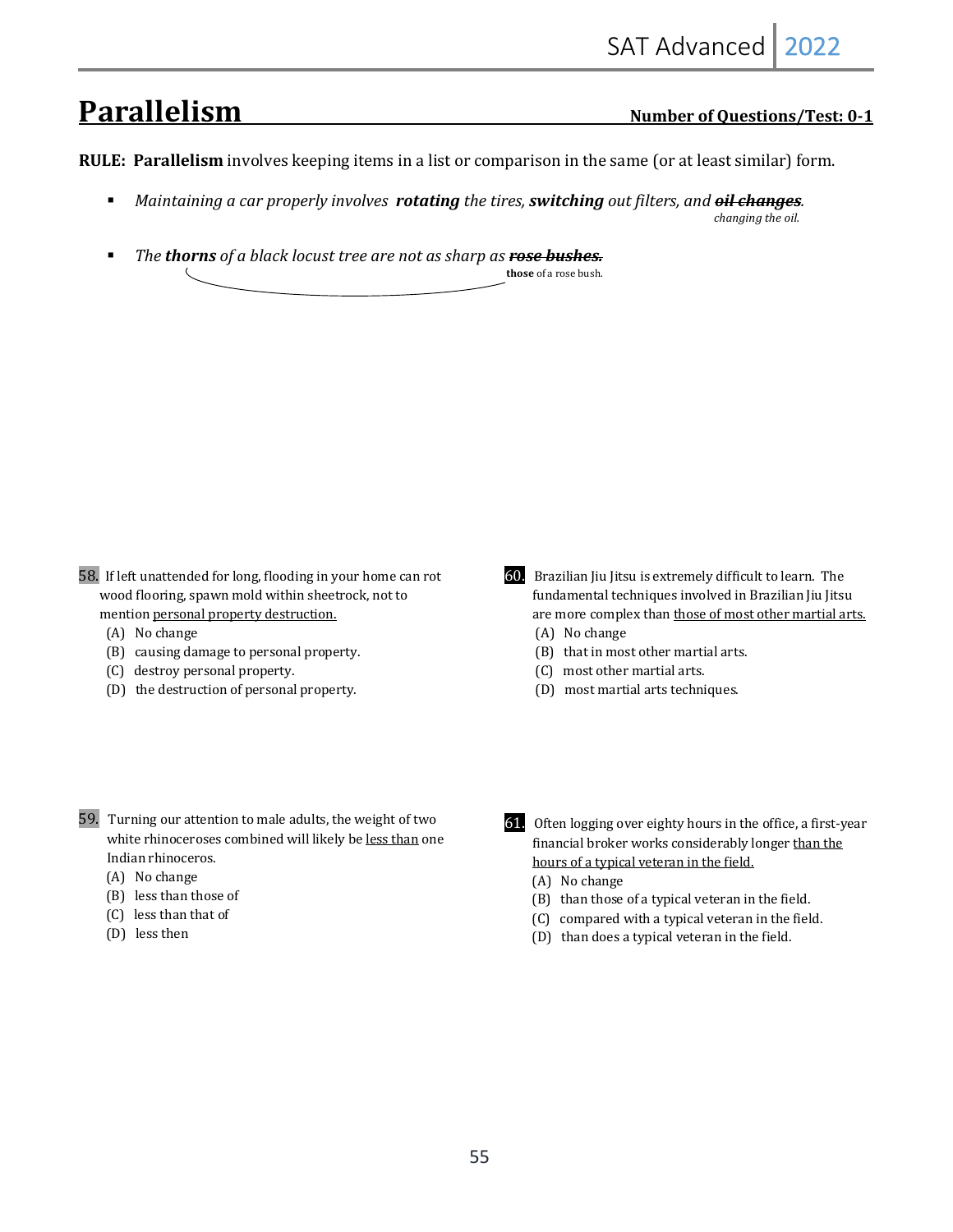## **Idioms Number of Questions/Test: 1-2**

A **prepositional idiom** is a phrase that requires a specific preposition (to, for, in, with, by, etc.)

- Susan has an incredible **ability to learn** language (Idiomatically correct)
- Susan has an incredible **ability for learning** language (Idiomatically incorrect)

**RULE:** There is no rule! Unfortunately, you just have to know the right preposition for the circumstance, but here are some commonly ones tested:

- Amanda is capable \_\_\_\_\_\_ learning language.
- Brett is forbidden \_\_\_\_\_\_ go out.
- Carly refused offers \_\_\_\_\_\_ assistance.
- Daniel is immune \_\_\_\_\_\_\_\_ the awful disease.
- Erika is preoccupied \_\_\_\_\_\_ this show.

- 62. Aside from monitoring bank employees, cameras can be used in the catching of footage of possible intruders after hours.
	- (A) No change
	- $(B)$  in catching
	- (C) as catching
	- (D) to catch
- 63. A gutter system is extremely important for any house because it serves as a means for channeling water away from the foundation.
	- (A) No change
	- $(B)$  serves as a means to channel
	- (C) serves to be a means for channeling
	- (D) serves in being a means to channel
- 64. SETI Institute, a non-for-profit organization in search of extraterrestrial life, was founded in 1984.
	- (A) No change
	- (B) in search for
	- (C) for searching of
	- (D) in search to find
- **65.** The band of criminals, recently apprehended in Georgia, is cooperating with police in hopes of reducing the impending prison sentence.
	- (A) No change
	- (B) in hopes to reduce
	- (C) in hoping to reduce
	- (D) in hopes at reducing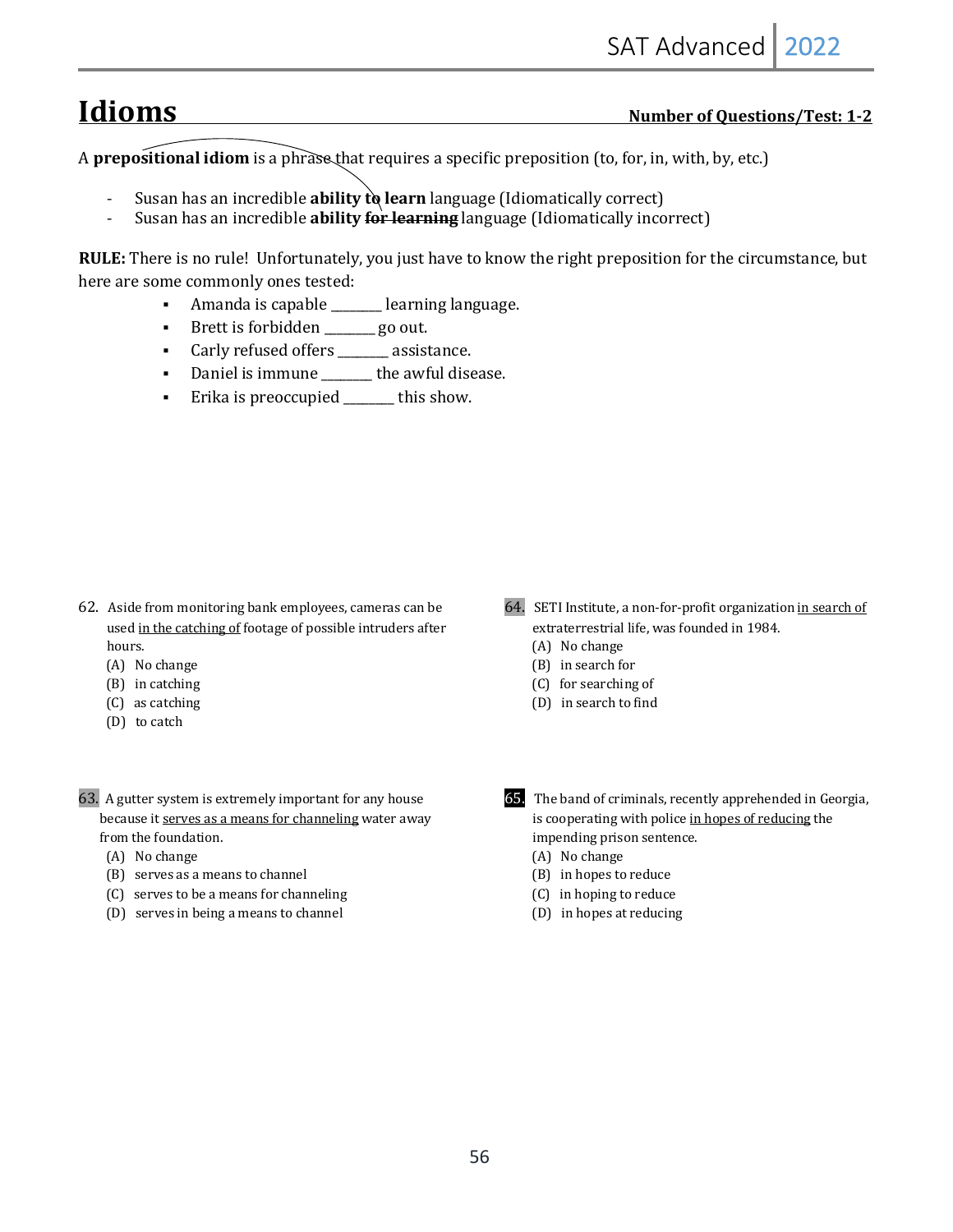## **Idioms Number of Questions/Test: 1-2**

In the following list of common idioms, you might star & memorize any that don't come naturally.

#### **About**

Worry about Complain about Wonder about Curious about Think about Bring about To be particular about

#### **Against**

Protect against Defend against

#### **At** Succeed at Adept at

#### **By**

Confused by Followed by Predate by Puzzled by Perplexed by Impressed by Amazed by Awed by Surprised by Stunned by Shocked by Outraged by Encouraged by Accompanied by **For** Named for Recognized for Known for Famous for Celebrated for Have a tolerance for Strive for Compensate for Responsible for Watch for Look out for Wait for Last for Endure for Prized for Necessary for Criticize for Blame for Advocate for

#### **From**

Protect from Defend from Far from Different from Refrain from Apparent from Prevent x from doing y Opposite from

#### **Into**

Enter into Have insight into

#### **In**

Interested in Succeed in Have confidence in Engage in Take pride in In x as in y

**On** Based on Draw on Insist on Focus on Rely on Reflect on Dwell on

#### **Over**

Have power over Have control over Mull over

#### **Of**

Have an appreciation of Suspicious of A mastery of A command of Capable of Incapable of In recognition of Devoid of A proponent of A source of An offer of An understanding of A knowledge of Approve of Disapprove of In awe of Take advantage of Composed of Comprised of Consist of Convinced of Characteristic of Typical of In the hopes of A variety of A plethora of An abundance of To be a native of On the verge of Combination of x and y

## **To**

Recommend to Listen to Try to – not try and Prefer something to something else Devoted to In contrast to In opposition to A threat to Central to Unique to Similar to Parallel to As an alternative to Inured to Be native to Put questions to In addition to As opposed to

#### **Toward**

Biased toward A tendency toward

#### **With**

Familiar with Unfamiliar with Identify with Correlate with Sympathize with Consistent with Inconsistent with Preoccupied with Cope with/Coping with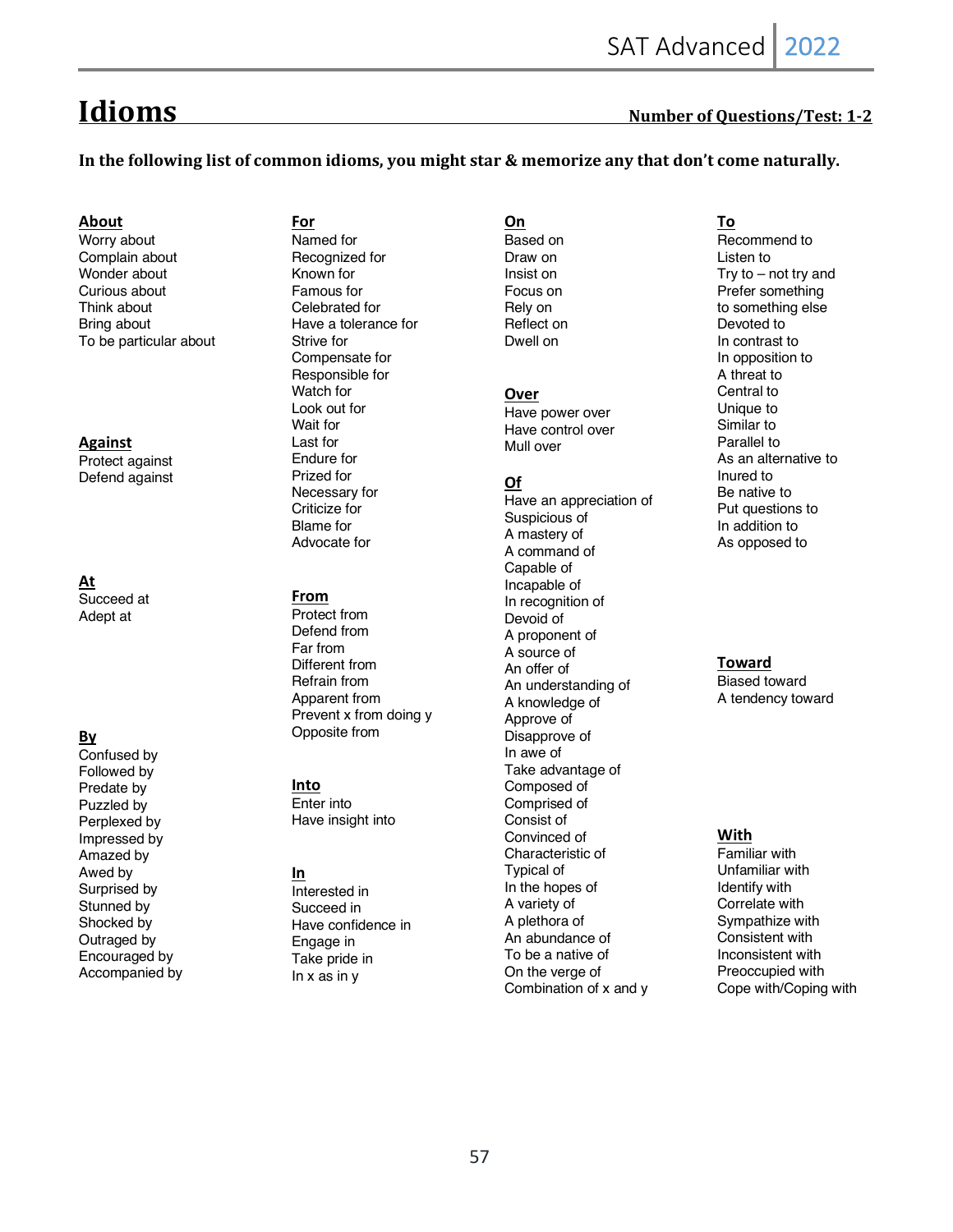# Homophones Number of Questions/Test: 1

Homophones are words that sound the same but carry different meanings such as fair and fare.

- **RULE:** The most effective use of your study time is just to now the big four homonym pairs the SAT likes:
	- Put your clothes over **there**. / This is **their** car.
	- Jack went to the car and changed its tires. / It's the best thing out there.
	- Amelia has more money **than** Edward. / Amelia finished cleaning and **then** visited Sue.
	- Has the storm **affected** the town in any way? / Did the storm leave any negative **effect?**  $(\text{verb})$   $(\text{non})$
- 66. Because the company's employees will be responsible for an abundance of vital tasks, both at the office and at home, we must find the most efficient ways to make use of our time.
	- (A) No change
	- (B) their
	- (C) there
	- (D) his or her
- 67. It was impossible to know whether even the strongest of all gamma rays generated by the nuclear explosions in space affect our DNA in any significant way.
	- (A) No change (B) affects
	- (C) effect
	- (D) effects

## **Vocabulary** *Number of Questions/Test: 2-4*

**RULE:** Memorizing vocabulary is a time-consuming project with often very low point-yield. There are an enormous number of words that *could* be tested and few vocabulary questions overall.

**TIP:** Only as a very low priority, here are two possible resources that reveal commonly used SAT words:

- https://blog.collegevine.com/100-vocab-words-to-know-for-the-sat/ (100 words)
- https://blog.prepscholar.com/sat-vocabulary-words (262 words)

- (A) No change
- (B) sturdy
- (C) durable
- (D) stout



- 69. In the Indiana court room, the defendant found himself persecuted on charges of breaking and entering as well as unarmed robbery.
	- (A) No change
	- (B) tyrannized
	- (C) prosecuted
	- (D) coerced

<sup>68.</sup> One of the most significant effects of this continued production was the release of methane, a very potent greenhouse gas.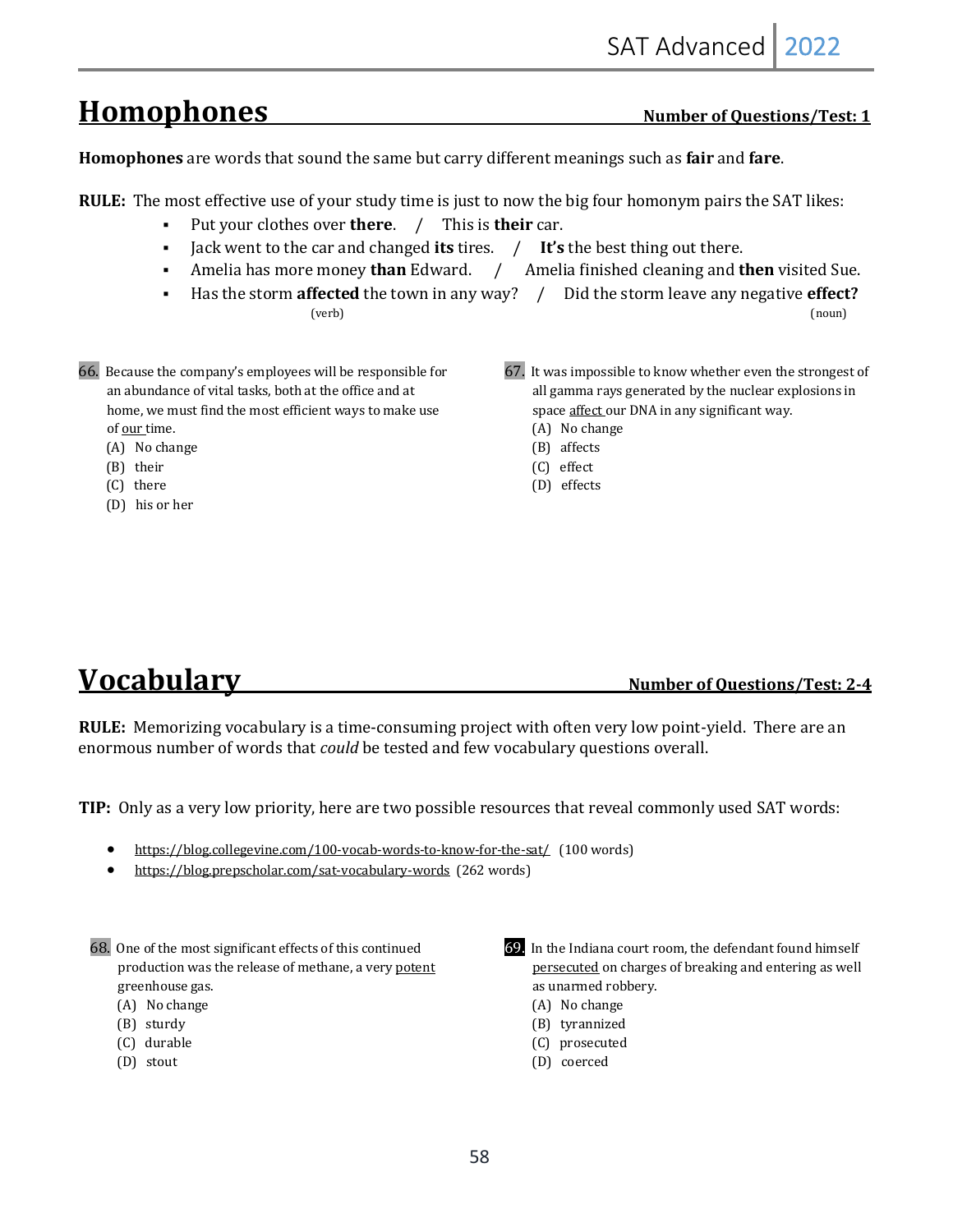# Writing 2 **Content Questions**

(Expression of Ideas)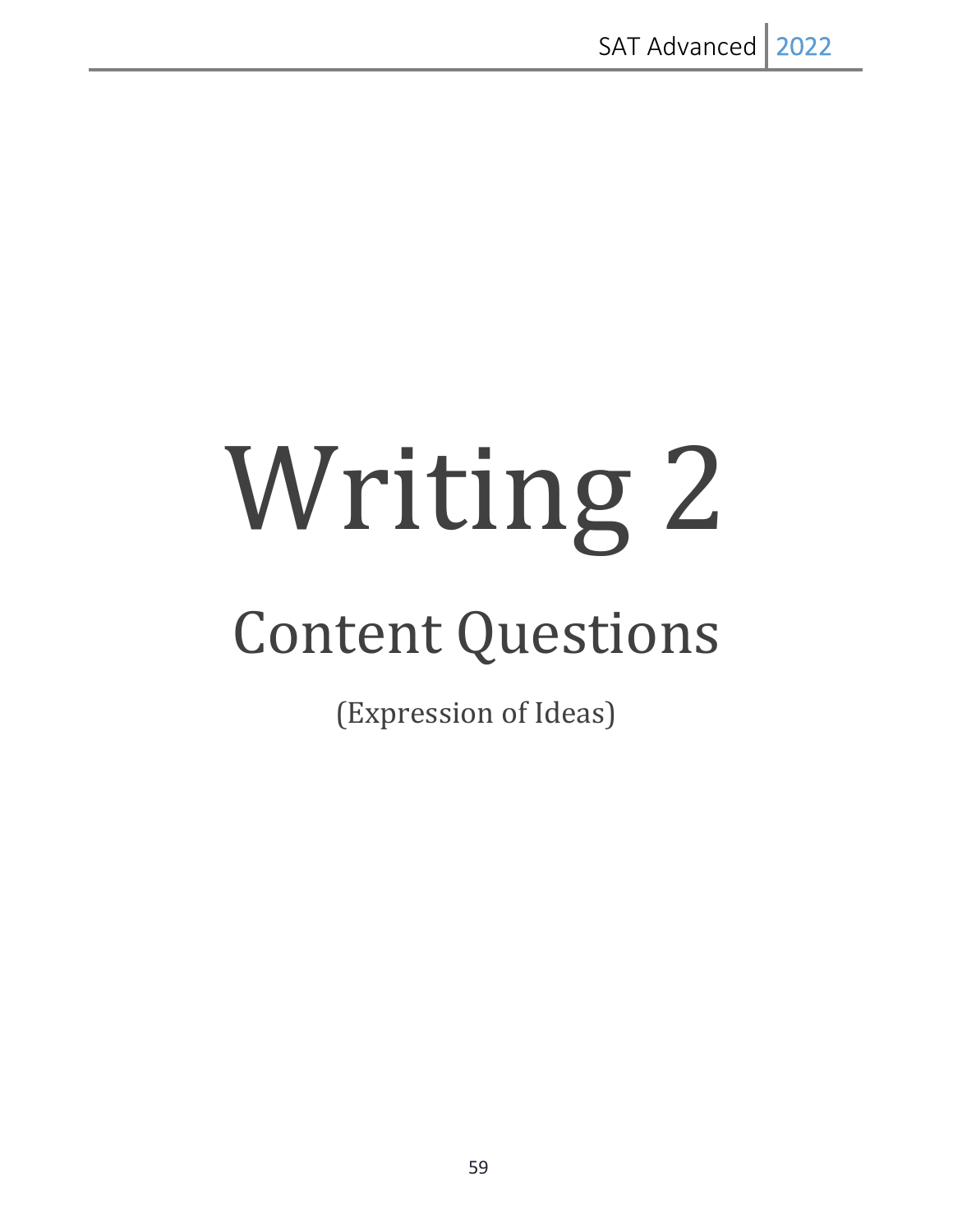# **Expression of Ideas Questions**

## **<u>"Expression of Ideas" questions have FOUR main types:</u>**

#### **Type 1 – General Add/Delete**

"Should the author make the following addition? (Yes/No)?"

#### **Type 2 – Specific Addition**

"Which choice provides *the most effective transition/the best introduction/a second example*"

#### **Type 3 - Logical placement**

"To make the paragraph most logical, sentence 4 should be placed  $\ldots$ "

#### **Type 4 – Reading Data**

- "Which choice most accurately represents the information in the graph?"

## The KEY ADVICE for all Expression of Ideas Questions:

- You must treat all of these questions like "**speed bumps**". Getting these right means committing the amount of time that you are used to spending on the quicker grammar questions.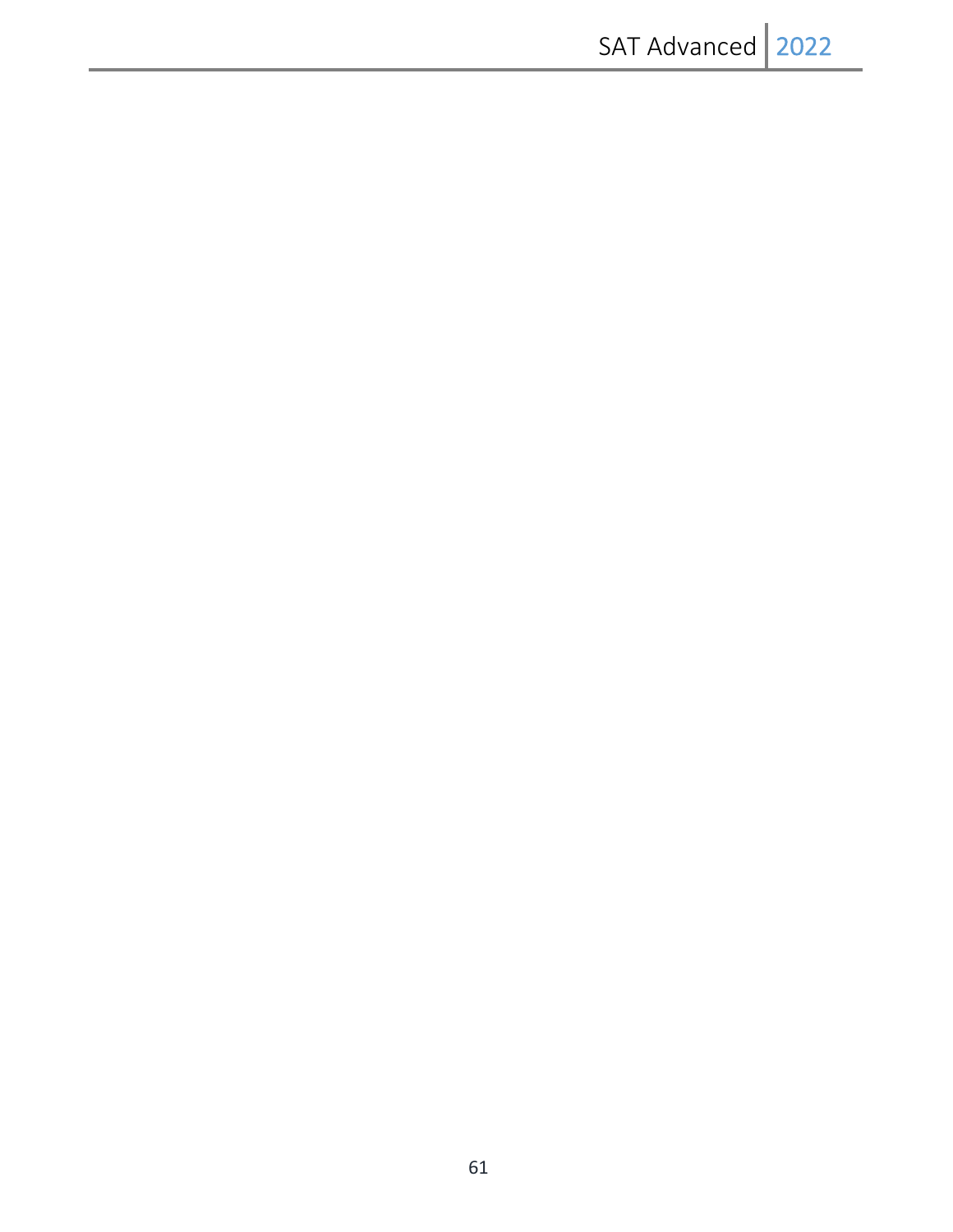## **Expression of Ideas** (General Add/Delete)

The biggest issue to consider whether certain info is on main track or instead is an An offshoot will originate from a main track idea but wander off to something *loosely related.* 

The Lord of the Rings is an epic high-fantasy novel written by English author and scholar J. R. R. Tolkien. The story began as a sequel to Tolkien's 1937 fantasy novel The Hobbit, but eventually developed into a much

larger work. 1 Written in stages between 1937 and 1949, The Lord of the Rings is one of the best-selling novels ever written, with over 150 million copies sold. 5

The title of the novel refers to the story's main antagonist, the Dark Lord Sauron, who had in an

- earlier age created the One Ring to rule the other Rings of Power as the ultimate weapon in his campaign to conquer and rule all of Middle-earth. From quiet beginnings in the Shire, a hobbit land not unlike the English countryside, the story ranges across Middle- $10$
- earth, following the course of the War of the Ring through the eyes of its 2 characters. 15

Although generally known to readers as a trilogy, the work was initially intended by Tolkien to be one volume

- of a two-volume set, the other to be The Silmarillion, but this idea was dismissed by his publisher. For economic reasons, The Lord of the Rings was published in three volumes over the course of a year from 29 July 1954 to 20 October 1955. The three volumes were titled The 20
- 25 Fellowship of the Ring, The Two Towers and The Return of the King. Structurally, the novel is divided internally into six books, two per volume, with several appendices of background material included at the end. 3 Appendices are typically used to bolster research,
- provide credibility, and list further references in nonfiction works. Some editions combine the entire work into a single volume. The Lord of the Rings has since been reprinted numerous times and translated into 38 languages. 30

1. At this point, the author is considering adding the following sentence: The Hobbit was awarded a prize from the New York Hereld Tribune for best juvenile fiction.

Should the writer make this addition here?

- (A) Yes, because it helps show how The Hobbit was a well-recognized work of literature.
- (B) Yes, because it reinforces a claim made earlier in the paragraph.
- (C) No, because it blurs the paragraph's focus by introducing a loosely related idea
- (D) No, because it undermines the paragraph's main idea about the popularity of The Lord of the Rings
- 2. The writer is considering revising the underlined portion to the following: characters, *including protagonists Frodo Baggins*, Aragorn Elessar, and Gandalf the Grey who fight together to destroy the One Ring.

Should the writer make this revision here?

- (A) Yes, because it provides further context for a conflict stated earlier in the sentence
- (B) Yes, because it helps the reader understand how Tolkien decided on the settings for his novel
- (C) No, because it merely repeats information without contributing to the paragraph's main idea
- (D) No, because it adds information that is not entirely relevant to paragraph
- 3. The writer is considering deleting the underlined sentence. Should the sentence be kept or deleted?
- (A) Kept, because it helps explain how nonfiction works may strengthen their integrity
- (B) Kept, because it helps to further show why Tolkien's story is subdivided
- (C) Deleted, because it repeats information previously stated in the paragraph
- (D) Deleted, because it interrupts the discussion of the organizational makeup of Tolkien's novel with an unnecessary piece of information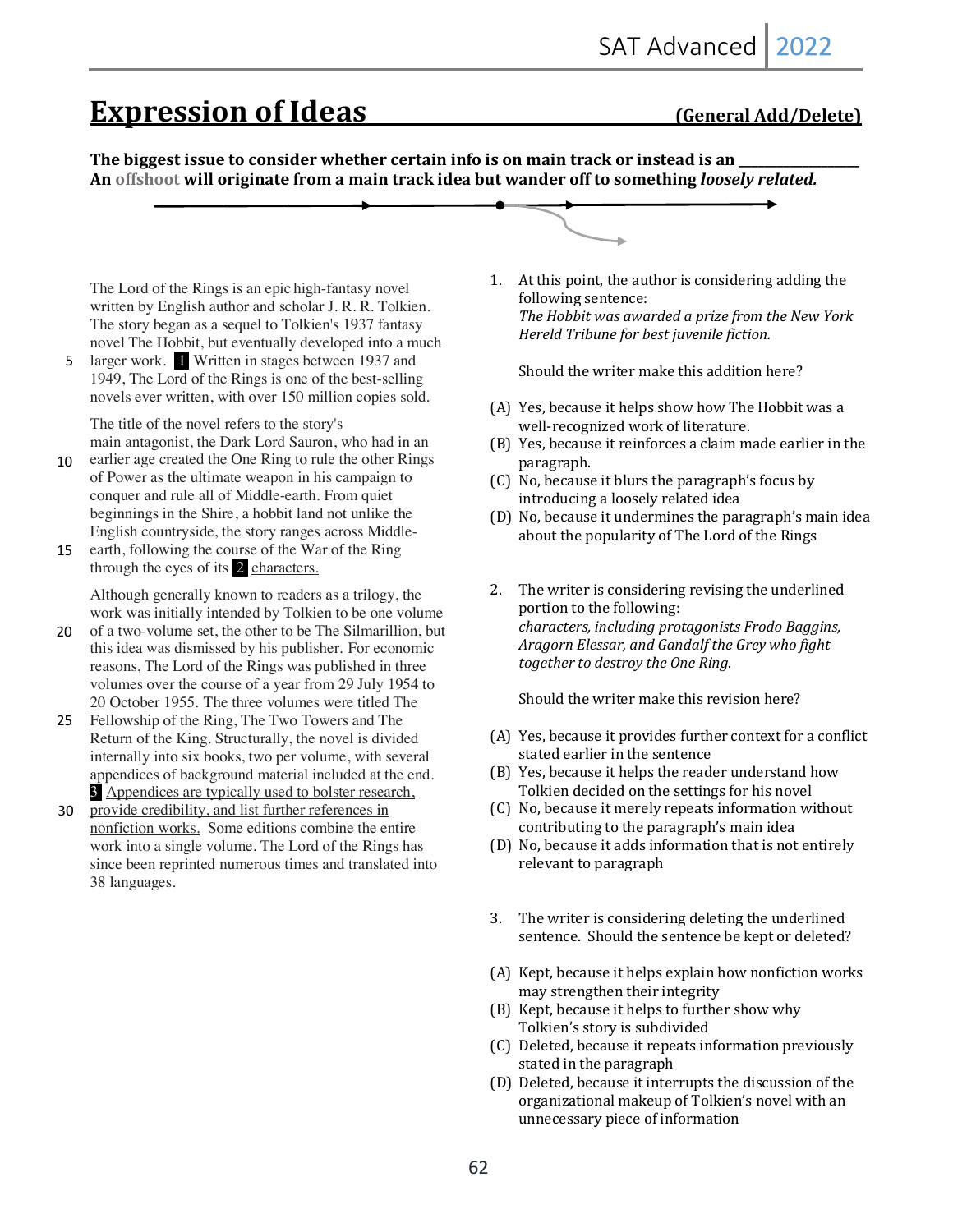# **Expression of Ideas** (Addition for a Specfic Purpose)

#### The key on these questions is to identify and satisfy the exact **\_\_\_\_\_\_\_\_\_\_\_\_\_\_** for the addition. Many choices will add value. Only one will add the specific value in question.

The Lord of the Rings is an epic high-fantasy novel written by English author and scholar J. R. R. Tolkien. The story began as a sequel to Tolkien's 1937 fantasy novel The Hobbit, but eventually developed into a much larger work.

Written in stages between 1937 and 1949, The Lord of the Rings is one of the best-selling novels ever written, with over 150 million copies sold. 5

4 As one will come to find out, the book's

main antagonist is the Dark Lord Sauron, who had in an

- earlier age created the One Ring to rule the other Rings of Power as the ultimate weapon in his campaign to conquer and rule all of Middle-earth. From quiet beginnings in the Shire, a hobbit land not unlike the English countryside, the story ranges across Middle-earth, following the course of 10
- the War of the Ring. Tolkien's tale is told from the points of view of a wide diversity of characters. Frodo Baggins, a hobbit and the main protagonist, tells of his long journey to track down the One Ring. 5 Frodo also reveals his experiences before the War of the Ring, as well as his current relationships with other hobbits, elves, and humans. 15

6 For many, The Lord of the Rings will be a cherished novel to pass down to their children. Although generally

- known to readers as a trilogy, the work was initially intended by Tolkien to be one volume of a two-volume set, the other to be The Silmarillion, but this idea was dismissed by his publisher. For economic reasons, The Lord of the Rings was published in three volumes over the 20
- course of a year from July 29, 1954 to October 20, 1955. The three volumes were titled The Fellowship of the Ring, The Two Towers and The Return of the King. Structurally, the novel is divided internally into six books, two per volume, with several appendices of background 25
- material included at the end. Some editions combine the entire work into a single volume. The Lord of the Rings has since been reprinted numerous times and translated into 38 languages. 30
	- 4. Which choice provides the most effective transition from the previous paragraph to the ideas that follow?
		- (A) NO CHANGE
		- (B) Living in Mordor, an evil world that Tokien describes in terrifying detail
		- (C) Inspiring fear and helping spark this tremendous reader following
		- (D) To outline the most important aspects of the plot
- 5. Which choice provides additional examples that are most relevant to the current topic of discussion.
	- (A) NO CHANGE
	- (B) The Lord of the Rings is a complex story that tells of grand quests, exotic landscapes, and the battle between good and evil.
	- (C) The journey requires Frodo not only to overcome many deathly obstacles, but also to endure much loss.
	- (D) Legolas a warrior of elven descent and Aragorn - a noble human fighter - also bare narratives of battle and hardship as the story unfolds.
- 6. Which choice provides the best introduction to the paragraph?
	- (A) NO CHANGE
	- (B) The organization and publication of Tolkien's novel makes for a complex story of its own.
	- (C) Tolkien found the spark of inspiration for his story during his trying time in the mud-filled landscape of World War I France.
	- (D) The Lord of the Rings is one of the most meticulously written fantasy novels of all time.

#### **Extra thought task for #5 above:**

Which choice becomes correct when we change the question to ...

- "Which choice best concludes the paragraph with a restatement of the paragraph's main ideas?"
- Which choice provides additional details that expand upon the story's protagonist?
- Which choice expands upon the nature of the expedition that is discussed in the previous sentence?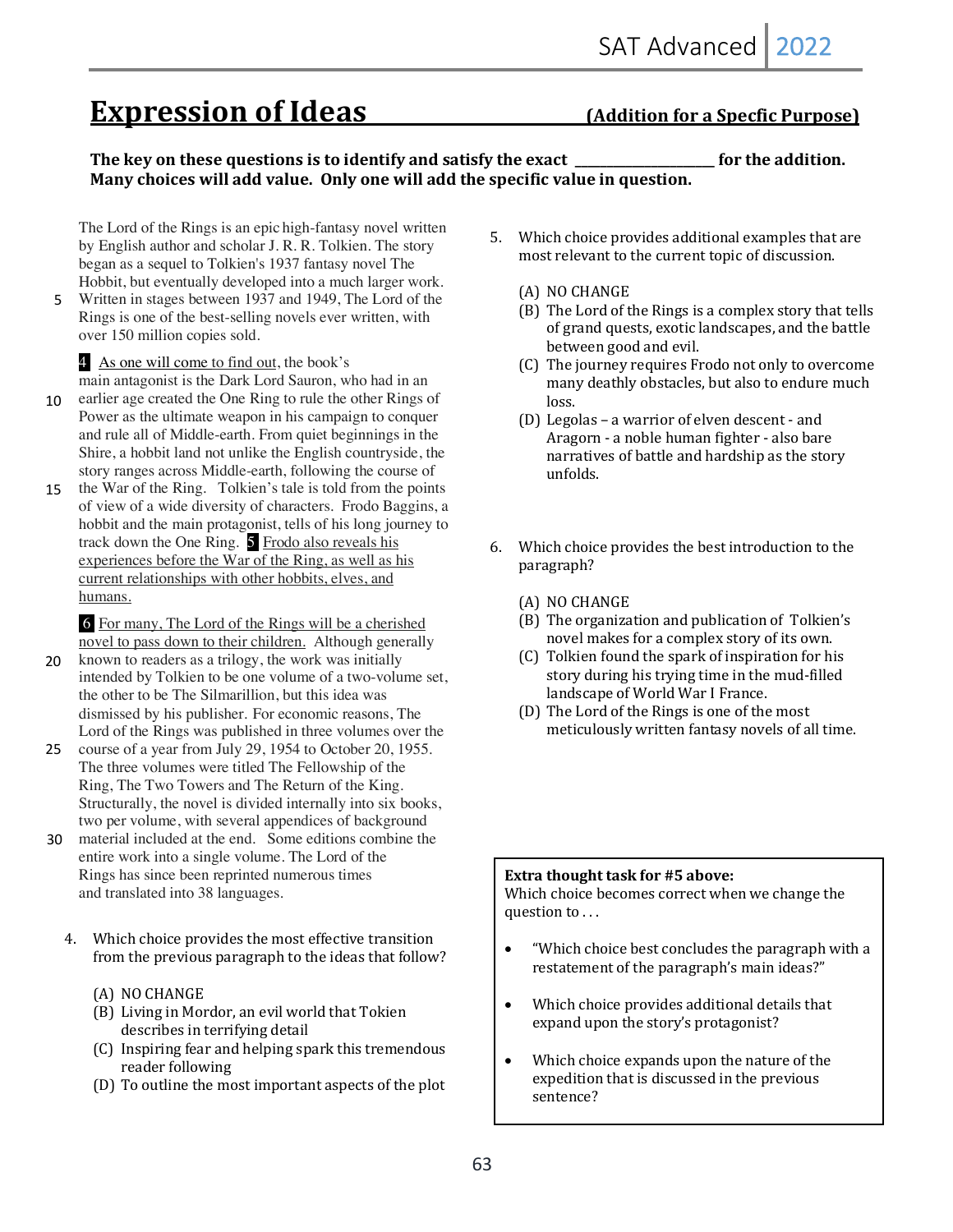# **Expression of Ideas** (Logical Placement)

#### **First, read the paragraph \_\_\_\_\_\_\_\_\_\_\_\_\_\_\_\_\_\_\_\_\_\_\_ the key sentence in question.** Second, try to "chunk" the paragraph into topic sections. Lastly, if you see a *transition word* in the key sentence, use that transition word as a guide.

[1] Although The Lord of the Rings is known as a trilogy, the work was initially intended by Tolkien to be one volume of a two-volume set, the other to be The Silmarillion. [2] For economic reasons then, The Lord of the Rings was published in three volumes over the course of a year from July 29, 1954 to October 20, 1955. [3] The three volumes were titled The Fellowship of the Ring, The Two Towers and The Return of the King. [4] Structurally, the novel is divided internally into six books, two per volume, with several appendices of background material included at the end. [5] Some editions combine the entire work into a single volume. [6] However, this layout was rejected by publishers because it seemed not the right play to maximize sales. [7] The Lord of the Rings has since been reprinted numerous times and translated into 38 languages.

[1] Although The Lord of the Rings is known as a trilogy, the work was initially intended by Tolkien to be one volume of a two-volume set, the other to be The Silmarillion. [2] As the years passed, the original publication saw several re-creations. [3] However, this layout was rejected by publishers because it seemed not the right play to maximize sales. [4] For economic reasons then, The Lord of the Rings was published in three volumes over the course of a year from July 29, 1954 to October 20, 1955. [5] The three volumes were titled The Fellowship of the Ring, The Two Towers and The Return of the King. [6] Structurally, the novel is divided internally into six books, two per volume, with several appendices of background material included at the end. [7] Some editions combine the entire work into a single volume. [8] The Lord of the Rings has since been reprinted numerous times and translated into 38 languages.

[1] Although The Lord of the Rings is known as a trilogy, the work was initially intended by Tolkien to be one volume of a two-volume set, the other to be The Silmarillion. [2] However, this layout was rejected by publishers because it seemed not the right play to maximize sales. [3] For economic reasons then, The Lord of the Rings was published in three volumes over the course of a year from July 29, 1954 to October 20, 1955. [4] The three volumes were titled The Fellowship of the Ring, The Two Towers and The Return of the King. [5] Many younger fans first heard these names in 2001 when the cinematic release of Tokien's trilogy began. [6] Structurally, the novel is divided internally into six books, two per volume, with several appendices of background material included at the end. [7] As the years passed, the original publication saw several recreations. [8] Some editions combine the entire work into a single volume. [9] The Lord of the Rings has since been reprinted numerous times and translated into 38 languages.

- 7. To make this paragraph most logical, sentence 6 should be placed
	- $(A)$  where it is now
	- (B) after sentence 1
	- (C) after sentence 2
	- (D) after sentence 4

- 8. To make this paragraph most logical, sentence 2 should be placed
	- $(A)$  where it is now
	- (B) before sentence 1
	- $(C)$  after sentence 6
	- (D) after sentence 8

- 9. To make this paragraph most logical, sentence 5 should be
	- $(A)$  placed where it is now
	- (B) placed after sentence 1
	- (C) placed after sentence 9
	- (D) DELETED from the paragraph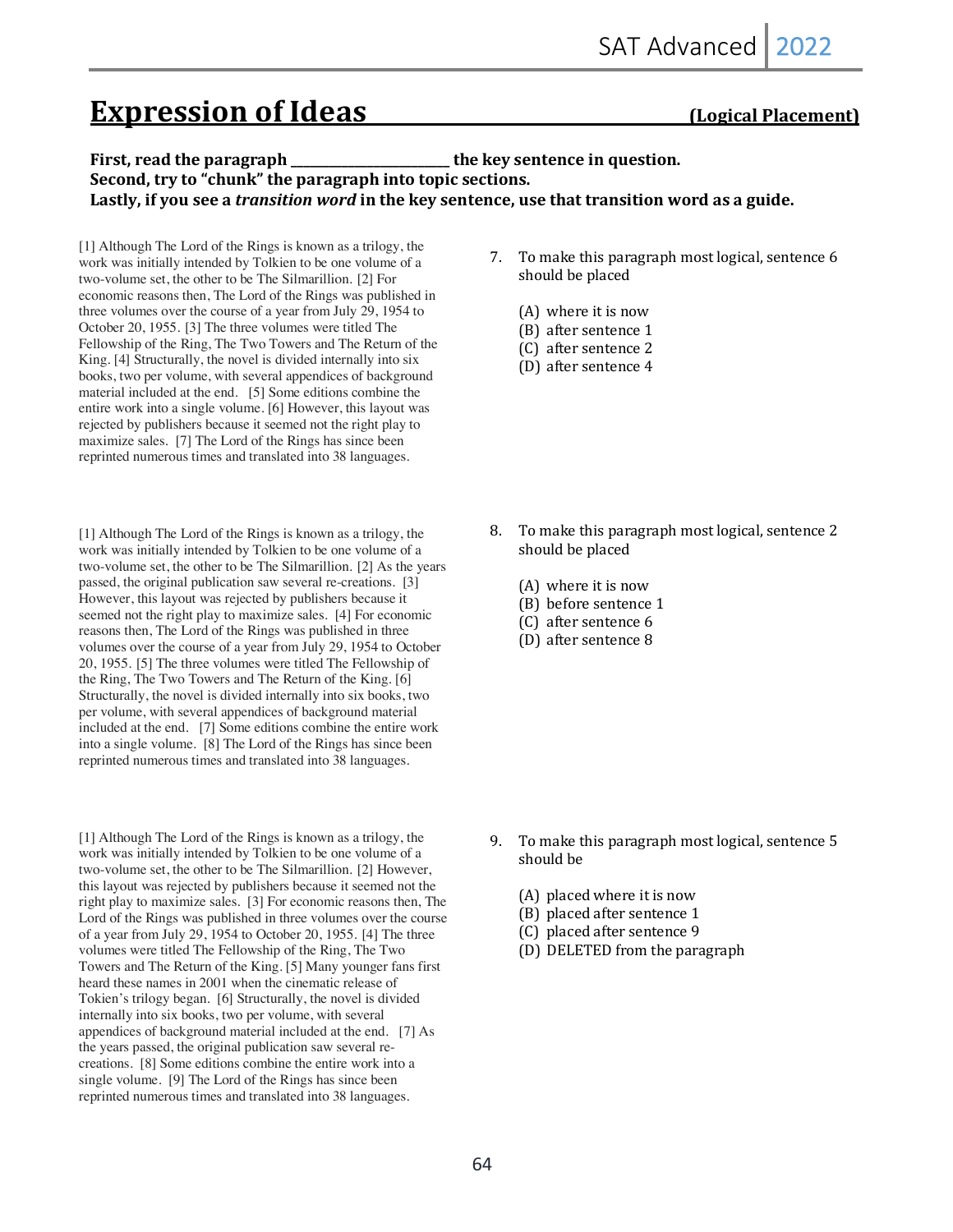# **Writing Concepts Summary (Major Usage issues)**

**Commas** – separate 'side notes' from the 'main track' and are used to split ideas in transitions

- The new policy**, which was passed last week**, will apply to all levels of the department.
- The new baseball stadium was funded well**, but** the staff was ill-equipped to run it properly.

**Colons** – further explain a previous idea / The further explanation may be a list or an independent clause

- The job requires three main items**: your references, your resume, and your cover letter.**
- Neptune is very distant planet**: its orbit lies roughly 4.5 billion miles from the sun.**

**Semicolons** – separate two independent clauses

The journey will be a difficult one; few people have the strength to complete it.

#### **Apostrophes** – are used for possession

- All of the **neighbors'** yards are very well manicured. (Apostrophe indicates **multiple neighbors**)
- Our next-door **neighbor's** dog won't stop barking! (Apostrophe indicates **one neighbor**)

**Verb Tense –** Know the surrounding context and stick to the simple tenses.

Allison loved everything about the new house. She finally had her meeting with the sellers and ownership was transferred. The process **is** long but well worth it.

its and the contract of the contract of the contract of the contract of the contract of the contract of the co

**Agreement –** Verbs and pronouns must agree with their subjects

- **is a structure of the structure of the structure of the structure of the structure of the structure of the structure of the structure of the structure of the structure of the structure of the structure of the structure of**
- The crowd of teenagers, causing upheaval throughout the halls, **are** now the biggest problem.
- Colorado, a prime destination for many climbers, is renowned for **their** challenging peaks.

**Ambiguous Pronouns** – do not connect to *one* specific noun

the congressmen

- The congressmen discussed the new bill with the media. Afterwards, **they** returned to the White House.

**Transitions** – Take the time to identify the ideas before and after the transition

#### On the other hand

- The candidate knew about foreign policy. **As a result**, he was not well-versed in economic matters.
- **Fragments** The sentence below is *incomplete* because it has no independent clause
	- The bald eagle, one of the most impressive birds.

**Run-ons –** The sentence below is *overfull* because it has two independent clauses

The church renovation will help the town immensely, it will be expensive.

**Conciseness –** communicating an idea clearly and efficiently

- The charity helps local communities as it is a group engaged in providing food for the homeless. **(Wordy)**
- The charity helps local communities, providing food for the homeless. **(Concise)**

**Redundancy –** the use of a word or term that only repeats a previous idea

The company annually distributes more than one million fliers each year.